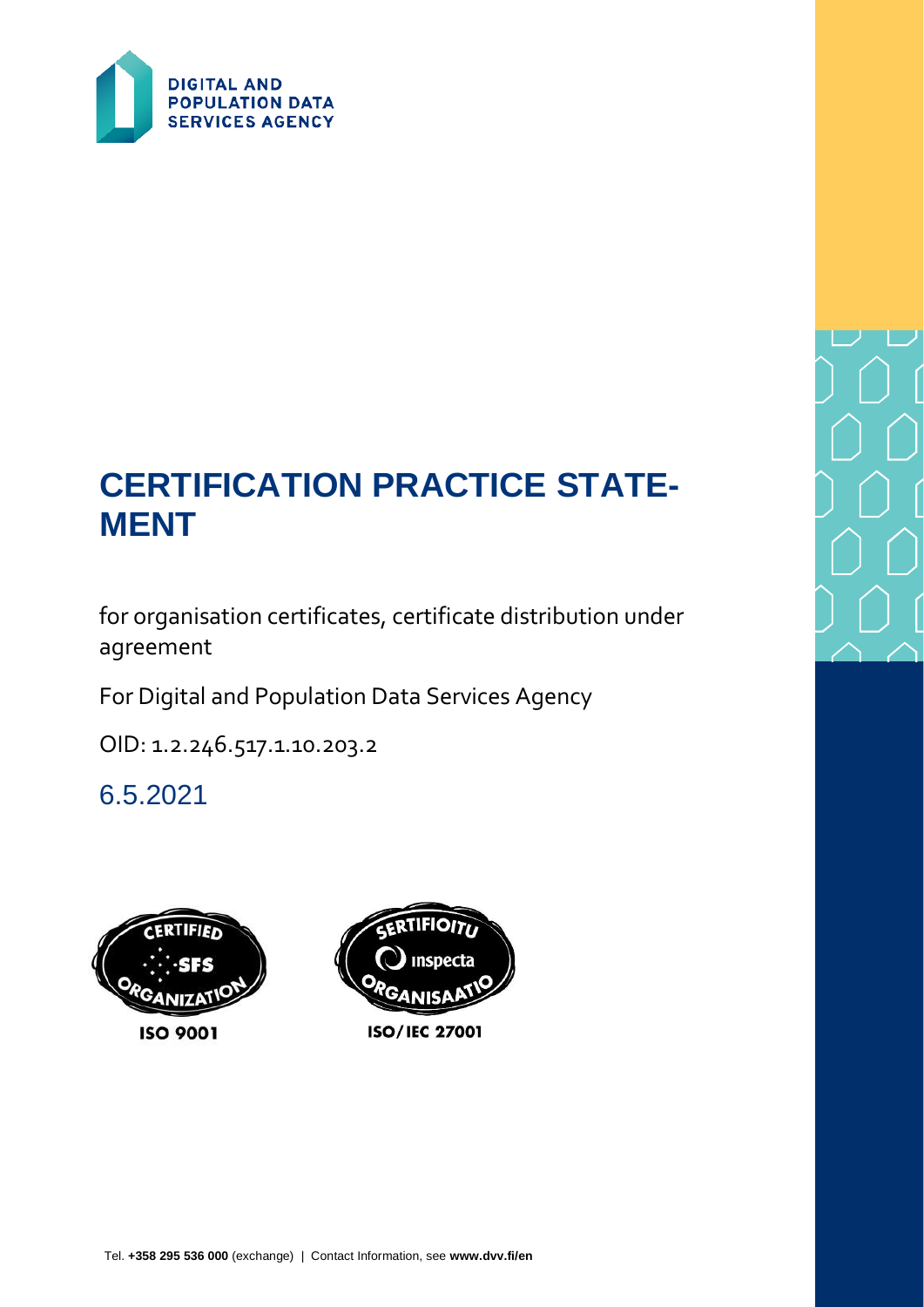

1 (49)

| <b>Document management</b> |                       |  |
|----------------------------|-----------------------|--|
| Owner                      |                       |  |
| Prepared by                | <b>Tuire Saaripuu</b> |  |
| Inspected by               |                       |  |
| Approved by                | Mikko Pitkänen        |  |

| <b>Version control</b> |                                                   |                       |
|------------------------|---------------------------------------------------|-----------------------|
| version no.            | what has been done                                | date/person           |
| V.1.0                  | Approved version 1.0, an eIDAS-compliant document | 3.5.2018<br><b>TS</b> |
| V.1.1                  | Approved version 1.1, Centre name change          | 1.1.2020<br>TS        |
| v <sub>1.2</sub>       | Updated version, accessibility features           | 6.5.2021              |
|                        |                                                   |                       |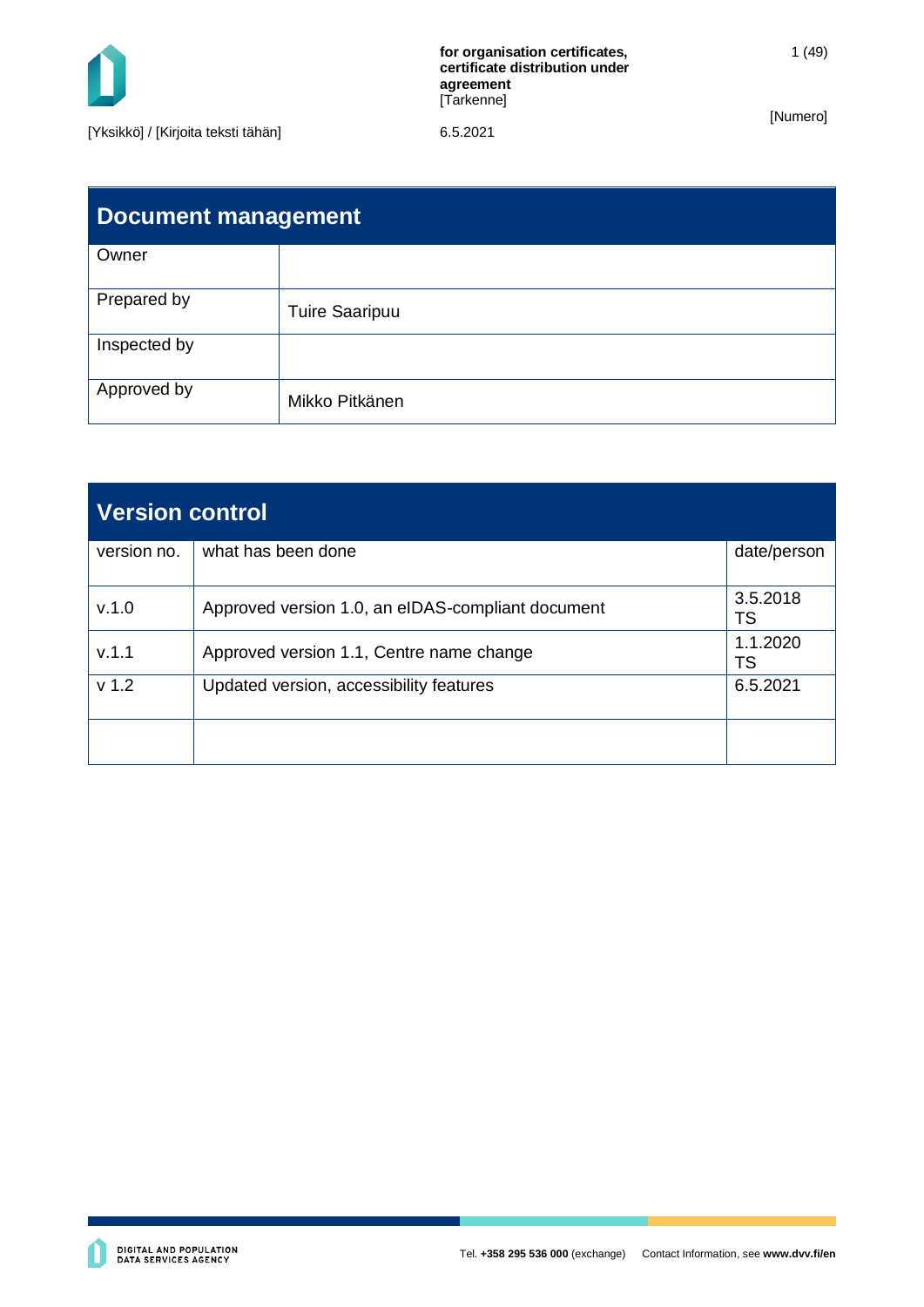

6.5.2021

[Numero]

# **Table of contents**

| 1              |       |                                                                                    |  |
|----------------|-------|------------------------------------------------------------------------------------|--|
|                | 1.1   |                                                                                    |  |
|                | 1.2   |                                                                                    |  |
|                | 1.3   |                                                                                    |  |
|                | 1.4   |                                                                                    |  |
|                | 1.5   |                                                                                    |  |
|                | 1.6   |                                                                                    |  |
|                | 1.7   | Distribution of data from the organisation certificate to the trusting party  15   |  |
|                | 1.8   |                                                                                    |  |
|                | 1.9   |                                                                                    |  |
|                | 1.10  |                                                                                    |  |
|                | 1.11  |                                                                                    |  |
|                | 1.12  | Organisation responsible for administering the certification practice statement 16 |  |
|                | 1.13  |                                                                                    |  |
| $\overline{2}$ |       |                                                                                    |  |
|                | 2.1   |                                                                                    |  |
|                | 2.1.1 |                                                                                    |  |
|                | 2.1.2 |                                                                                    |  |
|                | 2.1.3 |                                                                                    |  |
|                | 2.1.4 |                                                                                    |  |
|                | 2.1.5 |                                                                                    |  |
|                |       |                                                                                    |  |
|                | 2.2.1 |                                                                                    |  |
|                | 2.2.2 |                                                                                    |  |
|                | 2.2.3 |                                                                                    |  |
|                | 2.2.4 |                                                                                    |  |
|                | 2.2.5 |                                                                                    |  |
|                | 2.3   |                                                                                    |  |
|                | 2.3.1 |                                                                                    |  |
|                | 2.3.2 |                                                                                    |  |
|                | 2.3.3 |                                                                                    |  |
|                | 2.4   |                                                                                    |  |
|                | 2.4.1 |                                                                                    |  |
|                | 2.4.2 |                                                                                    |  |
|                | 2.4.3 |                                                                                    |  |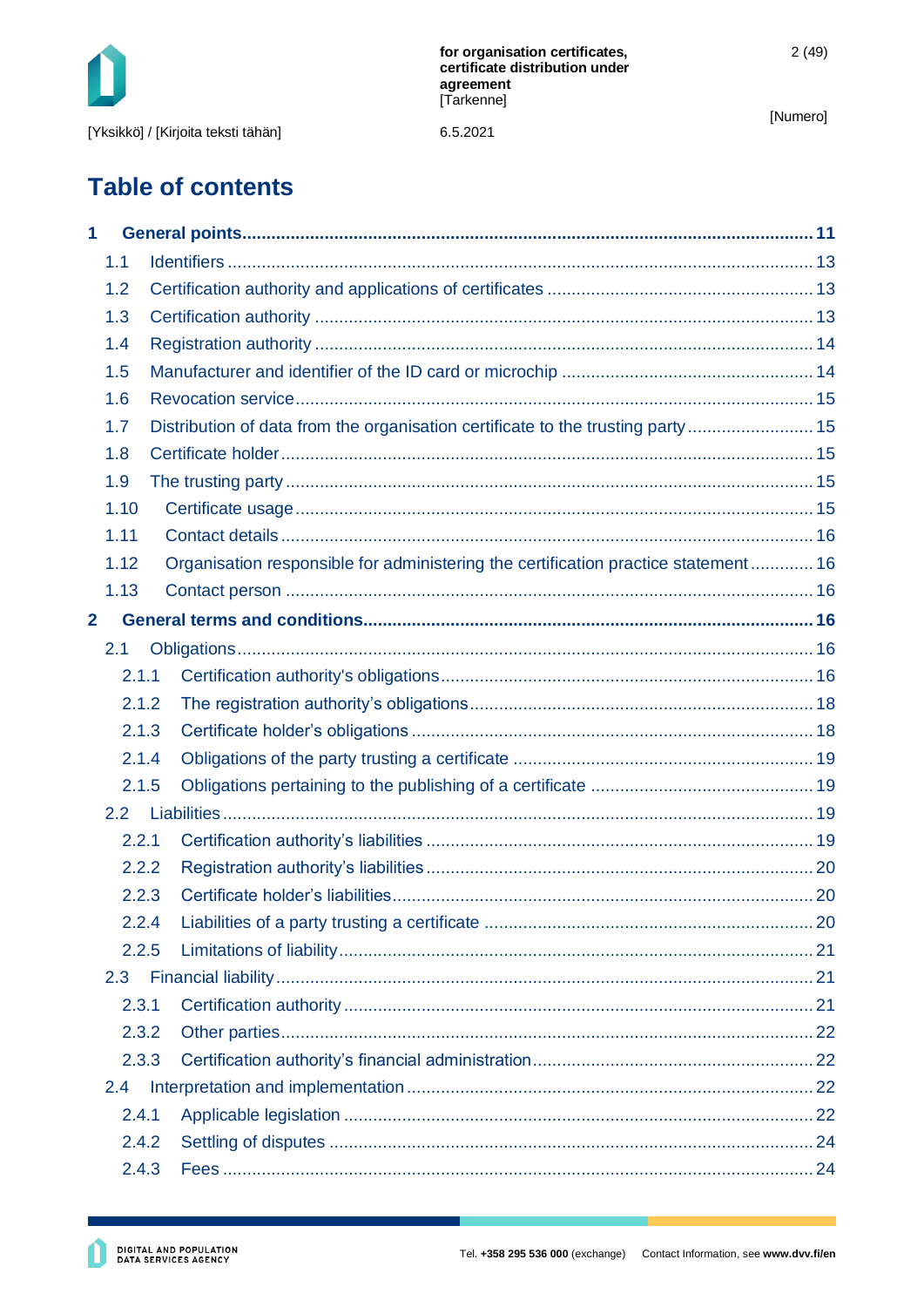

| [Yksikkö] / [Kirjoita teksti tähän] | 6.5.2021 |
|-------------------------------------|----------|
|-------------------------------------|----------|

|   | 2.4.4 |        |                                                                                      |  |
|---|-------|--------|--------------------------------------------------------------------------------------|--|
|   | 2.4.5 |        |                                                                                      |  |
|   | 2.4.6 |        |                                                                                      |  |
|   | 2.4.7 |        |                                                                                      |  |
|   |       |        |                                                                                      |  |
|   | 2.5.1 |        |                                                                                      |  |
|   | 2.5.2 |        |                                                                                      |  |
|   | 2.5.3 |        |                                                                                      |  |
|   | 2.5.4 |        |                                                                                      |  |
|   | 2.5.5 |        |                                                                                      |  |
|   | 2.5.6 |        |                                                                                      |  |
|   | 2.5.7 |        |                                                                                      |  |
|   | 2.5.8 |        |                                                                                      |  |
|   | 2.5.9 |        |                                                                                      |  |
|   |       | 2.5.10 |                                                                                      |  |
|   | 2.6   |        |                                                                                      |  |
|   | 2.6.1 |        |                                                                                      |  |
|   | 2.6.2 |        |                                                                                      |  |
|   | 2.6.3 |        | Data related to the expiry or revocation of an organisation certificate  28          |  |
|   | 2.6.4 |        |                                                                                      |  |
|   | 2.6.5 |        |                                                                                      |  |
|   | 2.6.6 |        |                                                                                      |  |
|   | 2.6.7 |        |                                                                                      |  |
|   | 2.6.8 |        |                                                                                      |  |
| 3 |       |        |                                                                                      |  |
|   | 3.1   |        |                                                                                      |  |
|   | 3.2   |        |                                                                                      |  |
|   | 3.3   |        |                                                                                      |  |
|   | 3.4   |        |                                                                                      |  |
|   | 3.5   |        |                                                                                      |  |
|   | 3.6   |        |                                                                                      |  |
|   | 3.7   |        | Identification of the party requesting revocation of an organisation certificate  32 |  |
| 4 |       |        |                                                                                      |  |
|   | 4.1   |        |                                                                                      |  |
|   | 4.2   |        |                                                                                      |  |
|   | 4.3   |        |                                                                                      |  |
|   |       |        |                                                                                      |  |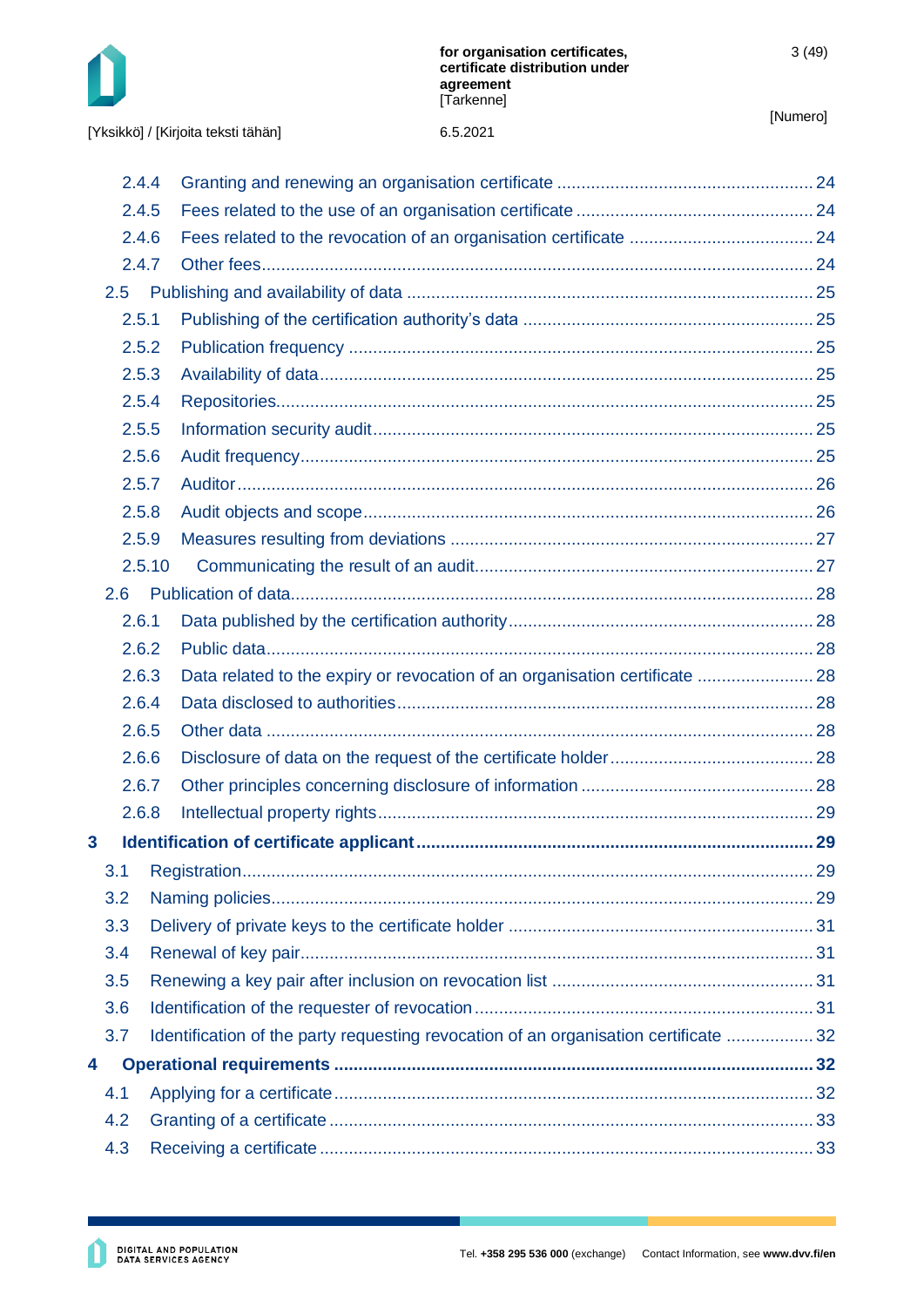

|   | 4.4   |        |                                                                                           |  |
|---|-------|--------|-------------------------------------------------------------------------------------------|--|
|   | 4.4.1 |        |                                                                                           |  |
|   | 4.4.2 |        |                                                                                           |  |
|   | 4.4.3 |        |                                                                                           |  |
|   | 4.4.4 |        |                                                                                           |  |
|   | 4.4.5 |        |                                                                                           |  |
|   | 4.4.6 |        |                                                                                           |  |
|   | 4.4.7 |        |                                                                                           |  |
|   | 4.4.8 |        |                                                                                           |  |
|   | 4.4.9 |        |                                                                                           |  |
|   |       | 4.4.10 |                                                                                           |  |
|   |       | 4.4.11 |                                                                                           |  |
|   |       | 4.4.12 |                                                                                           |  |
|   | key   | 4.4.13 | Special requirements pertaining to the exposure of the certificate holder's private<br>36 |  |
|   |       | 4.4.14 |                                                                                           |  |
|   | 4.5   |        |                                                                                           |  |
|   | 4.5.1 |        |                                                                                           |  |
|   | 4.5.2 |        |                                                                                           |  |
|   | 4.5.3 |        |                                                                                           |  |
|   | 4.5.4 |        |                                                                                           |  |
|   | 4.5.5 |        | Management of the continuity of operations and handling of deviations37                   |  |
|   | 4.5.6 |        | The certification authority's private key has been compromised or the certification       |  |
|   | 4.5.7 |        | Compromised security because of a natural disaster or other catastrophe  38               |  |
|   | 4.5.8 |        |                                                                                           |  |
| 5 |       |        |                                                                                           |  |
|   | 5.1   |        |                                                                                           |  |
|   | 5.1.1 |        |                                                                                           |  |
|   | 5.1.2 |        |                                                                                           |  |
|   | 5.1.3 |        |                                                                                           |  |
|   | 5.1.4 |        |                                                                                           |  |
|   | 5.1.5 |        |                                                                                           |  |
|   | 5.1.6 |        |                                                                                           |  |
|   | 5.1.7 |        |                                                                                           |  |
|   | 5.1.8 |        |                                                                                           |  |
|   | 5.2   |        |                                                                                           |  |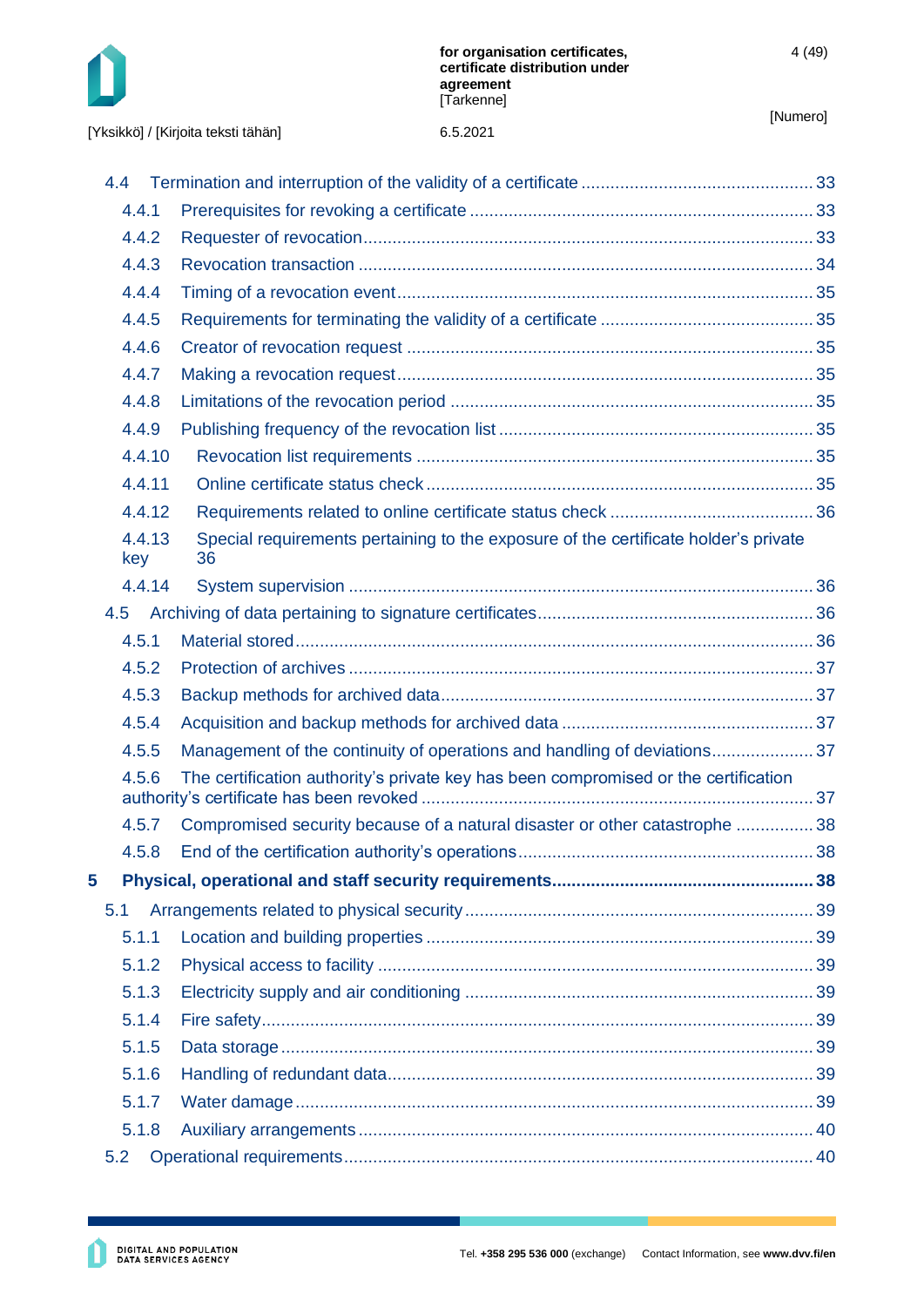

[Yksikkö] / [Kirjoita teksti tähän]

| 5.2.1  |                                                                                       |                                                                            |
|--------|---------------------------------------------------------------------------------------|----------------------------------------------------------------------------|
| 5.2.2  |                                                                                       |                                                                            |
| 5.2.3  |                                                                                       |                                                                            |
| 5.2.4  |                                                                                       |                                                                            |
| 5.2.5  |                                                                                       |                                                                            |
| 5.2.6  |                                                                                       |                                                                            |
| 5.2.7  |                                                                                       |                                                                            |
| 5.2.8  |                                                                                       |                                                                            |
| 5.2.9  |                                                                                       |                                                                            |
| 5.2.10 |                                                                                       |                                                                            |
| 5.2.11 |                                                                                       |                                                                            |
| 5.2.12 |                                                                                       |                                                                            |
|        |                                                                                       |                                                                            |
|        |                                                                                       |                                                                            |
| 6.1.1  |                                                                                       |                                                                            |
| 6.1.2  |                                                                                       |                                                                            |
| 6.1.3  | Delivery of the certificate holder's public key to the certification authority  43    |                                                                            |
| 6.1.4  | Distribution of the certification authority's public key to the certificate holder 44 |                                                                            |
| 6.1.5  |                                                                                       |                                                                            |
| 6.1.6  |                                                                                       |                                                                            |
|        |                                                                                       |                                                                            |
| 6.2.1  |                                                                                       |                                                                            |
| 6.2.2  | Staff participating in the handling of the certification authority's private key  44  |                                                                            |
| 6.2.3  |                                                                                       |                                                                            |
| 6.2.4  |                                                                                       |                                                                            |
| 6.2.5  |                                                                                       |                                                                            |
| 6.2.6  |                                                                                       |                                                                            |
| 6.2.7  |                                                                                       |                                                                            |
| 6.2.8  |                                                                                       |                                                                            |
|        |                                                                                       |                                                                            |
| 6.3.1  |                                                                                       |                                                                            |
| 6.3.2  |                                                                                       |                                                                            |
| 6.3.3  |                                                                                       |                                                                            |
|        |                                                                                       |                                                                            |
| 6.4.1  |                                                                                       |                                                                            |
| 6.4.2  |                                                                                       |                                                                            |
| 6.4.3  |                                                                                       |                                                                            |
|        | 6.1<br>6.2<br>6.3<br>6.4                                                              | Security requirements pertaining to the use of and access to computers  46 |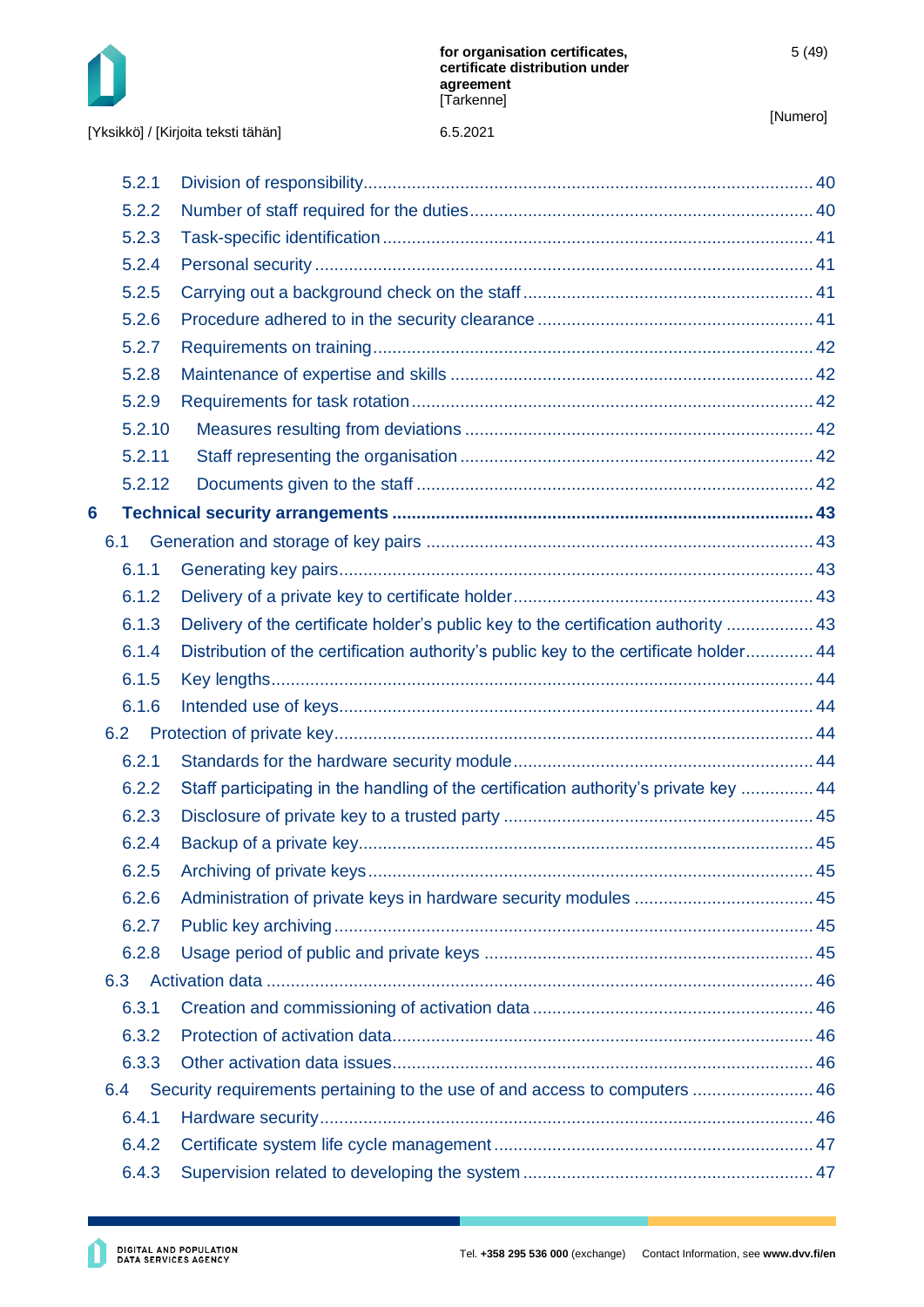

[Yksikkö] / [Kirjoita teksti tähän]

| 6.5.202 |
|---------|
|         |

| $\mathbf{7}$ |               |  |
|--------------|---------------|--|
|              |               |  |
|              |               |  |
| 8            |               |  |
|              | 8.1           |  |
|              | $8.2^{\circ}$ |  |
|              | 8.3           |  |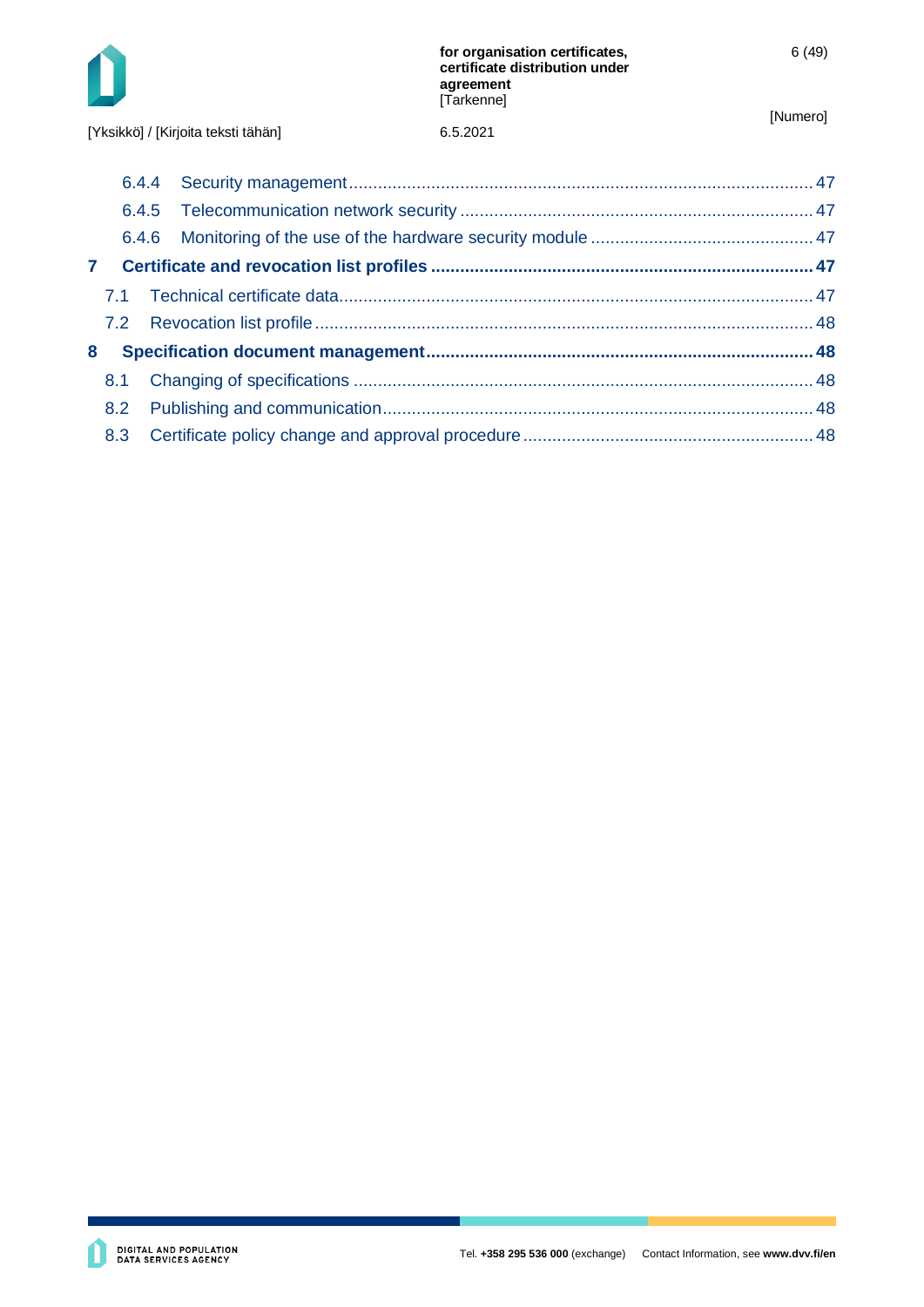

### **Definitions and abbreviations**

### **Definitions**

**Activation data:** A confidential data (PIN code) that is needed to activate private keys stored in a microchip and to use them in public key methods (e.g. electronic signatures).

**Key pair:** A pair of interconnected keys, one public and one private, which are used in public key methods. The keys' purpose of use is defined in the certificate (see certificate holder's signature certificate and authentication and encryption certificate).

**Asymmetric encryption:** A pair of one public key and one private key is used in asymmetric encryption. A message that has been encrypted using a public key can only be opened by the private key of the key pair in question.

**Public key:** The public component of a key pair used in asymmetric encryption in public key methods. The certification authority certifies with its digital signature that the public key belongs to the certificate holder. The public key is part of the data content of the certificate.

**Public key infrastructure:** A data security infrastructure in which security services are provided by public key methods.

**Public key method:** A data security service, such as electronic identification, which is provided by using public and private keys, certificates and asymmetric encryption.

**Signature certificate:** A certificate whose data content is provided by law; issued by a certification authority who is qualified to provide signature certificates under the law. The data content of the certificate is determined by the Act on Strong Electronic Identification and Trust Services.

**Trusting party:** A party that trusts the certificate data and uses the certificate for various data security services such as electronic identification of the certificate holder and authentication of digital signature.

**Microchip:** A technical platform that is used to store the certificate and private keys, integrated into a smart card, identity card, payment card or mobile terminal card.

**Organisation certificate:** A signature certificate issued by the Digital and Population Data Services Agency to a natural person; the data content of the certificate is determined by the Act on Strong Electronic Identification and Trust Services.

**PIN code:** Activation data that activates a private key held on a microchip. PIN 1: the basic code for authentication and encryption. PIN 2: a signature code for digital signing.

**PUK code:** A code that is needed to unblock a locked PIN code.

**Registration authority:** The registration authority identifies the certificate applicant in accordance with the certificate policy and certification practice statement on behalf of and at the responsibility of the certification authority.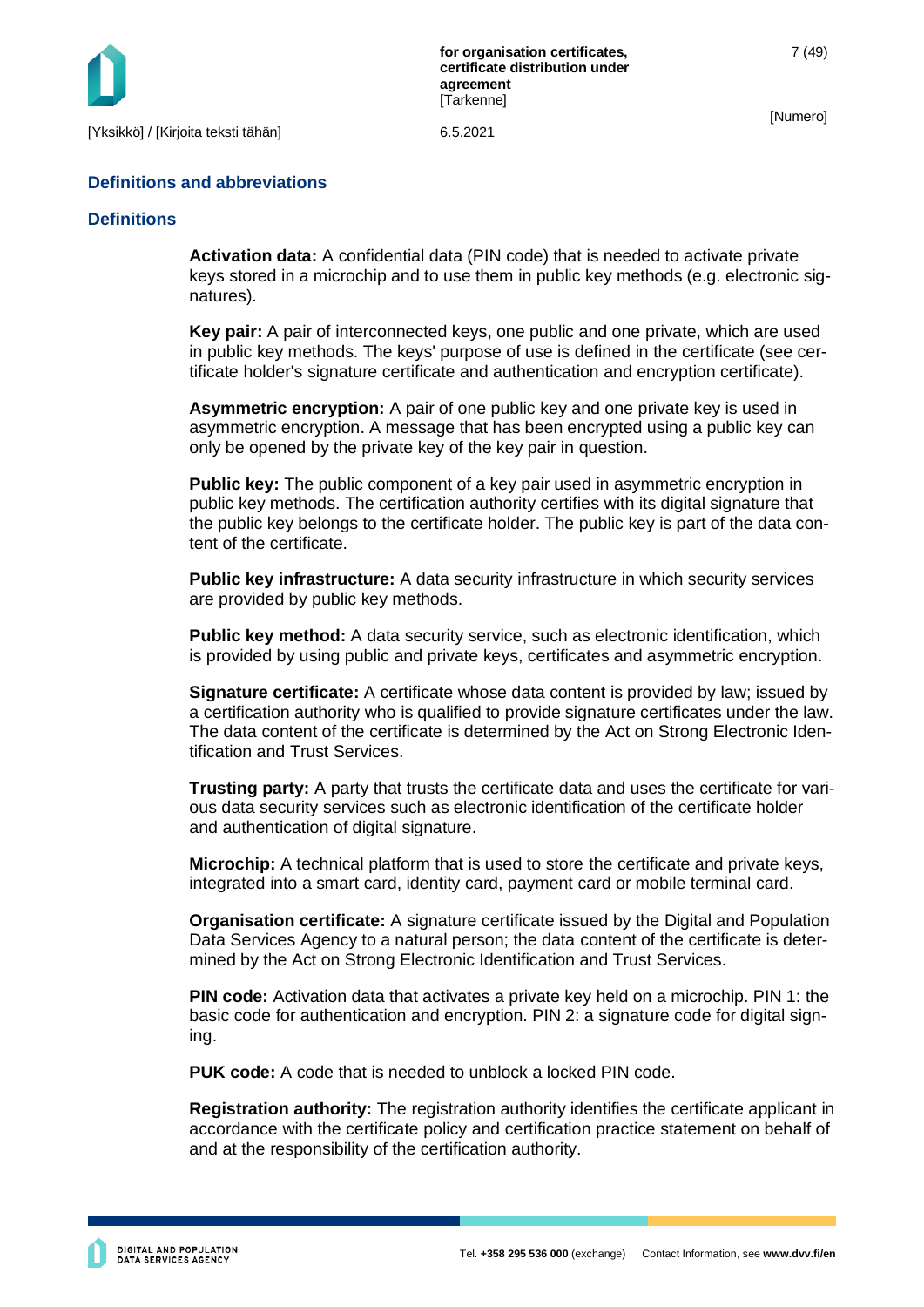

**RSA algorithm and RSA key:** The RSA algorithm is a common public key algorithm. The private and public keys associated with an organisation certificate are RSA keys.

**Revocation list:** A list of certificates revoked before the end of their validity period and the revocation dates, electronically signed and published by the certification authority. The revocation list specifies the publication dates of the current and next revocation list. Revoked certificates are added to the list.

**Revocation service:** A technical service provider that receives certificate revocation requests and submits them to the certificate system on behalf of the certification authority.

**ID card:** An organisation-specific ID card which contains the cardholder's organisation certificate in its technical component (microchip).

**Certificate:** A digital certificate that associates the signature authentication data with the signer and authenticates the signer. A certificate contains an OID (object identifier) that identifies the certification practice statement in question.

**Certificate system:** A technical data system used to create certificates and sign revocation lists.

**PKI disclosure statement:** A document that contains the main points of the certificate policy and certification practice statement.

**Certificate policy:** A document that describes the principles of certification and the responsibilities of the trusting parties. The certificate policies published by DPDSA are publicly available. Each certificate policy is identified by an OID.

**Certificate register:** A register conformant to the Act on Strong Electronic Identification and Trust Services that a certification authority providing signature certificates to the public must maintain. Data must be held for at least 5 years after the expiry of the certificate.

**CPS OID** is part of the data content of the certificate.

**Certification practice statement:** A description of how the certification authority implements its certificate policy. Each certification practice statement is identified by an OID.

**Certification authority:** An organisation that issues certificates, is responsible for their provision and draws up the certificate policy that describes its operation and the associated certification practice statement.

**CA certificate:** Contains the name, country and public key of the certification authority.

**CA's private key:** The private key used by the certification authority to sign its issued certificates and published revocation lists.

**Certificate applicant:** A person who requests an organisation certificate and is reliably identified in conjunction with the request.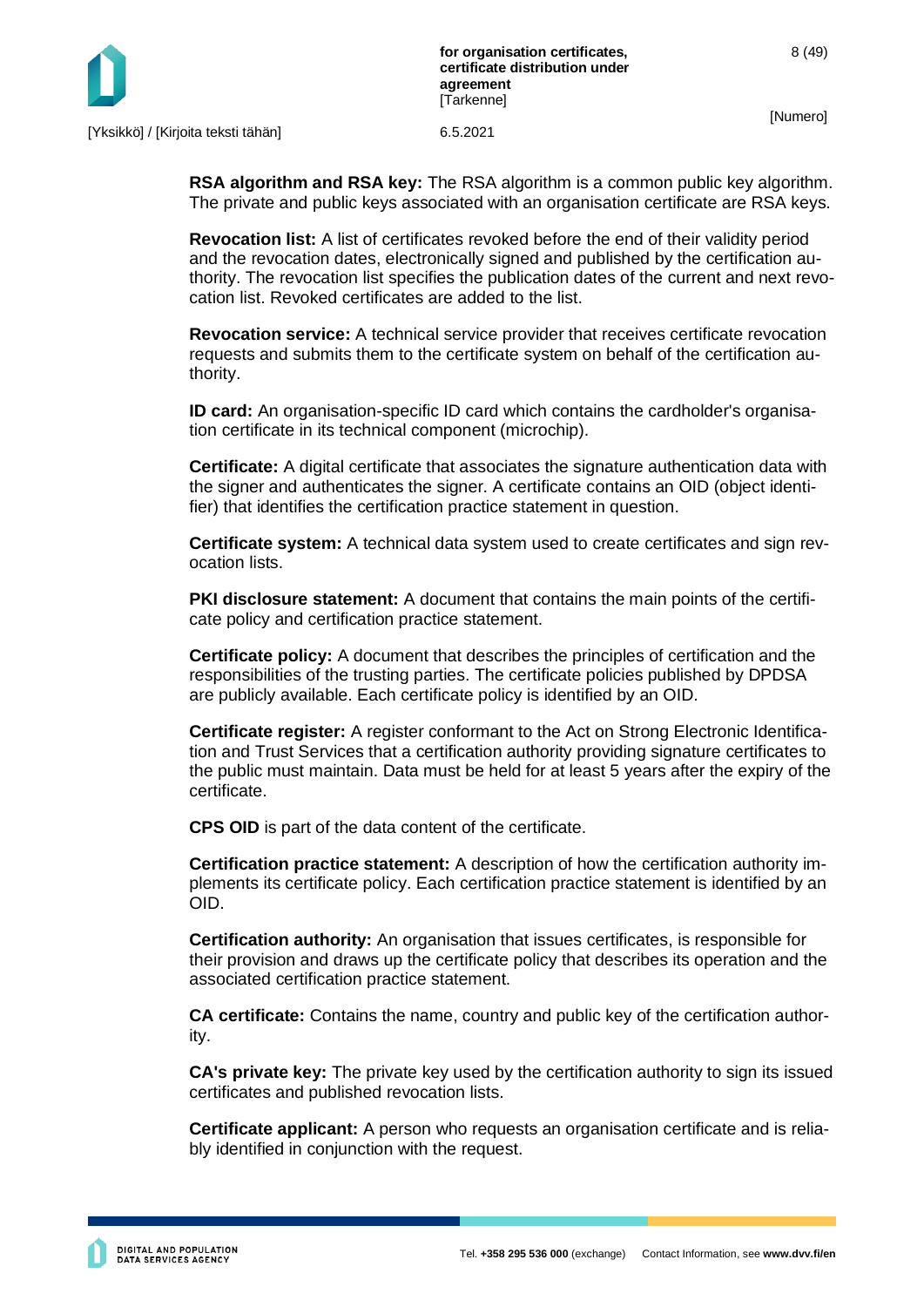

**Certificate holder:** A person whose identity and public key are verified by the CA's digital signature and who holds the private keys linked with the certificate in question.

**Certificate holder's signature certificate:** The public key in the certificate verifies the digital signature made by the certificate holder with the corresponding private key. The signature code (PIN 2) is required for the signing.

**Certificate holder's authentication and encryption certificate**: A certificate used for electronic personal identification and data encryption. The certificate holder uses the private authentication and encryption key for electronic identification and decryption of encrypted data or messages. The use of the key requires a basic PIN code (PIN 1).

**Certificate usage and purpose:** In this document, certificate usage refers to the use of the certificate and the associated keys. For example, using a certificate in digital signature refers to the use of a private key in signing and to the use of the public key and certificate in verifying the signature.

**Private key:** The private component of a key pair used in asymmetric encryption in public key methods. The private keys of the certificate holder are stored on a microchip to protect them from unauthorised usage.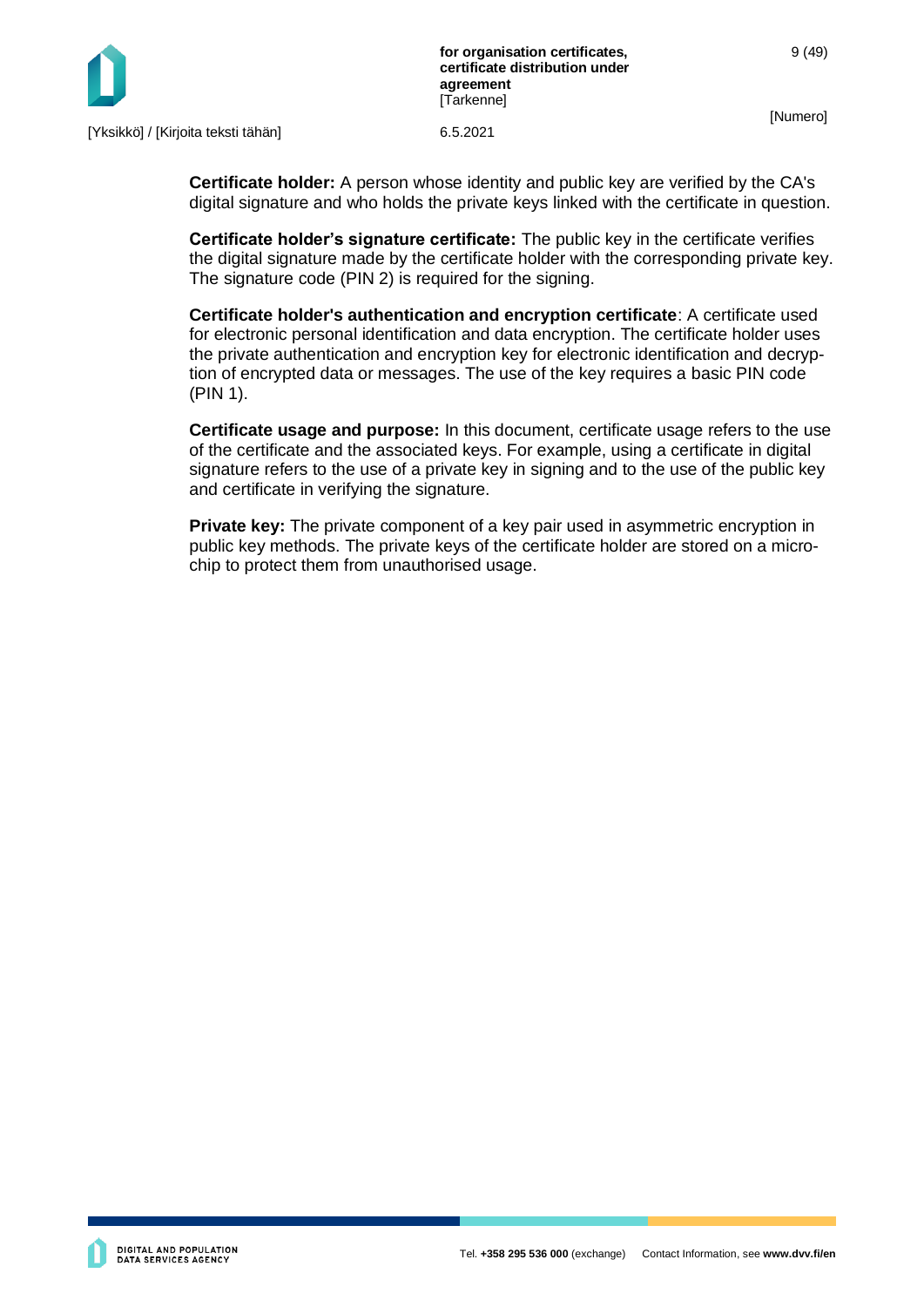[Yksikkö] / [Kirjoita teksti tähän] 6.5.2021

### **List of abbreviations**

10 (49)

[Numero]

| <b>CA</b>        | <b>Certification Authority</b>                                             |
|------------------|----------------------------------------------------------------------------|
| CP               | <b>Certificate Policy</b>                                                  |
| <b>CPS</b>       | <b>Certification Practice Statement</b>                                    |
| <b>CRL</b>       | <b>Certificate Revocation List</b>                                         |
| <b>FINEID</b>    | <b>Finnish Electronic Identification</b>                                   |
| <b>HSM</b>       | <b>Hardware Security Module</b>                                            |
| <b>EPI</b>       | Electronic Personal Identification                                         |
| <b>HTTP</b>      | <b>Hypertext Transport Protocol</b>                                        |
| <b>ISO 27001</b> | <b>ISO/IEC 27001</b>                                                       |
| <b>LDAP</b>      | <b>Lightweight Directory Access Protocol</b>                               |
| <b>OCSP</b>      | <b>Online Certificate Status Protocol</b>                                  |
| <b>OID</b>       | Object Identifier                                                          |
| <b>PDS</b>       | <b>PKI Disclosure Statement</b>                                            |
| <b>PIN</b>       | Personal Identification Number, PIN                                        |
| <b>PKI</b>       | <b>Public Key Infrastructure</b>                                           |
| <b>PUK</b>       | PIN Unblocking Key, PUK code                                               |
| <b>RSA</b>       | Rivest, Shamir, Adleman, a public key algorithm, asym-<br>metric algorithm |
| <b>DPDSA</b>     | Digital and Population Data Services Agency                                |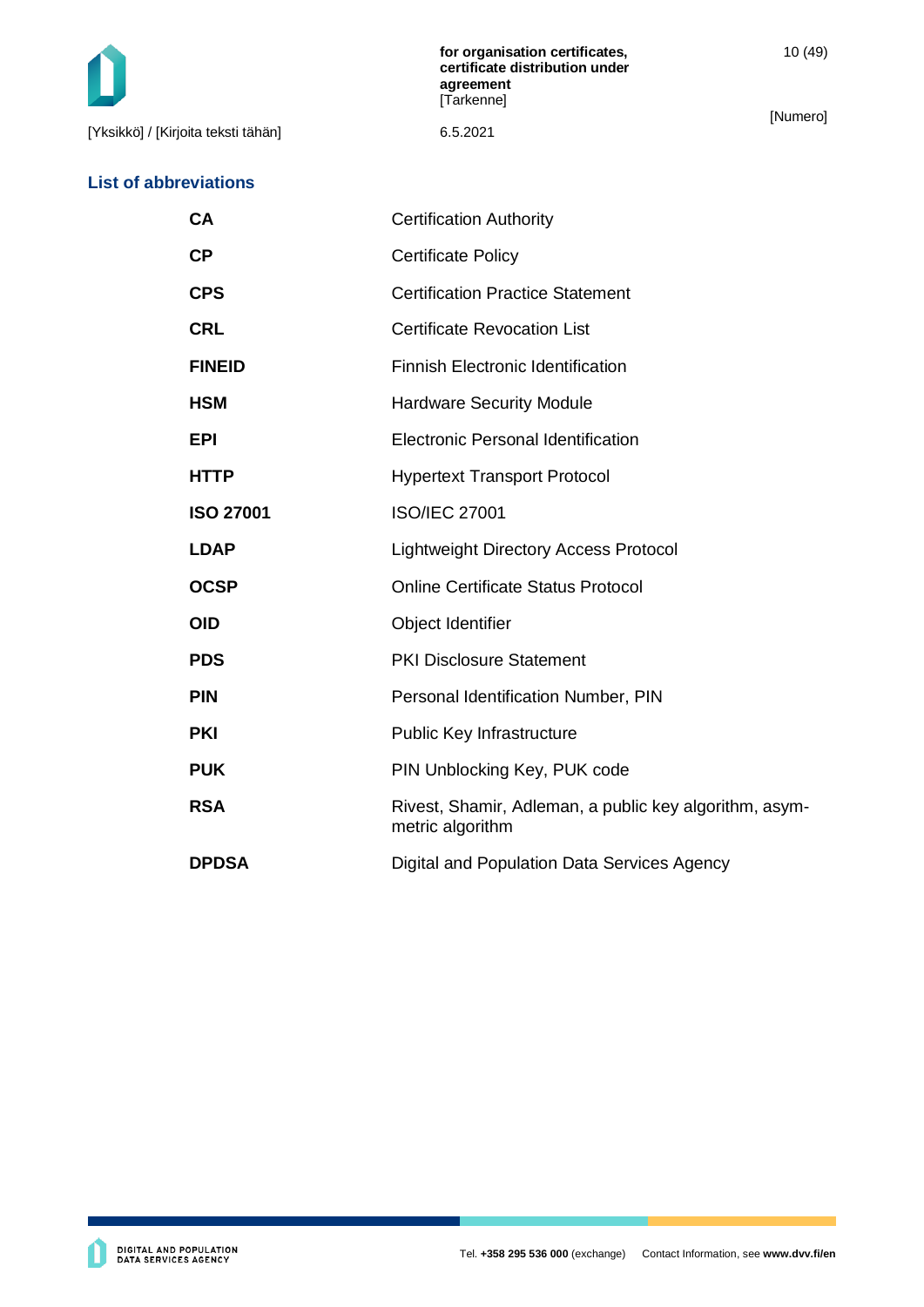

**for organisation certificates, certificate distribution under agreement [Tarkenne]** 

[Numero]

11 (49)

### **Introduction**

The certification practice statement is a document drawn up by the certification authority (CA) which describes the practices and principles used in certification. The CPS is a more detailed description of the CA's activities than the certificate policy (CP).

This CPS applies to a DPDSA-issued organisation certificate stored on an ID card, when the certificate information is provided to a trusting party under an agreement concluded with the client organisation. The organisation certificate is a signature certificate under the Act on Strong Electronic Identification and Trust Services.

# <span id="page-11-0"></span>**1 General points**

DPDSA offers highly secure digital signature and authentication certificates and associated services. Certificates are used to verify the certificate holder's identity and the accuracy, integrity and authenticity of data contained in the certificate. Digital signing based on signature certificates and identification by strong electronic identification devices enable citizens to access public services online securely and flexibly anytime, anywhere. Signature certificate and strong electronic identification service providers are supervised by the Finnish Transport and Communications Agency (Traficom).

A certificate is an electronic certificate that links the signature authentication data to the signatory and identifies the signatory. The certificate data are signed electronically by the CA's private key. Certificates under this certificate policy are based on a public key infrastructure and public key methods. The data contents of certificates under this certificate policy are determined by the Act on Strong Electronic Identification and Trust Services.

This document specifies the procedure requirements that apply to certification authorities that grant signature certificates and to Digital and Population Data Services Agency, which is the provider of a strong electronic identification means. Procedure requirements are set for the activities and administration practice of certification authorities that grant certificates so that the subscribers, signers certified by the certification authority and the parties trusting the certificate can trust that the certificate can be used to verify electronic signatures.

The provision of the strong electronic identification means offered by Digital and Population Data Services Agency takes place in the same production environment, with similar technical and functional solutions and subject to the same procedures as with the provision of the signature certificate granted by Digital and Population Data Services Agency.

The Digital and Population Data Services Agency, which acts as the certification authority, uses an identifier to identify the certificate holder. This identifier is also a part of the data content of the certificate. The identifier is a technical data item created separately for e-service access, and it does not contain any personal information.

An organisation certificate can be used with various ID cards.

Both the certificate policy and the certification practice statement of DPDSA have a unique object identifier (OID).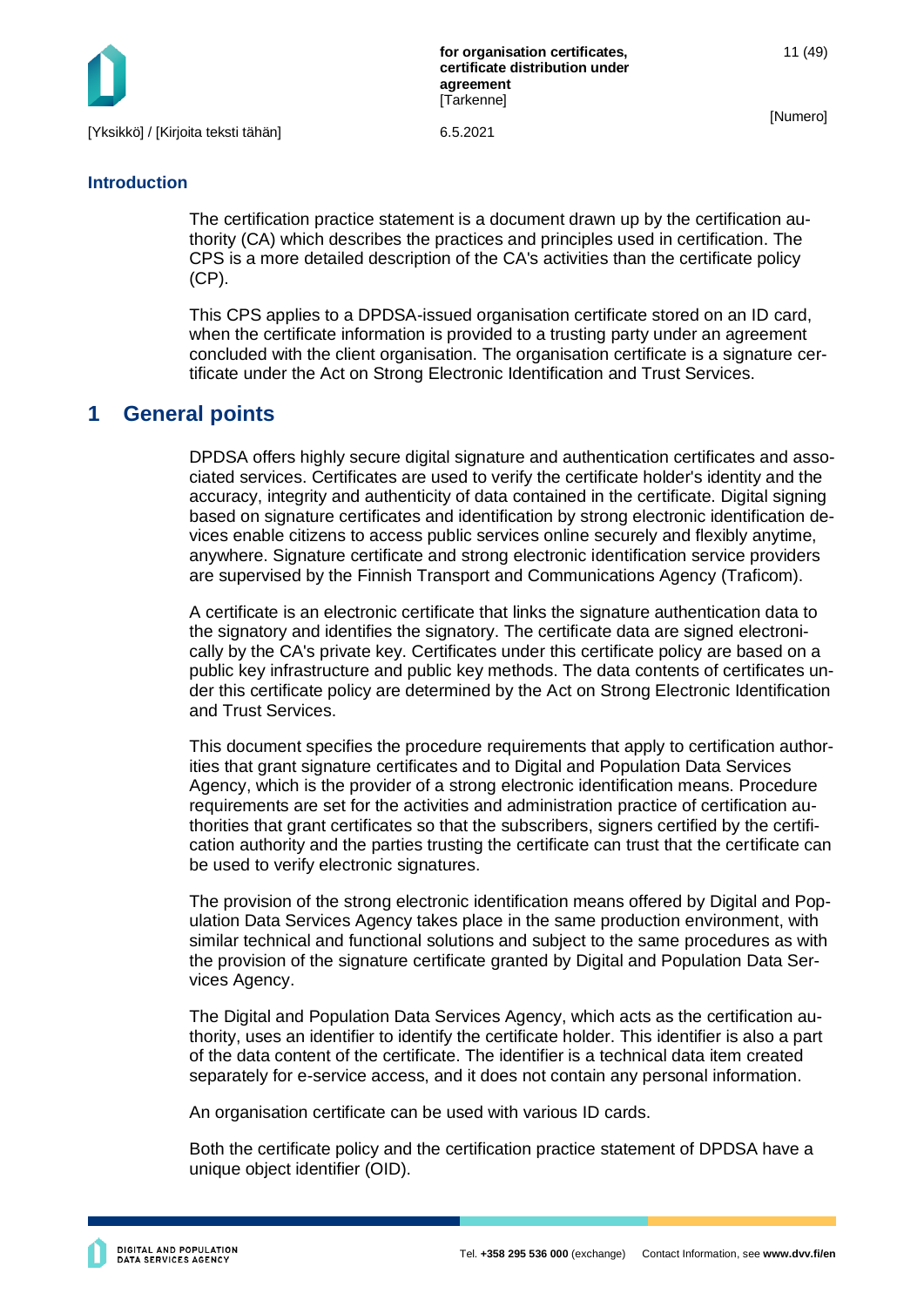

The certification authority's activities include the provision of certification, directory and revocation services, registration, and ID card creation and identification. These activities are described in Chapter 1.3.

DPDSA draws up a separate certificate policy for each type of certificate issued by it, and a separate certification practice statement for each technical platform. The certificate policy contains a general description of the practices, terms and conditions, responsibility allocation and other matters related to certificate usage for each type of certificate. The certification practice statement contains a detailed description of the applicable practices.

Regulation (EU) No. 910/2014 of the European Parliament and of the Council of 23 July 2014 on electronic identification and trust services for electronic transactions in the internal market and repealing Directive 1999/93/EC shall apply with regard to signature certificates in trust services as of 1 July 2016. This document describes the procedural requirements concerning the activities and administrative practices of certification authorities that issue identification and signature certificates under the Regulation. The use of a secure signature creation device is described in the procedural requirements specified in this document.

According to the Act on Strong Electronic Identification and Trust Services, the DPDSA acts as an identification service provider when it offers certificate-based identification devices to the public.

In addition, as of 1 December 2010, DPDSA is a statutory certification authority in the healthcare sector under the act on the electronic processing of client data in social and health care (159/2007) and the act on electronic prescriptions (61/2007) and the Act on the Digital and Population Data Services Agency (304/2019).

This certification practice statement describing the issuing of an organisation certificate has been registered by Digital and Population Data Services Agency.

The organisation certificate consists of a certificate pair that has two different purposes. The authentication and encryption certificate meets the requirements for a strong electronic identification means. A signature certificate intended solely for implementing a signature meets the requirements of a signature certificate. The correctness of the certificate applicant's identity is guaranteed by Digital and Population Data Services Agency.

This certification practice statement describes the issuing and production of a signature certificate for digital signatures conformant to the Act on Strong Electronic Identification and Trust Services and detailed requirements pertaining to the division of responsibility.

This document also describes solutions and procedures pertaining to the granting, production and data storage of an identification certificate offered as a means referred to in the Act on Strong Electronic Identification and Trust Services, included in the organisation certificate, conforming to the requirements of the production environment of the signature certificate.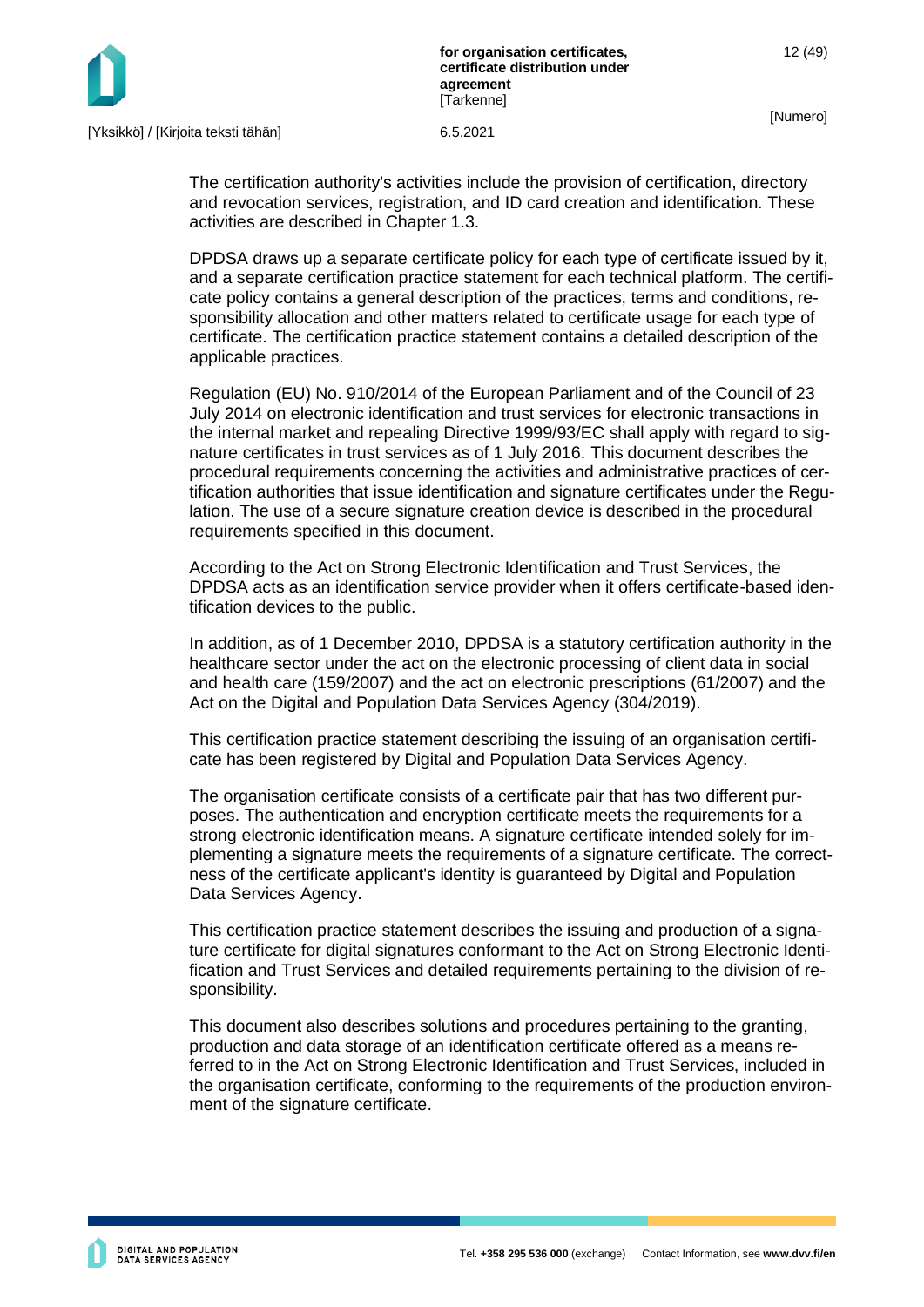

# <span id="page-13-0"></span>**1.1 Identifiers**

The certification authority draws up a certificate policy for each issued certificate type and a certification practice statement for each technical platform the certificate can be used on.

The title of this CPS is the Certification Practice Statement for organisation certificates issued by the Digital and Population Data Services Agency, OID 1.2.246.517.1.10.23.2.

This certification practice statement refers to the Certification Policy for DPDSA's Organisation Certificates, OID 1.2.246.517.1.10.23.

Regulation (EU) No. 910/2014 of the European Parliament and of the Council of 23 July 2014 on electronic identification and trust services for electronic transactions in the internal market and repealing Directive 1999/93/EC shall apply with regard to signature certificates in trust services as of 1 July 2016. The procedural requirements concerning the activities and administrative practices of certification authorities that issue signature certificates under the Regulation are described in this document. The use of a secure signature creation device is described in the procedural requirements specified in this document.

Digital and Population Data Services Agency adheres to a certificate policy concerning signature certificates issued to the public as per trust services under Regulation No. (EU) 910/2014. The document reference as per ETSI EN 319 411-1 [2], QSCD is: OID: 0.4.0.194112.1.2. Signature certificates issued in accordance with this certificate policy can be used to authenticate digital signatures that correspond to approved certificates and creation devices for digital signatures as referred to in the Regulation and provided for in Articles 28 and 29 of the Regulation. The level of the identification certificate meets the requirements of High level of assurance in accordance with the Regulation and the regulation on levels of assurance.

The certificate policy and the certification practice statement are available at [www.fin](http://www.fineid.fi/)[eid.fi.](http://www.fineid.fi/)

# <span id="page-13-1"></span>**1.2 Certification authority and applications of certificates**

The certification authority provides certificate services according to the terms and conditions specified in this certification practice statement and guarantees their functioning to the certificate holder in accordance with Chapter 2.2.1 on the responsibilities of the certification authority. The certification authority is responsible for the functioning of the certificate system as a whole, including on behalf of any registration authorities and technical suppliers it may use. This certification practice statement has been registered by the Digital and Population Data Services Agency. DPDSA is a public authority which administers a personal information register and is responsible for providing certified electronic services in addition to its other tasks. The DPDSA Certificate Service is comprised of the following functions:

# <span id="page-13-2"></span>**1.3 Certification authority**

The certification authority's task is to: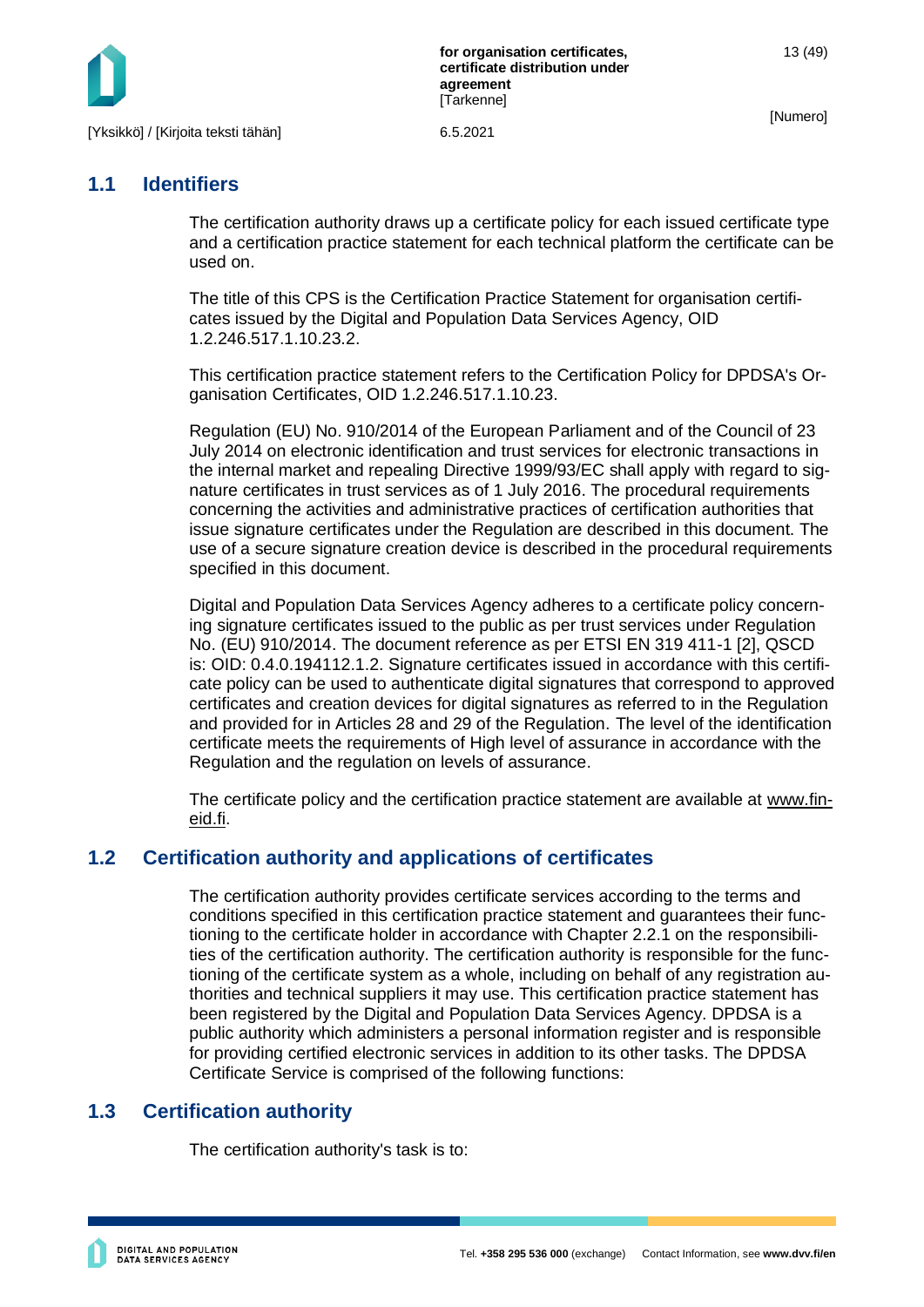

[Yksikkö] / [Kirjoita teksti tähän] 6.5.2021

provide certificate and directory services in accordance with its certificate policy and certification practice statement, and certification revocation services

identify certificate applicants

ensure the accuracy of the data content of certificates

revoke certificates and publish certificate revocation lists

adhere to high data security standards and good data processing practices when processing the personal information of certificate holders

# <span id="page-14-0"></span>**1.4 Registration authority**

Organisation certificates are registered in accordance with the Act on Strong Electronic Identification and Trust Services. Organisation certificates located on organisation-specific ID cards are registered by DPDSA's partner with whom DPDSA has concluded a registration agreement.

The registration authority acts on behalf of and at the responsibility of the certification authority.

The registration authority shall comply with the certification authority's certificate policy and certification practice statement.

The registration authority identifies certificate applicants in accordance with the certification practice statement.

Certificates are created based on personal identification details related to the certificate application, which are provided by the registration point.

The registration authority adheres to the principles of good personal data processing.

DPDSA oversees that the client organisation adheres to the terms and conditions of the registration agreement and the relevant provisions of the Act on Strong Electronic Identification and Trust Services.

# <span id="page-14-1"></span>**1.5 Manufacturer and identifier of the ID card or microchip**

With regard to certificates, the associated key pairs and activation data, the manufacturer acts on behalf of the certification authority, at its responsibility and in accordance with the agreement.

In the certificate, the person is uniquely identified using an internal ID of the organisation as agreed with DPDSA.

The manufacturer shall comply with the certification authority's certificate policy and certification practice statement.

Smart cards and microchips are uniquely identified in accordance with data provided by the registration authority.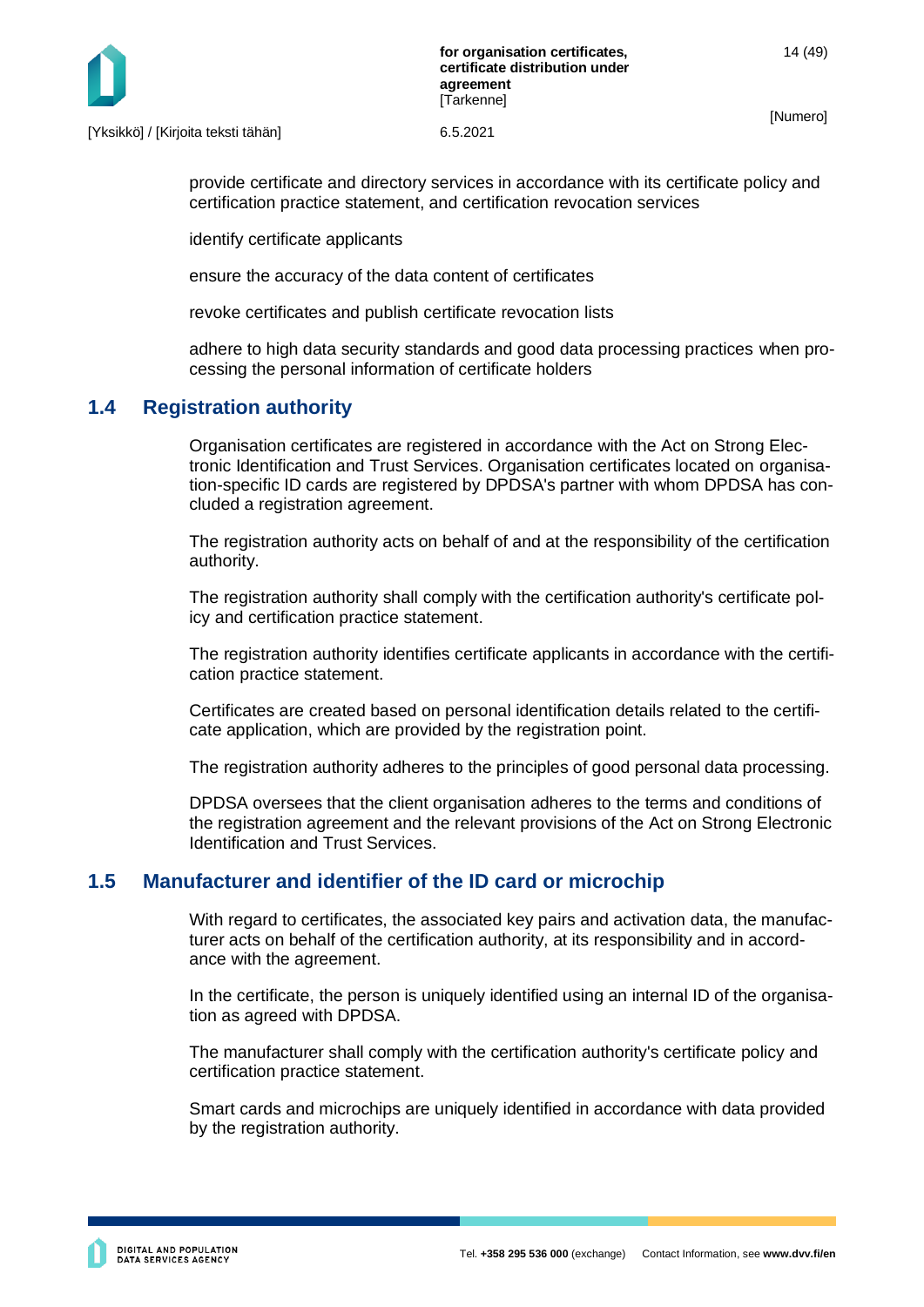

### <span id="page-15-0"></span>**1.6 Revocation service**

The certificate revocation service revokes a certificate when the certificate holder wishes to revoke it before its stipulated expiry date. Revoked certificates are added to the revocation list.

# <span id="page-15-1"></span>**1.7 Distribution of data from the organisation certificate to the trusting party**

The directory service is a public Internet-based service which can be used to retrieve all organisation certificates issued by the certification authority which are intended for publication in the public directory, and the certification authority's certificates and revocation list. The directory service is available at  $\frac{Idap://dap.fineid.fi.}{Idap.fineid.fi.}$ 

The certificate data is distributed to the trusting party in accordance with the agreement concluded with the client organisation.

# <span id="page-15-2"></span>**1.8 Certificate holder**

Organisation certificates under this certificate policy can be issued to persons identified in accordance with the Act on Strong Electronic Identification and Trust Services.

The certificate holder must comply with the certification authority's certificate policy and certification practice statement.

# <span id="page-15-3"></span>**1.9 The trusting party**

The trusting party is a natural person or an organisation that trusts the certificate information and uses the certificate for authentication, encryption and electronic signing. The trusting party must verify that the certificate is valid and not on a revocation list. The certification authority provides an online certificate status check service that implements OCSP.

### <span id="page-15-4"></span>**1.10 Certificate usage**

DPDSA adheres to this certification practice statement when issuing organisation certificates. Certificate holders and trusting parties must comply with this certificate policy.

Organisation certificates issued under this certification practice statement can be used for personal authentication, encryption and electronic signing. The certificate can be used without limitation according to its purpose in administrative applications and services and those provided by private organisations.

The certificate policy and certification practice statement contain requirements concerning the obligations of the certification authority, registration authority, certificate holder and trusting party as well as matters related to legislation and dispute resolution.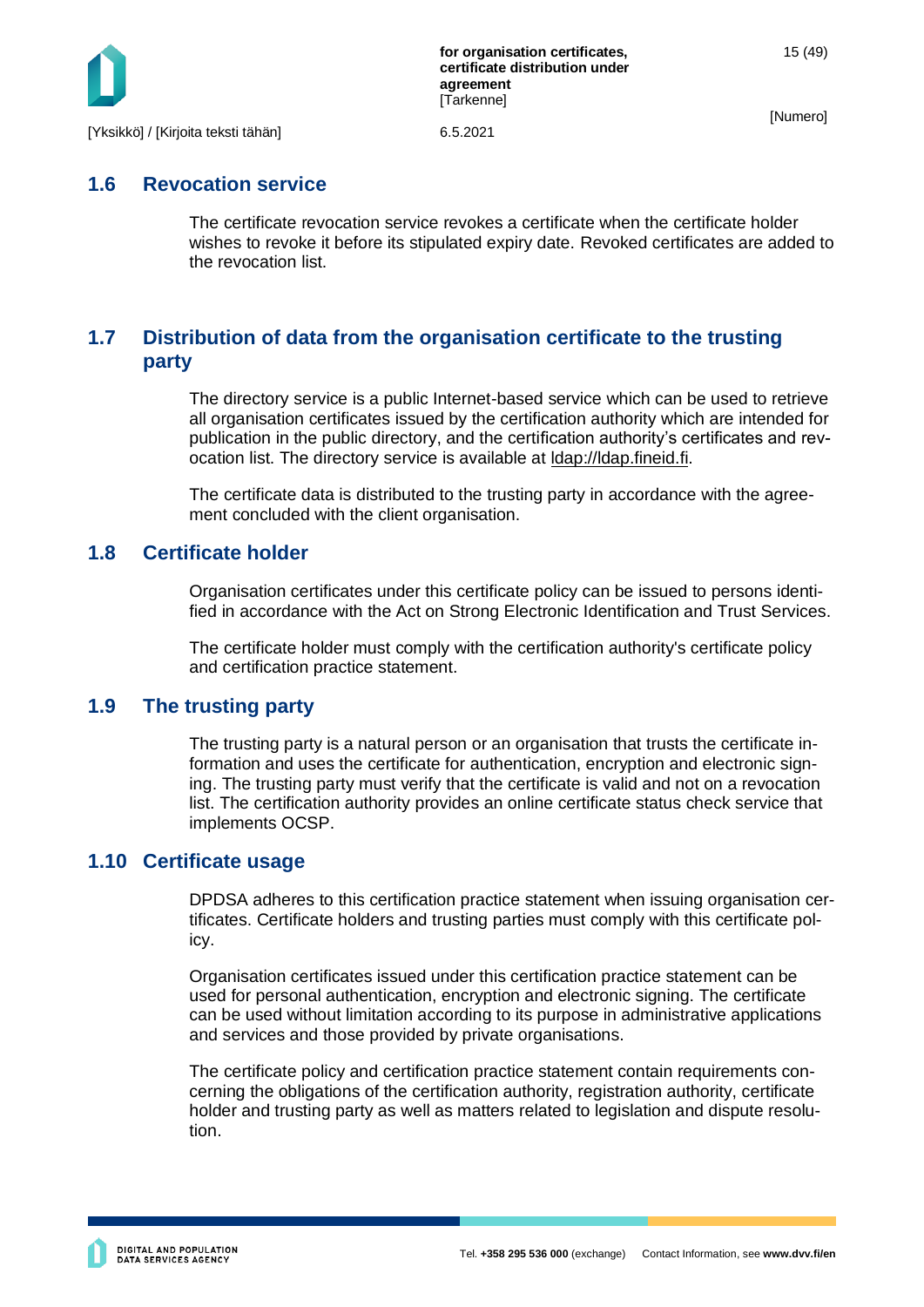

# <span id="page-16-0"></span>**1.11 Contact details**

# <span id="page-16-1"></span>**1.12 Organisation responsible for administering the certification practice statement**

This certification practice statement has been registered by the Digital and Population Data Services Agency (DPDSA). DPDSA is responsible for the administration and updating of this certification practice statement.

Copyright under this certification practice statement belongs to DPDSA.

### <span id="page-16-2"></span>**1.13 Contact person**

Questions regarding this certification practice statement should be addressed to :

### **Digital and Population Data Services Agency**

| P.O. Box 123 (Lintulahdenkuja 2) | Tel. +358 295 535 001 |
|----------------------------------|-----------------------|
| 00531 Helsinki                   | Fax. +358 9 876 4369  |
| Business ID: 0245437-2           | kirjaamo@dvv.fi       |

Questions regarding the certificate policy are handled by the Certificate Services of DPDSA.

### **Digital and Population Data Services Agency (DPDSA) Certificate Services**

P.O. Box 123

FI-00531 Helsinki

www.fineid.fi

# <span id="page-16-3"></span>**2 General terms and conditions**

This certification practice statement is effective as of 6 May 2021.

### <span id="page-16-4"></span>**2.1 Obligations**

### <span id="page-16-5"></span>**2.1.1 Certification authority's obligations**

- The DPDSA is a statutory certification authority.
- The client organisation is for its part responsible for revoking certificates in accordance with the agreement made between DPDSA and the client organisation.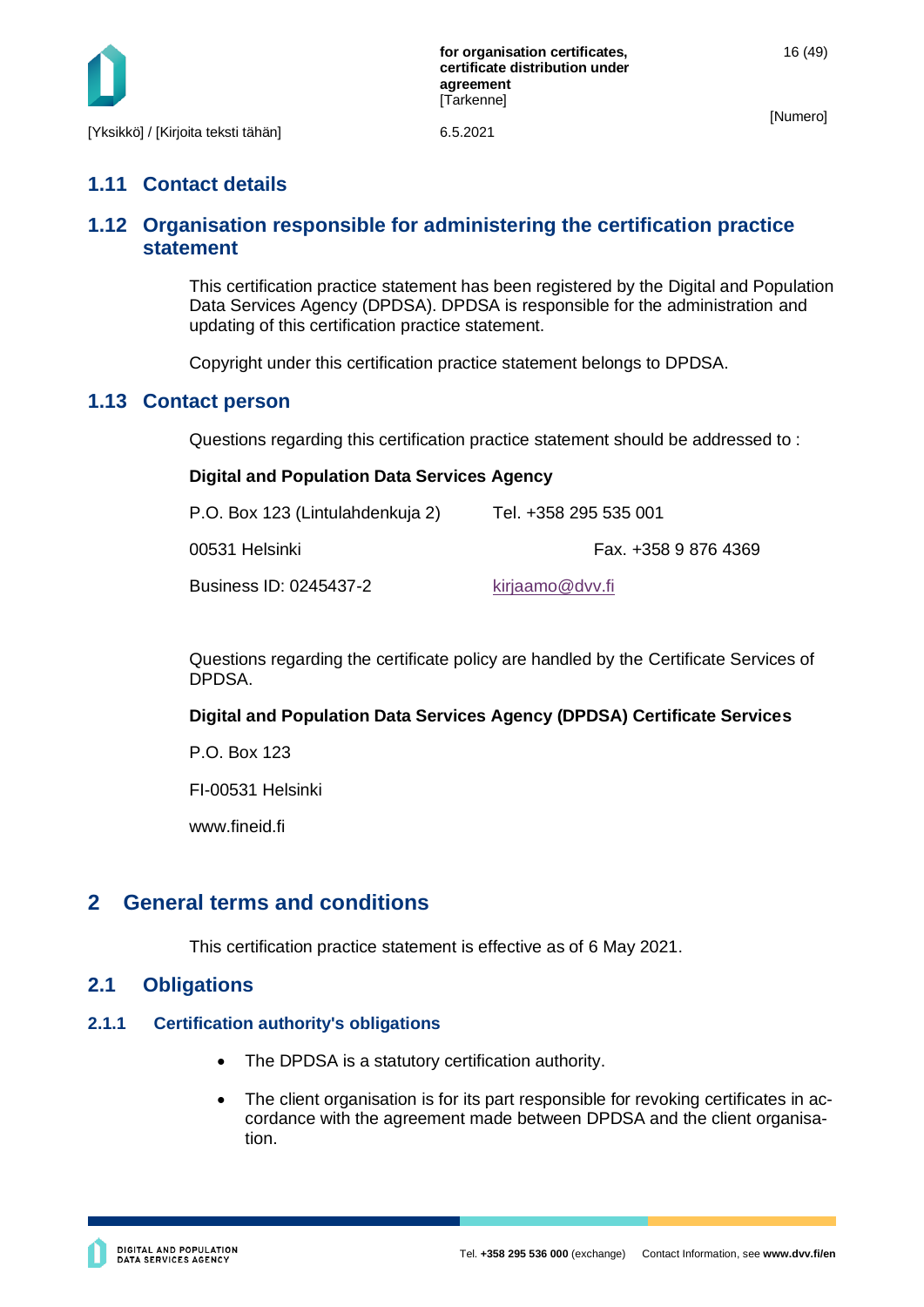

[Yksikkö] / [Kirjoita teksti tähän] 6.5.2021

- The client organisation shall verify the accuracy of information about end users in accordance with the agreement made between DPDSA and the client organisation.
- The certification authority shall act in accordance with current legislation.
- The certification authority shall perform its duties duly and reliably.
- The certification authority has the necessary technical ability, financial resources and ability to cover its liability for damages.
- The certification authority is responsible for all areas of the certification activity, including the reliability and functioning of services and products produced by any technical suppliers or persons who assist the certification authority, such as registration authorities and card manufacturers.
- The certification authority draws up and maintains a certificate policy which describes at a general level the procedures for the issuance, maintenance and management of organisation certificates, the terms and conditions, the allocation of responsibilities, and other matters related to the use of organisation certificates.
- The certification authority draws up and maintains certification practice statements which describe how the certification authority applies its certificate policy.
- The certification authority complies with its certificate policy and certification practice statement.
- The certification authority makes the certificate policy and the certification practice statement publicly available.
- The certification authority draws up and maintains certification practice statements (CPS) which describe how the certification authority applies its certificate policy.
- The certification authority shall employ sufficient staff with the expertise, experience and competence required for producing certificate services.
- The certification authority shall use reliable systems and products protected against unauthorised use.
- The certification authority shall keep information regarding the certificate and certificate activities publicly available, based on which the operations and reliability of the certification authority can be assessed.
- The certification authority ensures the confidentiality of signature creation data.
- The certification authority will not store or copy any signature creation data provided to a signatory.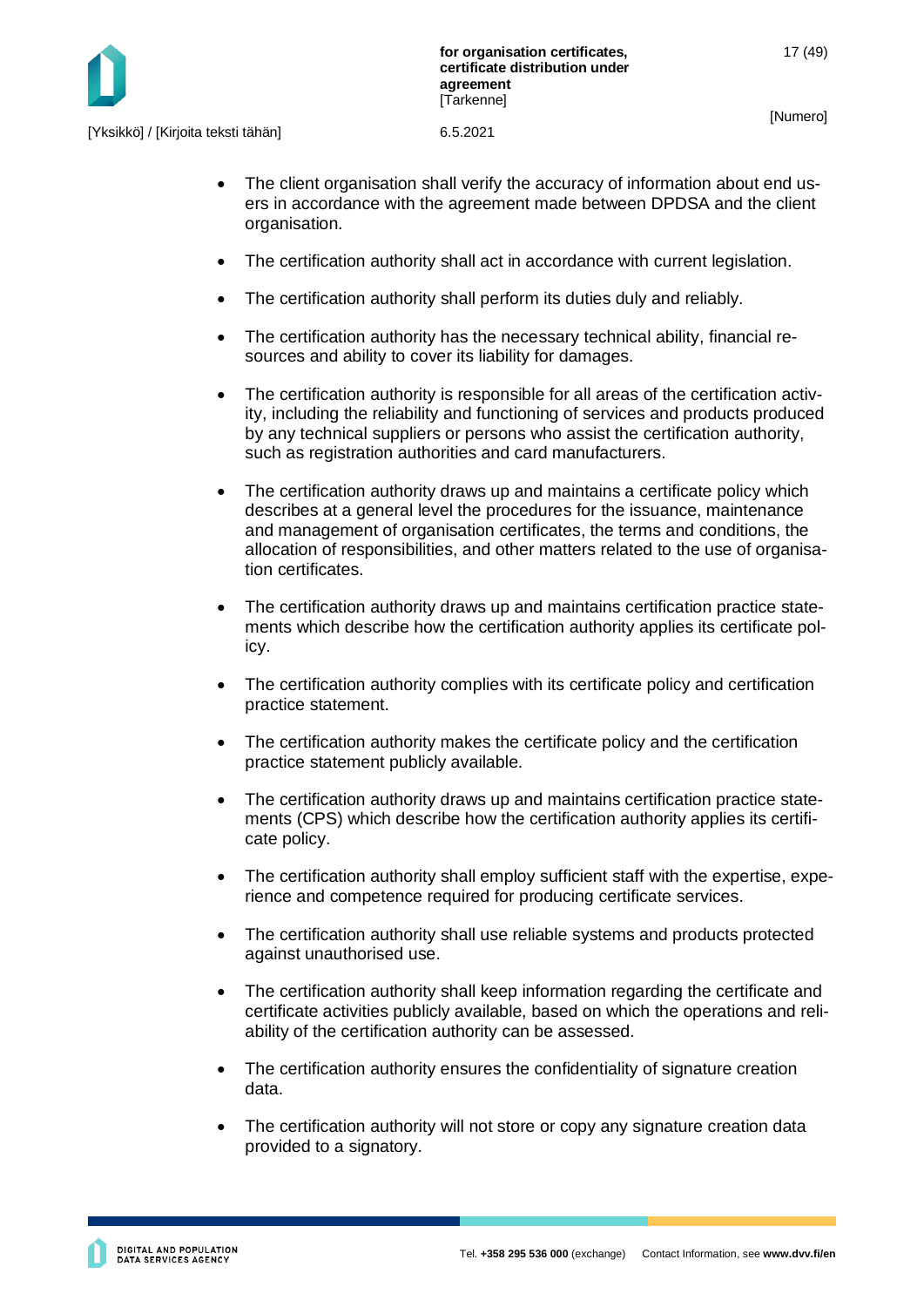

[Yksikkö] / [Kirjoita teksti tähän] 6.5.2021

### <span id="page-18-0"></span>**2.1.2 The registration authority's obligations**

- The registration authority shall comply with the certificate policy and the certification practice statement in its registration activities.
- The registration authority identifies the certificate applicant personally and reliably in a way described in the certification practice statement and so that the applicant's identity and other information pertaining to the applicant's person needed in the granting of the certificate will carefully be inspected.
- The registration authority shall see to the careful handling and confidentiality of personal data.
- The registration authority shall provide the certificate applicant with data of the terms of use of the certificate.
- The registration authority shall adhere to registration procedures agreed upon with the certificate authority.

### <span id="page-18-1"></span>**2.1.3 Certificate holder's obligations**

- The purpose of the certificate is specified in the certificate policy and certification practice statement of each certificate type and in the certificate holder's instructions. The certificate may only be used in accordance with its intended use for digital signing, authentication or encryption.
- The holder of an organisation certificate sees to it that the data stated when applying for organisation certificates are correct.
- The holder of an organisation certificate is liable for the use of the organisation certificate, legal actions taken with it and their financial consequences. With respect to a signature certificate, the provisions of the Regulation and the Act on Strong Electronic Identification and Trust Services apply.
- The holder of an organisation certificate shall store its private keys contained on a microchip and the PIN code required for using them separately from each other and aim to prevent the loss, access by third parties, alteration or unauthorised use of the private keys. Transferring the microchip or disclosing the PIN code to a third party, for example by lending, releases the certificate authority and the party trusting the organisation certificate from any liability arising out of the use of the microchip.
- The organisation certificate shall be handled and protected with the same care as other corresponding microchips, cards or documents, such as credit cards, driving licence or passport. Personal PIN codes must be stored physically in a different location than the microchip containing the organisation certificate and private keys.
- The loss or suspected misuse of the microchip and card must be reported without delay to the certification authority by calling the free-of-charge revoking service at +358 800 162 622. Deaf and hard-of-hearing customers can contact the textphone service at +358 100 2288.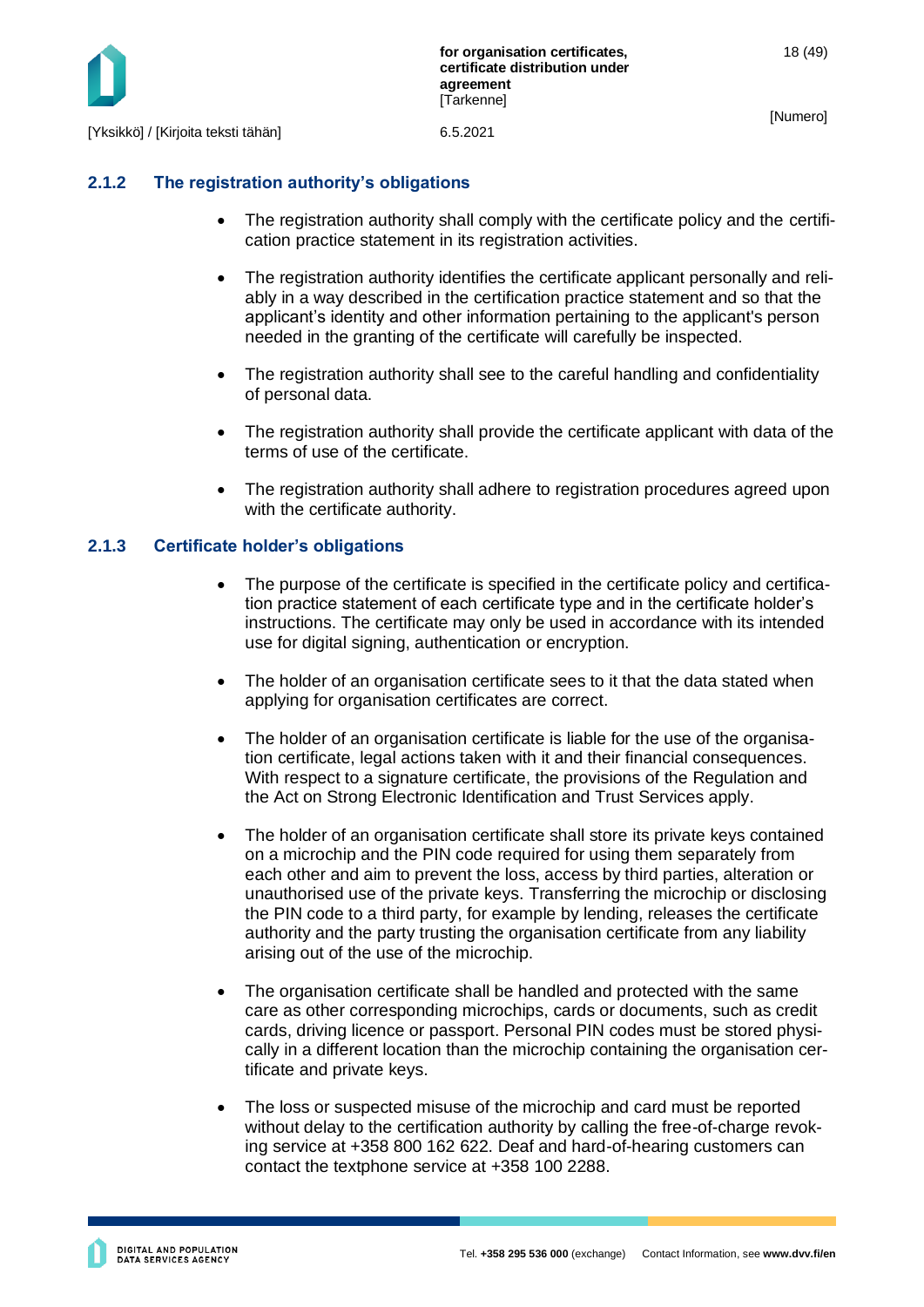

# <span id="page-19-0"></span>**2.1.4 Obligations of the party trusting a certificate**

It is the obligation of the party trusting a certificate to ensure that the certificate is used according to its intended use. The intended use of a signature certificate is electronic signing. The intended use of an authentication and encryption certificate is the authentication of a person and encryption of data.

A party trusting the certificate must adhere to the certificate policy and certification practice statement.

A party trusting an organisation certificate may bona fide trust an organisation certificate after verifying that *the organisation certificate is valid and is not contained on a revocation list.* A party trusting an organisation certificate shall check the certificates on the revocation list. The certification authority provides an online certificate status check service that implements OCSP. In order to reliably verify the validity of an organisation certificate, the trusting party must comply with the following procedure for revocation list checks.

If a party trusting an organisation certificate copies the revocation list from a directory, it must verify the genuineness of the revocation list by checking the digital signature of the revocation list's certification authority. In addition, the validity period of the revocation list must be checked.

If the most recent revocation list cannot be obtained from the directory because of hardware or directory service malfunction, the organisation certificate must not be accepted if the validity period of the last obtained revocation list has expired. All approvals of an organisation certificate after the validity period take place at the risk of the party trusting the organisation certificate.

# <span id="page-19-1"></span>**2.1.5 Obligations pertaining to the publishing of a certificate**

Organisation certificates are published in accordance with the agreement concluded with the client organisation. Revoked organisation certificates are published on a revocation list where a party trusting the certificate must check the certificate's validity. The certification authority provides an online certificate status check service that implements OCSP.

# <span id="page-19-2"></span>**2.2 Liabilities**

# <span id="page-19-3"></span>**2.2.1 Certification authority's liabilities**

Digital and Population Data Services Agency as a certification authority is liable for the safety of the entire certificate system. The certification authority is liable for services it has commissioned as if for its own.

Digital and Population Data Services Agency is responsible for the organisation certificate having been created with adherence to the procedures prescribed in the Act on Strong Electronic Identification and Trust Services, the Act on Electronic Services and Communication in the Public Sector, the certificate policy and the certification practice statement and according to the data provided by the applicant of the certificate, and for compliance with the certification authority's liability for damages as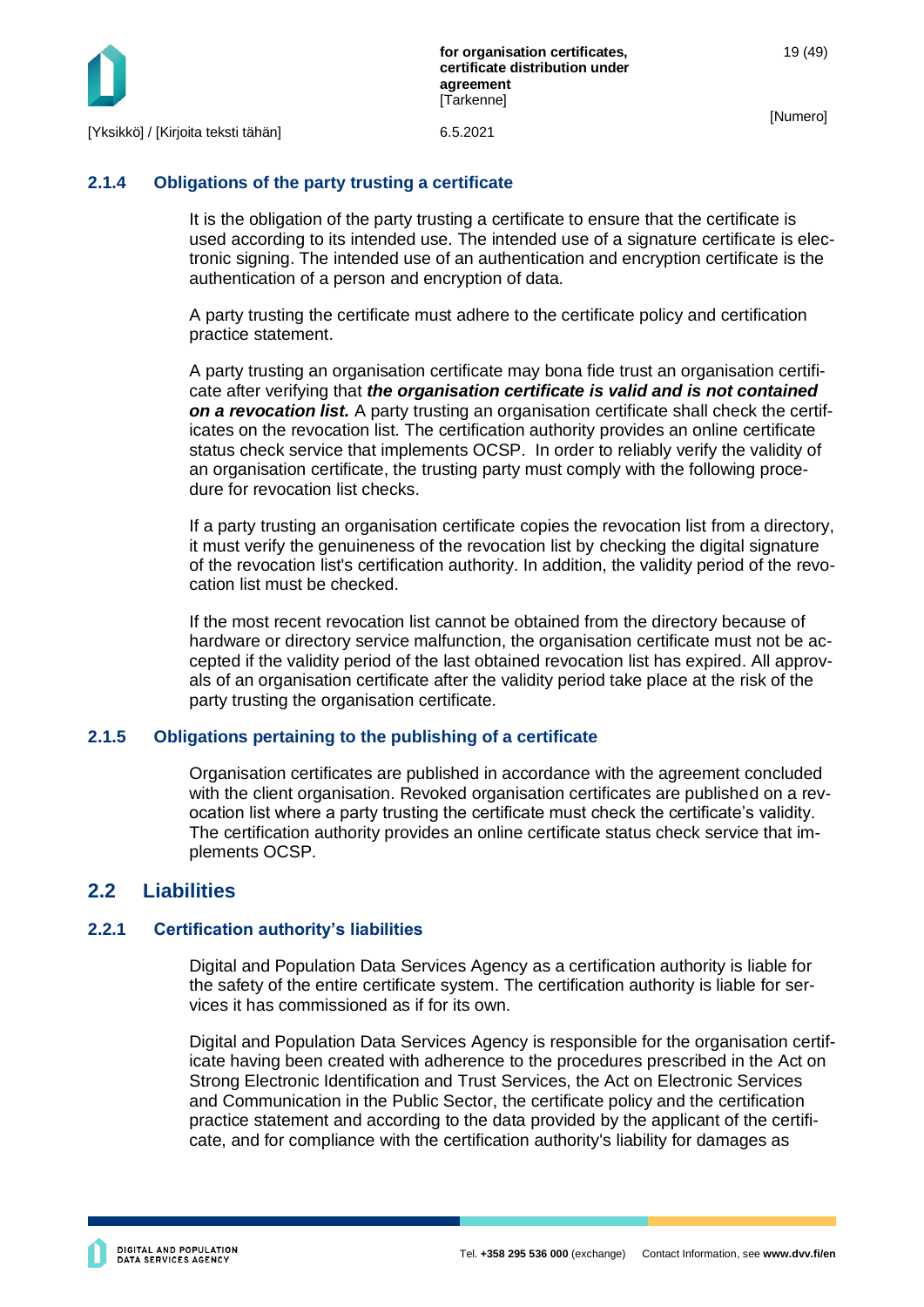

provided by law. Digital and Population Data Services Agency is liable only for the data it has stored in the certificate.

Digital and Population Data Services Agency is liable for the usability of the organisation certificate, when used appropriately, throughout its validity period, unless it has been placed on a revocation list. The organisation certificate has been given to a person identified in a manner required for organisation certificates. The certificate holder has been given instructions pertaining to the use of the organisation certificate prior to the signing of the agreement.

When signing an organisation certificate with its private key, the certification authority assures it has checked the personal data in the organisation certificate according to the policies described in the certificate policy and the certification practice statement.

The certification authority is responsible for including the right person's organisation certificate on the revocation list and that it appears on the revocation list in the time specified in this certificate policy.

### <span id="page-20-0"></span>**2.2.2 Registration authority's liabilities**

The registration authority of an organisation certificate is a registration point that registers the certificate applicant for Digital and Population Data Services Agency, which acts as the certification authority, on the basis of an agreement concluded for this purpose. With regard to registration, the requirements of the Act on Strong Electronic Identification and Trust Services apply.

### <span id="page-20-1"></span>**2.2.3 Certificate holder's liabilities**

The holder of a certificate is liable for the use of the organisation certificate, legal actions taken with it and their financial consequences.

Leaving a card containing a microchip in a reader may enable the abuse of the organisation certificate. When terminating a terminal session, it is the responsibility of the certificate holder to remove the microchip containing the organisation certificate from the reader device and close the applications used appropriately or otherwise closing the technical connection needed for the use of the certificate.

The responsibility of a certificate holder ends when they have reported the necessary data to the revocation service for revoking the certificate and when they have received a revocation notice from the official receiving the call. In order to terminate liability, the revocation request must be made immediately upon noticing the reason for the request.

### <span id="page-20-2"></span>**2.2.4 Liabilities of a party trusting a certificate**

A party trusting a certificate cannot bona fide trust it and the correctness of the digital signature if the validity of the organisation certificate has not been checked on the revocation list. The certification authority provides an online certificate status check service that implements OCSP. Accepting an organisation certificate in the above cases releases Digital and Population Data Services Agency of liability. A party trusting an organisation certificate shall verify that the certificate granted corresponds to its intended use in the legal action in which it is used.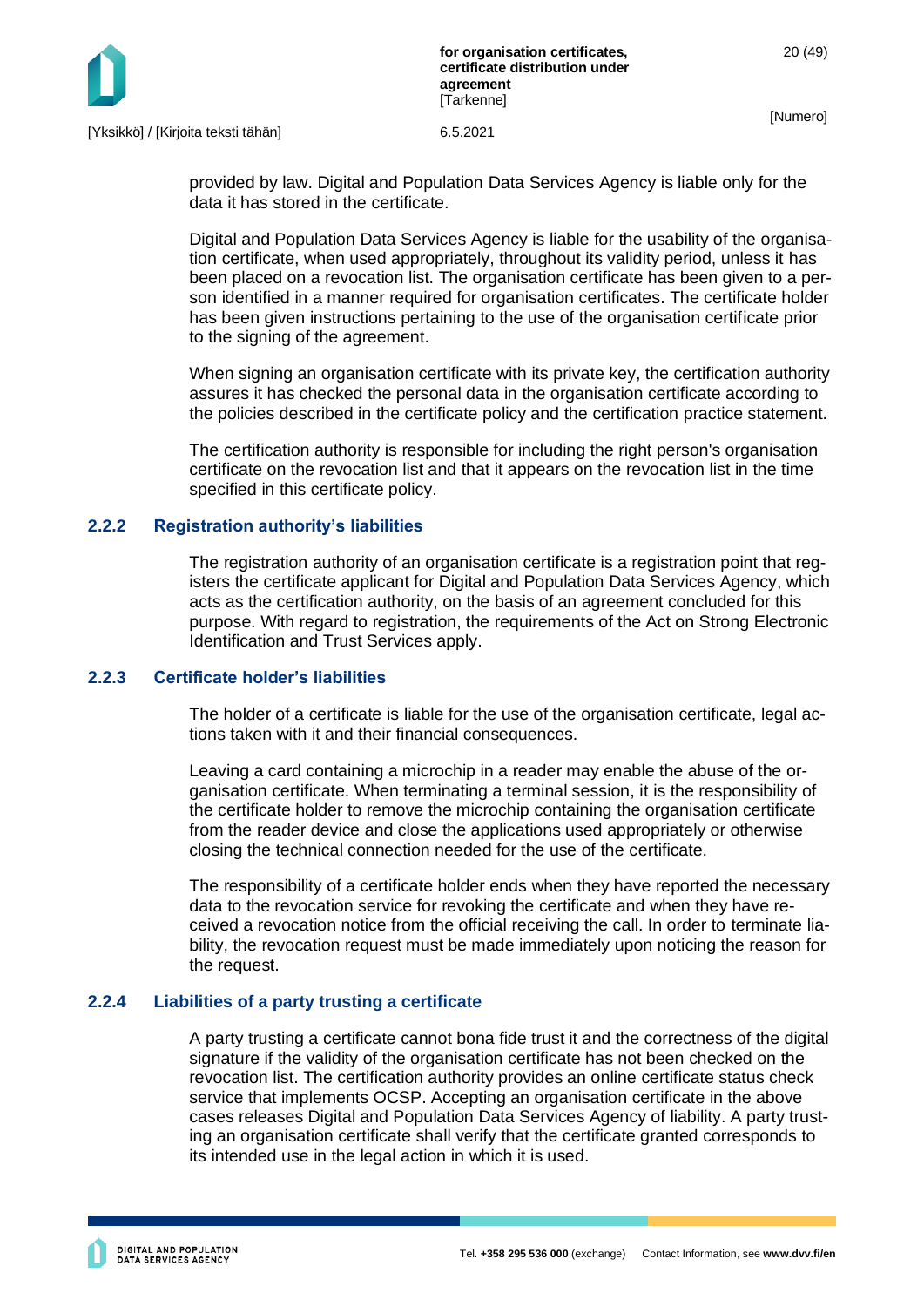

### <span id="page-21-0"></span>**2.2.5 Limitations of liability**

Digital and Population Data Services Agency's liability for damages related to the production of certificate services is determined according to the service agreement concluded with the certificate applicant. Digital and Population Data Services Agency is bound by the certification authority's liability for damages conformant to the Act on Strong Electronic Identification and Trust Services. Where applicable, the Tort Liability Act (412/1974) also applies.

Digital and Population Data Services Agency is not liable for damage caused by the disclosure of PIN codes, a PUKD code and a certificate holder's private keys unless said disclosure is the direct result of Digital and Population Data Services Agency's direct actions.

The maximum extent of Digital and Population Data Services Agency's liability to the certificate holder and a party trusting the certificate is for the amount of direct damage incurred, if the damage is the result of Digital and Population Data Services Agency's direct actions, however at most 15% of the amount of certificate invoicing for the preceding 3 months (share payable to DPDSA).

Digital and Population Data Services Agency is not liable for indirect or consequential damage caused to the certificate holder. Neither is Digital and Population Data Services Agency liable for the indirect or consequential damage incurred by a party trusting an organisation certificate or by another contractual partner of the certificate holder.

Digital and Population Data Services Agency is not responsible for the operation of public telecommunication connections, such as the Internet, or for the inability to execute a legal transaction because of the non-functionality of a device or software used by the certificate holder or for the use of a certificate in contradiction to its intended use.

The certification authority has the right to interrupt the service for changes or maintenance. Changes to or maintenance of the revocation list will be announced in advance.

The certification authority has the right to further develop the certificate service. A certificate holder or a party trusting a certificate must bear their own expenses thus incurred, and the certification authority is not liable to compensate the certificate holder or a party trusting the certificate for any expenses caused by the certification authority's development work.

The certification authority is not liable for errors in the online service or applications intended for end users and based on a certificate or any resulting expenses.

# <span id="page-21-1"></span>**2.3 Financial liability**

### <span id="page-21-2"></span>**2.3.1 Certification authority**

Digital and Population Data Services Agency's liability for damages related to the production of certificate services is determined according to the service agreement concluded with the certificate applicant. Digital and Population Data Services Agency is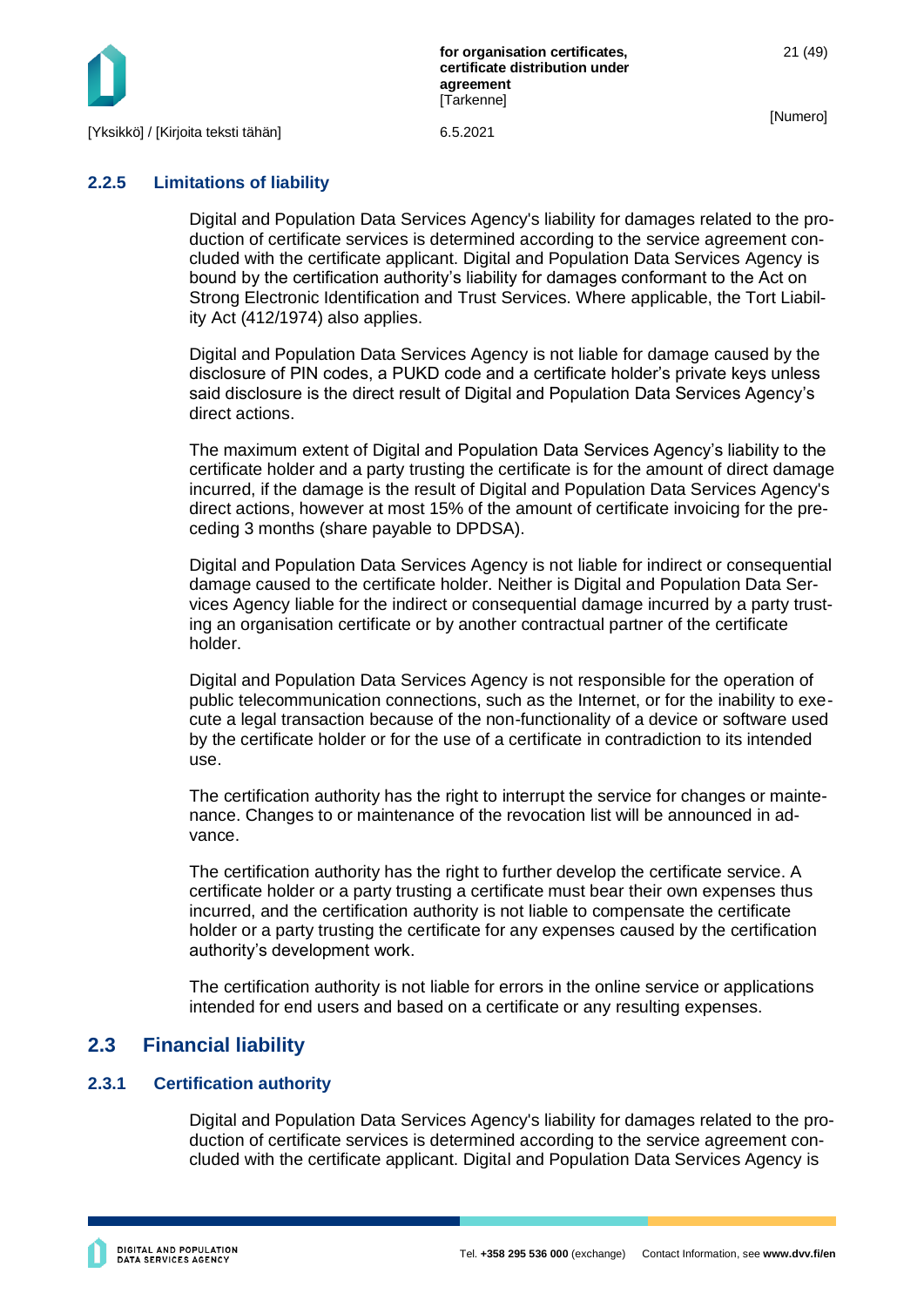

bound by the certification authority's liability for damages conformant to the Act on Strong Electronic Identification and Trust Services. Where applicable, the Tort Liability Act (412/1974) also applies.

The maximum extent of Digital and Population Data Services Agency's liability to the certificate holder and a party trusting the certificate is for direct damage incurred, if the damage is the result of Digital and Population Data Services Agency's direct actions, however at most 15% of the amount of certificate invoicing for the preceding 3 months (share payable to DPDSA).

### <span id="page-22-0"></span>**2.3.2 Other parties**

A party trusting an organisation certificate may trust the correctness of the digital signature of an organisation certificate if they have verified that the organisation certificate has not been included in a revocation list, the validity of the certificate has not expired and the party has no other justifiable reason to doubt the correctness of the use of the certificate. The certification authority provides an online certificate status check service that implements OCSP.

The certification authority is responsible for the organisation certificate in accordance with the certification authority's commitments in this certificate policy and the certification practice statement on organisation certificates.

### <span id="page-22-1"></span>**2.3.3 Certification authority's financial administration**

The certificate services produced by Digital and Population Data Services Agency are covered by a financial administration system and supervision as has separately been set forth. The Digital and Population Data Services Agency is a government agency under the Ministry of Finance. The financial management of DPDSA is based on acts and decrees that govern central government finances and regulations issued by the Ministry of Finance and the Treasury. The National Audit Office is responsible for financial oversight of DPDSA. In addition, its performance is reviewed from the points of view of effectiveness, economy and productivity.

# <span id="page-22-2"></span>**2.4 Interpretation and implementation**

### <span id="page-22-3"></span>**2.4.1 Applicable legislation**

A signature certificate granted in conformance with this certificate policy meets the requirements of the Regulation.

Provisions on strong electronic identification and digital signatures made using a signature certificate are set out in the Act on Strong Electronic Identification and Trust Services (617/2009).

Digital and Population Data Services Agency's liability for damages related to the production of certificate services is determined according to the service agreement concluded with the certificate applicant. Digital and Population Data Services Agency is bound by the certification authority's liability for damages conformant to the Act on Strong Electronic Identification and Trust Services. Where applicable, the Tort Liability Act (412/1974) also applies.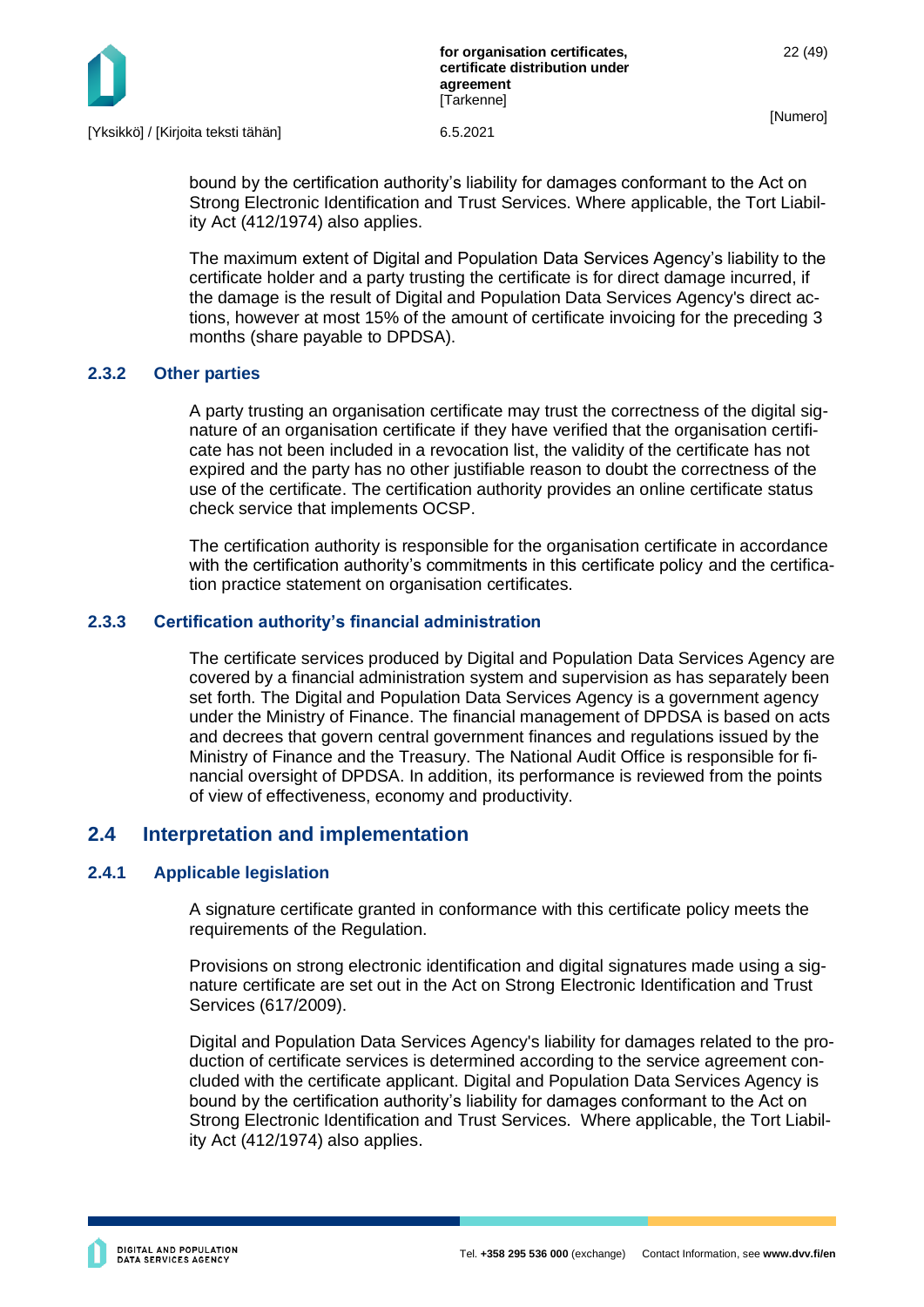

The maximum extent of Digital and Population Data Services Agency's liability to the certificate holder and a party trusting the certificate is for direct damage incurred, if the damage is the result of Digital and Population Data Services Agency's direct actions, however at most 15% of the amount of certificate invoicing for the preceding 3 months (share payable to DPDSA).

In accordance with the Act on Electronic Services and Communication in the Public Sector, signature certificates can be used in all communication with public administration.

Digital and Population Data Services Agency conforms to the principles of good personal data processing set forth in the Personal Data Act (523/1999) and to the good information management practices of the Act on the Openness of Government Activities (621/1999). Digital and Population Data Services Agency also secures information security with continuous training. Digital and Population Data Services Agency has also prepared policy rules for information services and certificate services.

Digital and Population Data Services Agency procures the duties pertaining to registration and personal identification under a separate, private-law contract pertaining to registration measures. Digital and Population Data Services Agency may obtain a service, for example, by adhering to the regulations set forth in the act on the government's joint services (802/1993).

The position of Digital and Population Data Services Agency is prescribed in the act on the Digital and Population Data Services Agency (304/2019).

In Finland, signature certificate authorities are supervised by the Finnish Transport and Communications Agency.

Digital and Population Data Services Agency is responsible for the organisation certificates having been created with adherence to the procedures prescribed in the Act on Strong Electronic Identification and Trust Services and the certificate policy and according to the data provided by the applicant of the certificate.

The certificate services of Digital and Population Data Services Agency are supervised by Finnish Transport and Communications Agency (Traficom), a body conformant to the Act on Strong Electronic Identification and Trust Services, which issues regulations and recommendations on certification activities. For that reason, DPDSA does not participate in voluntary accreditation systems. With respect to the processing of personal data, Digital and Population Data Services Agency conforms to the Personal Data Act. Digital and Population Data Services Agency works in constant collaboration with the Office of the Data Protection Ombudsman with respect to the processing of personal data.

Applicable legislation is adhered to in settling appeals and disputes, in administrative supervision and implementation of law. In the provision of signature certificates, the Act on Strong Electronic Identification and Trust Services and the supervision and appeals procedure described therein must, in particular, be taken into account.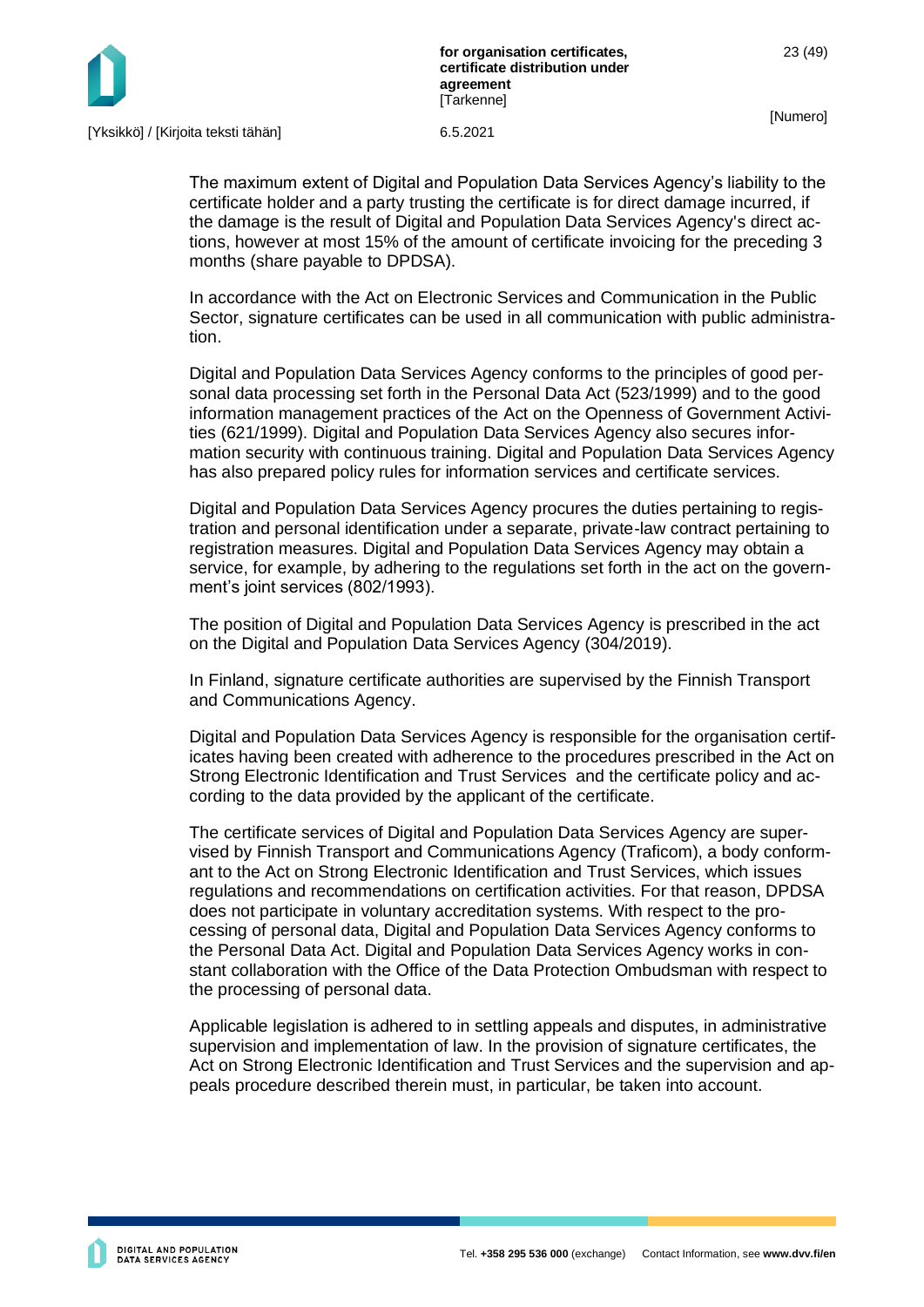

### <span id="page-24-0"></span>**2.4.2 Settling of disputes**

When granting signature certificates, Digital and Population Data Services Agency is responsible for the certificates meeting the requirements set in this certification practice statement and the certificate policy for organisation certificates. Any disputes shall be settled according to Finnish law.

### <span id="page-24-1"></span>**2.4.3 Fees**

This section specifies the fees related to the use of an organisation certificate.

### <span id="page-24-2"></span>**2.4.4 Granting and renewing an organisation certificate**

Organisation certificates are applied for according to the description of the certification practice statement.

The price of acquiring an ID card is determined according to the then-valid Decree of the Ministry of Finance on the payment of Digital and Population Data Services Agency fees

The prices of organisation certificates stored on other microchips are determined according to DPDSA's current list prices for commercial services.

### <span id="page-24-3"></span>**2.4.5 Fees related to the use of an organisation certificate**

The certification authority does not separately charge the certificate holder for the use of the certificates, the revocation service or a public directory. Individual online service providers may charge for the use of their services. The use of a certificate does not require a specific announcement or permit from the certification authority.

### <span id="page-24-4"></span>**2.4.6 Fees related to the revocation of an organisation certificate**

Reporting an organisation certificate to a revocation list is free of charge. Retrieving revocation lists from the directory and checking the validity of organisation certificates against the revocation list are also free of charge.

### <span id="page-24-5"></span>**2.4.7 Other fees**

The use of advisory services is subject to a separate fee according to the then-valid price list.

If the service provider wishes to arrange for information maintenance service between the unique identifier of the organisation certificates and the identifiers of its own background system or between other updated data, the service provider may apply for information disclosure permission in the information service from Digital and Population Data Services Agency. This service will be priced according to the thenvalid Act on Criteria for Charges Payable to the State and the Decree of the Ministry of Finance on the payment of Digital and Population Data Services Agency fees.

The terms of use of an organisation certificate are given to the holder of the organisation certificate when receiving the organisation certificate.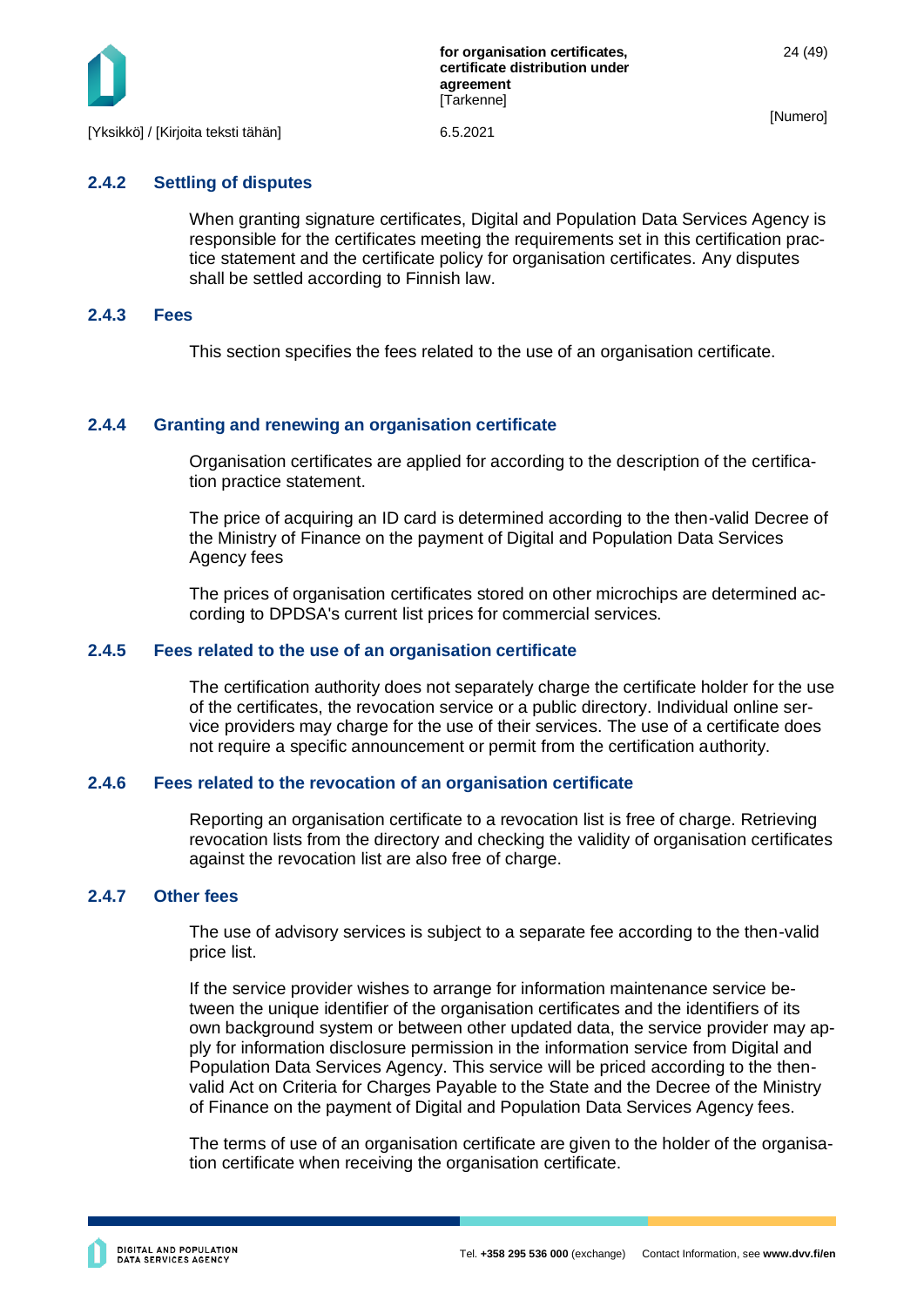

25 (49)

# <span id="page-25-0"></span>**2.5 Publishing and availability of data**

### <span id="page-25-1"></span>**2.5.1 Publishing of the certification authority's data**

The certification authority publishes the certification authority's certificates and revocation lists in a non-chargeable, publicly available, public directory. The certification authority publishes the certificate policy, the certification practice statements, the PKI disclosure statement (PDS) and other public documents pertaining to the production of certificate services on its website. The certificate information is published in accordance with the agreement concluded with the client organisation.

### <span id="page-25-2"></span>**2.5.2 Publication frequency**

The certificate information is published in accordance with the agreement concluded with the client organisation.

The certification authority publishes a revocation list that is valid for eight hours from its publication. This revocation list is updated once per hour with a new one.

### <span id="page-25-3"></span>**2.5.3 Availability of data**

Directory and revocation list data are publicly available. The FINEID specifications published by the certification authority are available on the certification authority's website. In addition, the certificate policies and certification practice statements are available on the certification authority's website.

### <span id="page-25-4"></span>**2.5.4 Repositories**

Information published by the certification authority is made available on the CA's website and in accordance with the agreement concluded with the client organisation. Confidential data used in the certificate system are stored in the CA's own confidential repository. The certification authority's data are archived according to the valid archiving rules. Particular attention is paid to the processing of personal data. Digital and Population Data Services Agency has published specific policy rules conformant to the Personal Data Act on the production of certificate services. The certification authority has also prepared the certificate system's register description conformant to the Personal Data Act with respect to the processing of personal data.

### <span id="page-25-5"></span>**2.5.5 Information security audit**

Finnish Transport and Communications Agency (Traficom), which supervises signature certification authorities, may audit the operation of a certification authority under the prerequisites set forth in the Act on Strong Electronic Identification and Trust Services.

### <span id="page-25-6"></span>**2.5.6 Audit frequency**

Digital and Population Data Services Agency audits the facilities, devices and operations of its technical suppliers in an appropriate fashion. The audit is carried out at least once a year and at the start of each new contract period. In its audit procedure, the Digital and Population Data Services Agency adheres to the practices set out in the ISO/IEC 27001 information security management standard.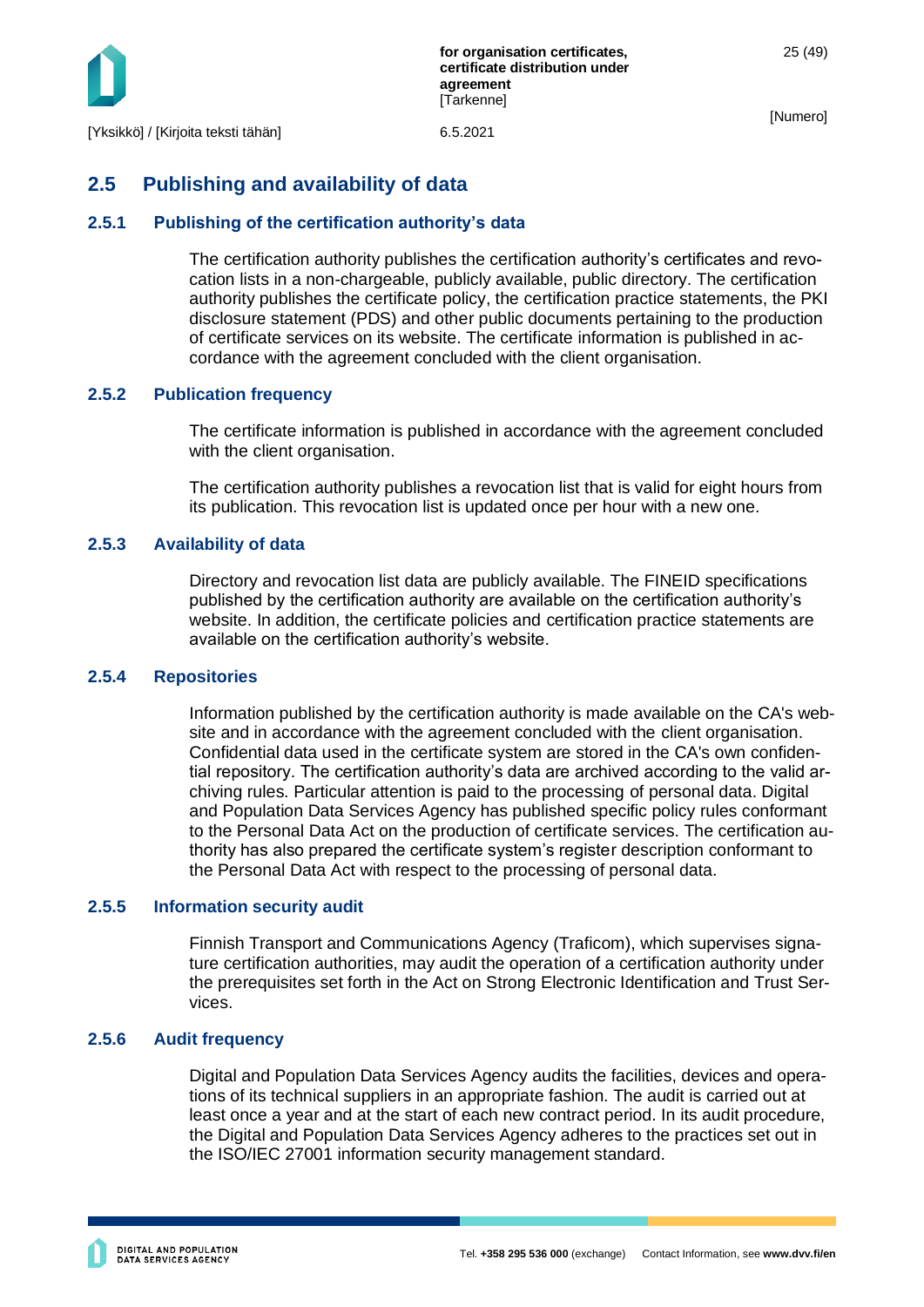

The audit is carried out to determine the technical supplier's compliance with the agreement, taking into account the requirements of information security management standards. Technical suppliers are generally assessed on the basis of the ISO/IEC 27001 standard and Traficom regulations.

### <span id="page-26-0"></span>**2.5.7 Auditor**

Digital and Population Data Services Agency's information security audit is carried out by Digital and Population Data Services Agency's Head of Information Management or an external auditor specialised in auditing technical vendors pertaining to certificate services.

### <span id="page-26-1"></span>**2.5.8 Audit objects and scope**

The objects of the audit are determined by the Act on Strong Electronic Identification and Trust Services or, if Digital and Population Data Services Agency is carrying out the audit, the information security standard ISO/IEC 27001 or the technical terms of delivery.

The audit is carried out considering the implementation of the eight areas of information security. Audited information security properties include confidentiality, integrity and availability.

The audit covers Traficom regulations on the information security requirements of certification authorities.

The audit compares the policy, certification practice statement and application instructions to the operation of the entire certificate organisation and system. Digital and Population Data Services Agency ensures that the application instructions are consistent with the certificate policy.

In audits, attention is paid to information security in administration as well as various service providers, for example, on the basis of the following categories:

Revocation service:

- Communications security
- Human resources security
- Physical security

Certificate production:

- task allocation and personal tasks human resources security
- physical security
- security related to the CA key
- the CA production system and the backup system
- Communications security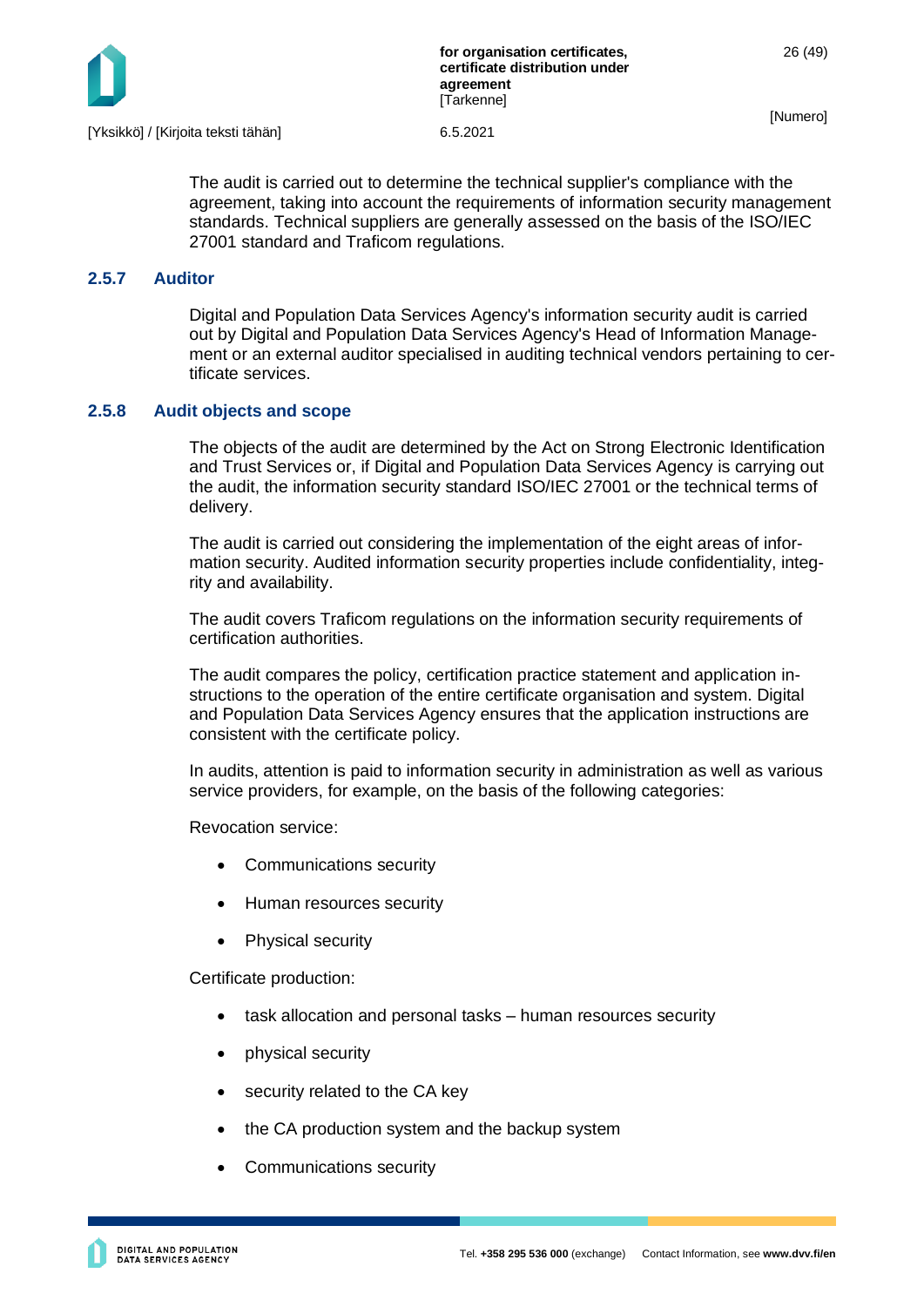Card production:

- the production line as a whole from end to end
- quality control of card production
- communications security
- human resources security
- physical security

Directory service:

- components used
- control connections
- directory maintenance and operation in fault situations
- human resources security
- communications security
- physical security

HelpDesk operation:

- communications security
- personnel's competence and training
- processes for auxiliary functions

### <span id="page-27-0"></span>**2.5.9 Measures resulting from deviations**

Observed deviations are recorded in the audit report and reacted to in accordance with legislation, the information security standard ISO/IEC 27001 and the valid terms of delivery.

### <span id="page-27-1"></span>**2.5.10 Communicating the result of an audit**

The results of an audit are communicated according to the law, the information security standard ISO/IEC 27001, Digital and Population Data Services Agency's information security policy and the valid terms of delivery. A detailed, fixed-form audit result intended for internal use is confidential and will not be disclosed to the public. Fixed-form reports are prepared separately for use outside of the organisation.

The DPDSA communicates the audit results to Traficom in accordance with the Act on Strong Electronic Identification and Electronic Services and Traficom's regulations and recommendations.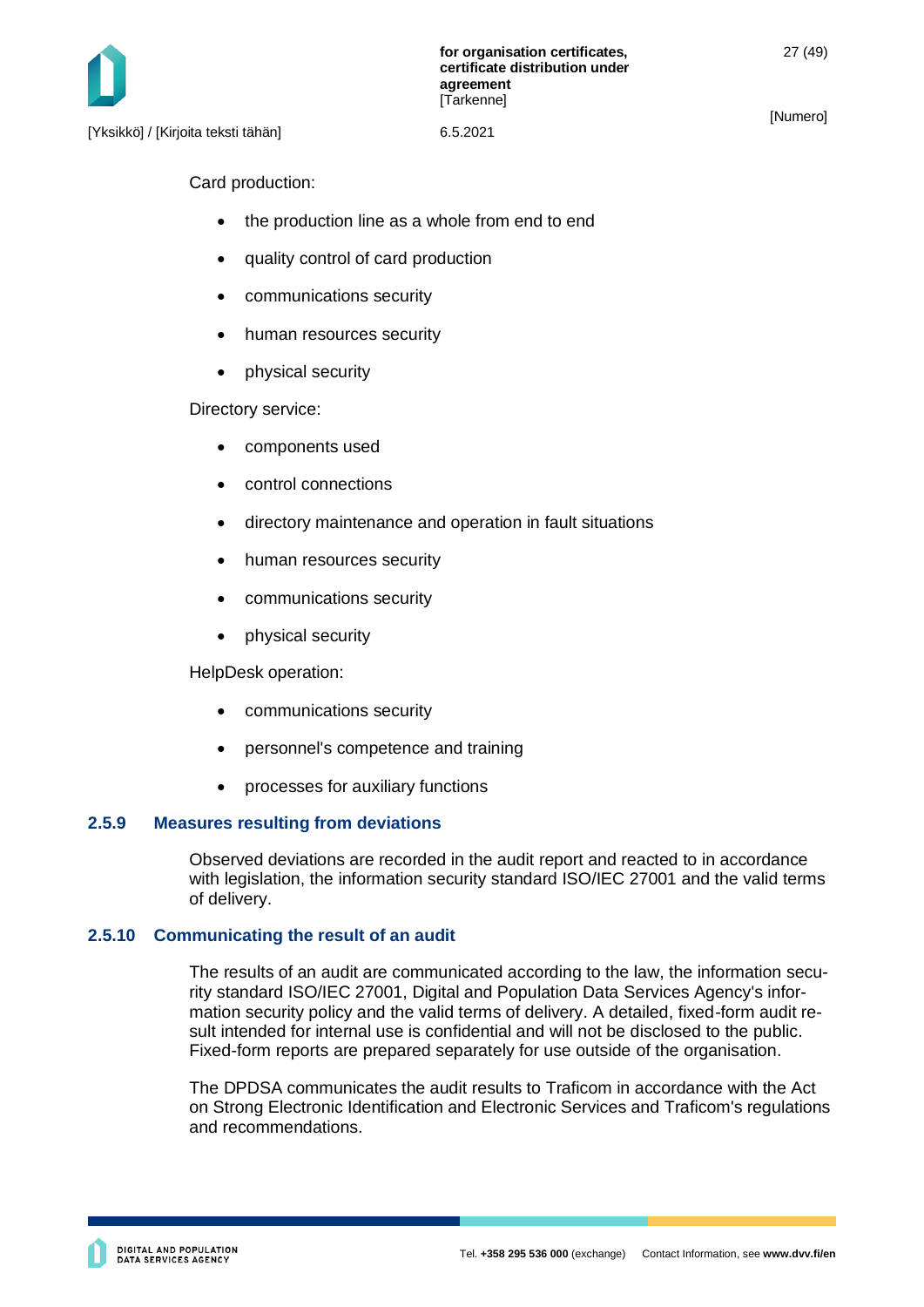

# <span id="page-28-0"></span>**2.6 Publication of data**

### <span id="page-28-1"></span>**2.6.1 Data published by the certification authority**

The data in the certificate system are confidential unless they are based on the regulations on information disclosure set forth in the Personal Data Act, the Act on the Openness of Government Activities, the Act on the Population Information System and the Certificate Services of the Digital and Population Data Services Agency and the Act on Strong Electronic Identification and Trust Services or for purposes set forth in the certificate policy or certification practice statement.

### <span id="page-28-2"></span>**2.6.2 Public data**

The data of the public directory and the revocation list are public, as are the certification practice statements and the data specified in the certificate policy and the published FINEID specifications.

### <span id="page-28-3"></span>**2.6.3 Data related to the expiry or revocation of an organisation certificate**

The start and expiration date/time of the validity period of an organisation certificate are stored in the certificate. Certificates revoked during their validity period are published on a revocation list available to all.

### <span id="page-28-4"></span>**2.6.4 Data disclosed to authorities**

The data disclosed to authorities are specified according to the valid legislation.

### <span id="page-28-5"></span>**2.6.5 Other data**

The data of the certificate system are not disclosed for purposes other than those listed above in this section.

### <span id="page-28-6"></span>**2.6.6 Disclosure of data on the request of the certificate holder**

The holder of a certificate has the right to receive information pertaining to him/her, for example personal data, in accordance with the applicable legislation.

### <span id="page-28-7"></span>**2.6.7 Other principles concerning disclosure of information**

It is material for the reliability of the certification authority that Digital and Population Data Services Agency take all measures to see to the secrecy of confidential material it obtains in connection with the certificate activities and to the good administration of data unless otherwise required by legislation pertaining to the right of authorities to obtain information on the operation of the certificate system.

Digital and Population Data Services Agency conforms to the Personal Data Act and specific legislation in the processing of personal data. Digital and Population Data Services Agency has prepared the policy rules for the processing of personal data in connection with information disclosure and with the certificate activities. Special care must be taken when processing personal data.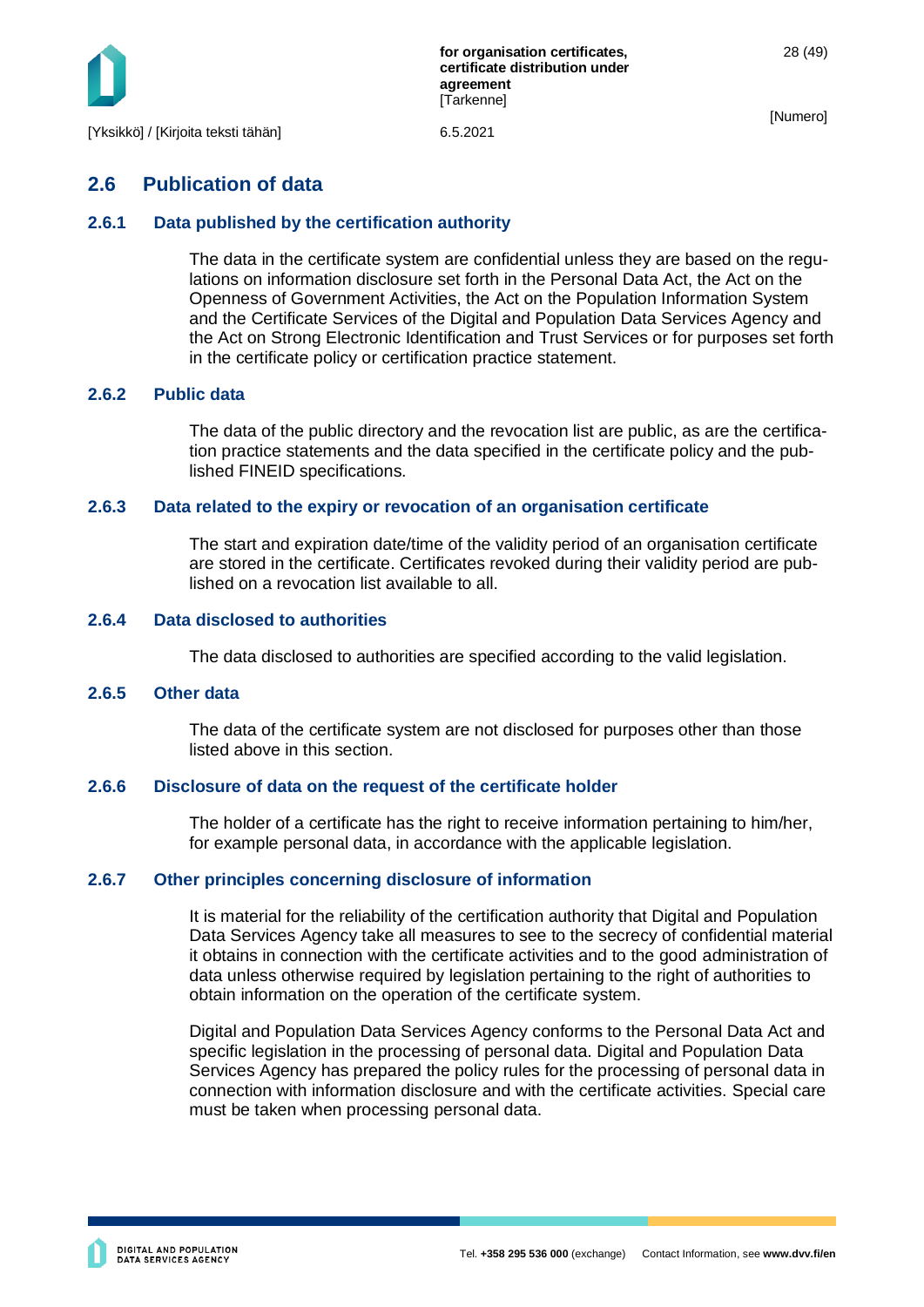

### <span id="page-29-0"></span>**2.6.8 Intellectual property rights**

Digital and Population Data Services Agency owns all data pertaining to the certificates and documentation in accordance with the technical terms of delivery. Digital and Population Data Services Agency has full ownership and utilisation rights to this certification practice statement and organisation certificate policy.

# <span id="page-29-1"></span>**3 Identification of certificate applicant**

### <span id="page-29-2"></span>**3.1 Registration**

Sections 4.1–4.3 present the procedures and processes that are adhered to in the identification and authentication of certificate holders.

The rights and obligations of a certificate applicant are specified in the contract document and general terms and conditions, which comprise an agreement concluded with the certificate applicant.

The application document and terms and conditions of use clearly state that the applicant for an organisation certificate, with his/her signature, confirms the correctness of the information provided and approves the creation of the organisation certificate and its publication according to agreement with the client organisation. At the same time, the applicant accepts the rules and terms pertaining to the use of the organisation certificate and sees to the storage of organisation certificates and PIN codes and the reporting of any misuse or lost cards.

Agreements have been concluded between the certification authority and registration authority, card manufacturer and other vendors that produce parts of the certificate services, indisputably specifying the rights, liabilities and obligations of all parties.

The organisation certificate applicant is responsible for the correctness of all material data that the applicant has given the certification authority or registration authority. The organisation certificate holder must use the organisation certificate only for its intended uses.

When a certification authority grants an organisation certificate, it also approves the application for certificate.

It is the responsibility of the organisation certificate holder to prevent the use of private keys and the related PIN codes belonging to him/her in a way contradictory to the terms of use and to take care of them as set forth in the terms of use.

The certificate holder must immediately notify the revocation service if he/she suspects that his/her organisation certificate may have been used in breach of the terms and conditions.

### <span id="page-29-3"></span>**3.2 Naming policies**

The DPDSA's root certificate authority is:

CN (Common name) = VRK Gov. Root CA - G2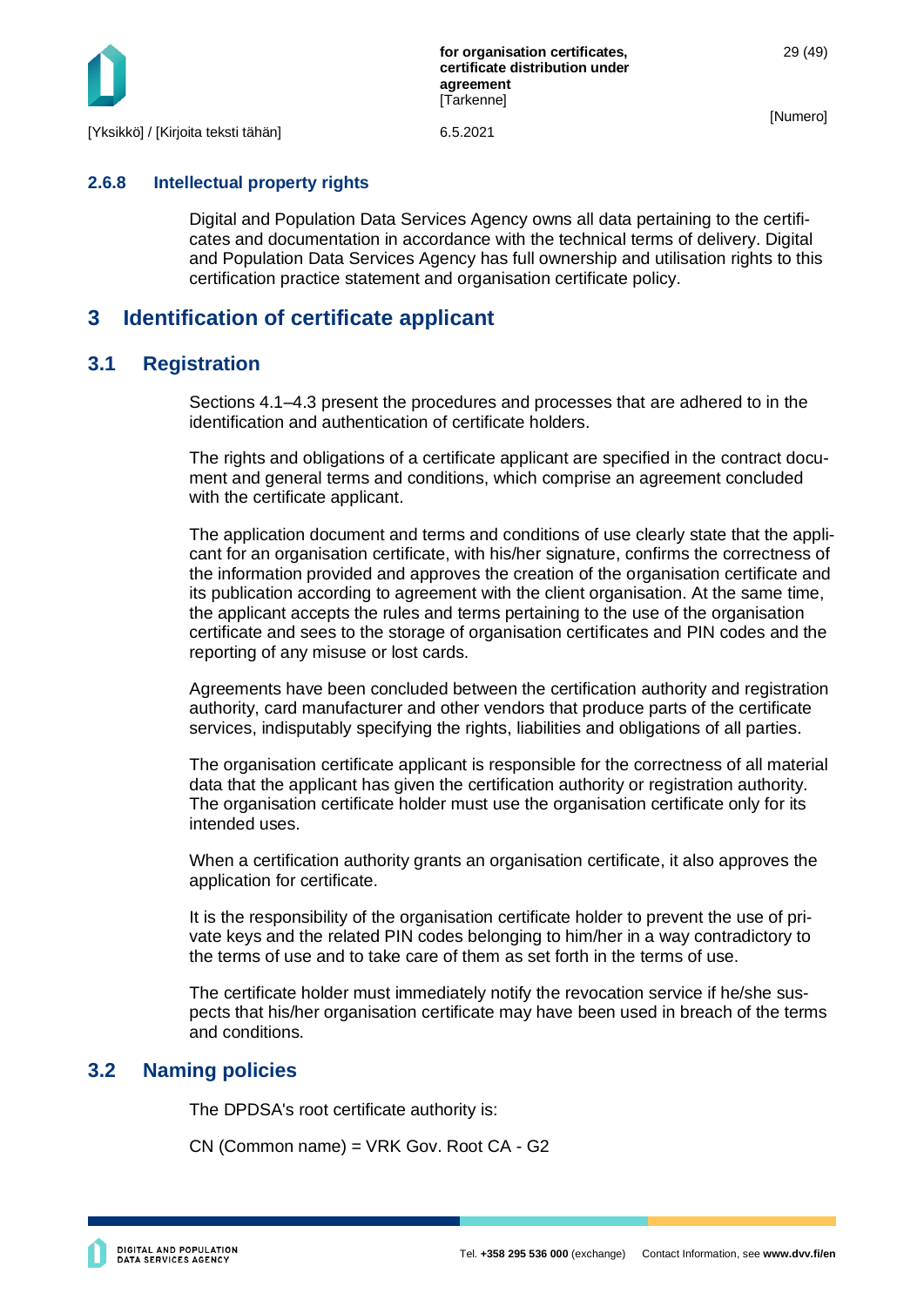

OU (Organizational unit) = Varmennepalvelut

OU (Organizational unit) = Certification Authority Services

O (Organization) = Vaestorekisterikeskus CA

 $C$  (Country) = FI

The DPDSA's certification authority for organisation certificates is:

CN (Common name) = VRK CA for Qualified Certificates - G3

OU (Organizational unit) = Organisaatiovarmenteet

O (Organization) = Vaestorekisterikeskus CA

 $C$  (Country) =  $FI$ 

Certificate holder naming policy for organisation certificates:

2.5.4.5 (Serial Number) = Unique identifier

SN (Surname) = Surname

G (Given name) = Given name

CN (Common name) = Surname Given name Unique identifier

 $C$  (Country) =  $FI$ 

Optional fields:

O (Organization) = Name of the organization

OU (Organization Unit) = The organizational unit

 $T(Title) = Title$ 

E (EmailAddress) = Email address

UPN (Universal Principal Name) = UPN name

The certification authority's public key is part of the certification authority's certificate. The certification authority's certificate is available in a public directory. If an organisation certificate is located on an ID card, the certification authority's certificate is also placed on the microchip of the ID card.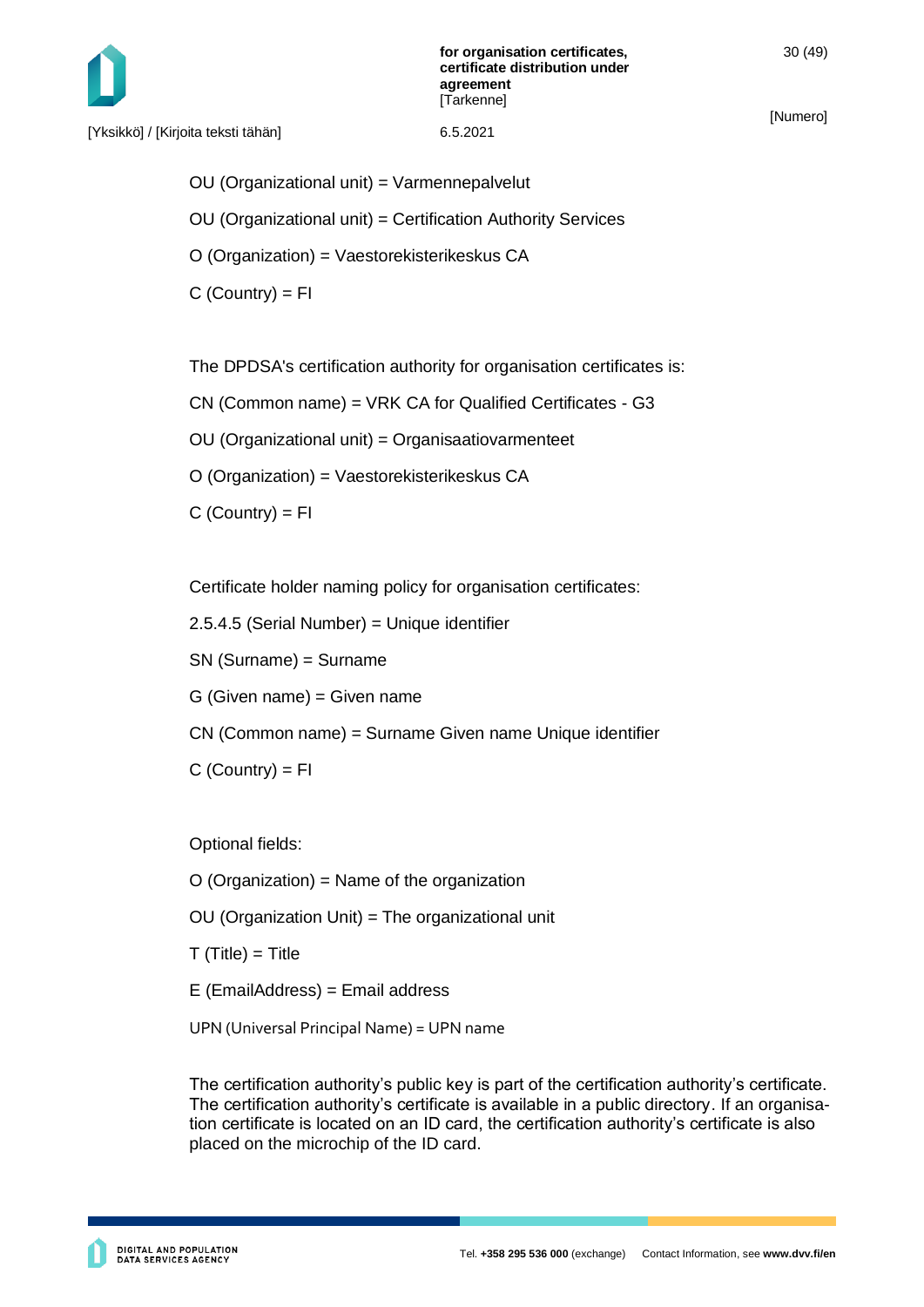

Data pertaining to the certificate holder unambiguously identify the certificate holder. The certification authority will determine the official identity of the certificate holder, if necessary.

# <span id="page-31-0"></span>**3.3 Delivery of private keys to the certificate holder**

Private keys pertaining to an organisation certificate, created on a microchip or other secure environment, are delivered to the certificate holder in connection with delivery. No copy of private signature keys created on a microchip exists or can be made afterwards. Key escrow can be performed on the authentication and encryption certificate in accordance with the agreement made between DPDSA and the certificate client organisation.

An ID card that contains an organisation certificate must be collected by the certificate holder in person by visiting the CA's registration authority. The organisation certificate holder must prove his or her identity in accordance with the procedure used in the application stage. The method of identification is recorded in the receipt note, which is signed by the customer and the registration authority's representative who hands over the ID card.

The basic ID and signing ID codes needed for the use of the card are sent by mail by the card manufacturer to the person specified in the application to the address given in the application.

# <span id="page-31-1"></span>**3.4 Renewal of key pair**

The public keys in organisation certificates and the private keys in the microchip cannot be renewed. The creation of new key pairs requires a new organisation certificate.

The renewal of the organisation certificate adheres to the same procedures as when applying for the certificate for the first time.

# <span id="page-31-2"></span>**3.5 Renewing a key pair after inclusion on revocation list**

The public keys in organisation certificates and the private keys in the microchip cannot be renewed. The creation of new key pairs requires a new organisation certificate.

The renewal of the organisation certificate adheres to the same procedures as when applying for the certificate for the first time.

# <span id="page-31-3"></span>**3.6 Identification of the requester of revocation**

The holder of an organisation certificate may have the certificate revoked before the expiration of the organisation certificate's validity period.

### **Revocation request procedure**

Revocation requests are primarily made by the organisation's representative upon discovering that a certificate has been lost or it may have been misused. Requests can also be made by e.g. the card manufacturer or the registration authority.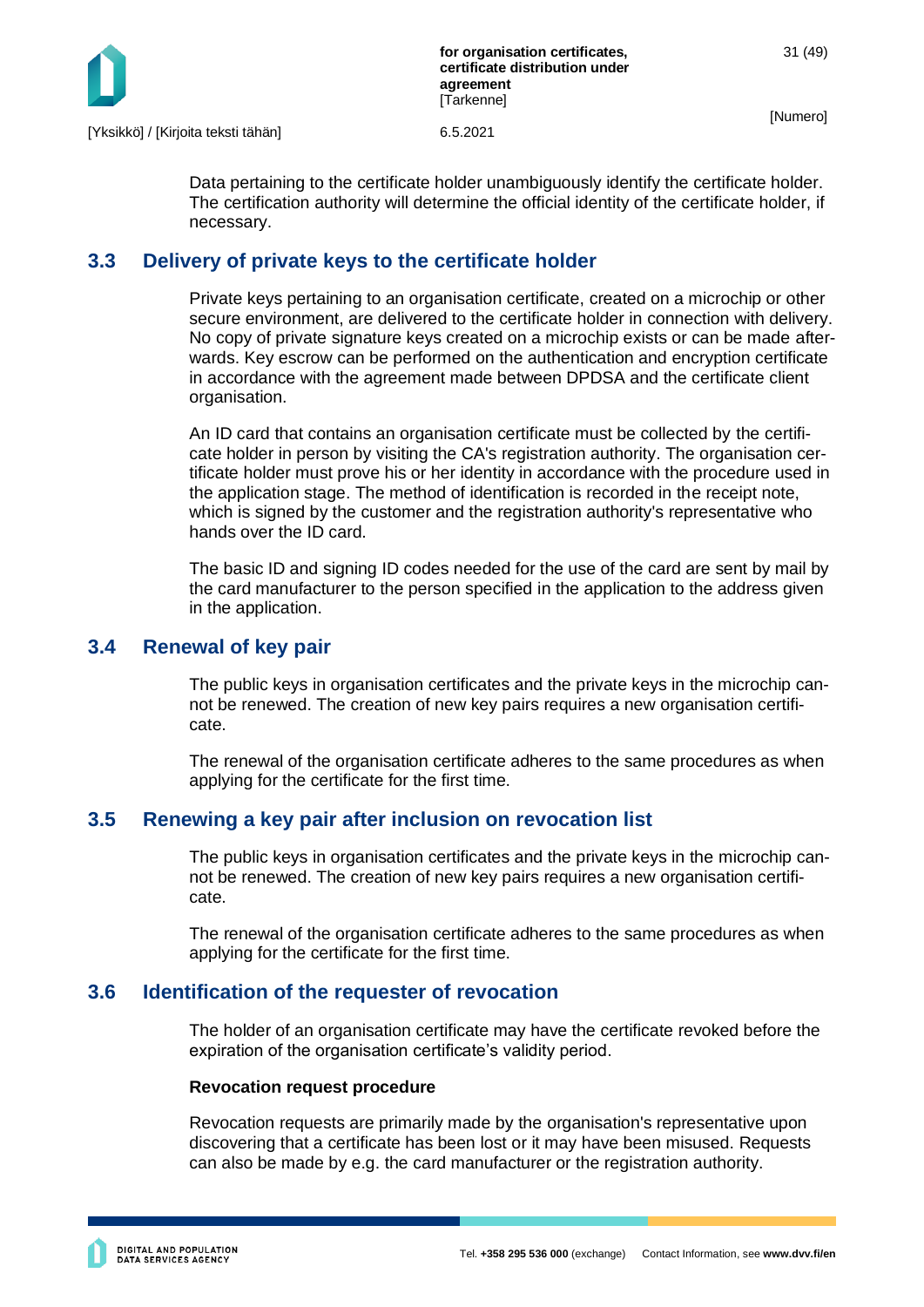

The revocation request must be made immediately upon suspecting the misuse of a certificate, for example because of loss or theft. Organisation certificates can be revoked by contacting the free revocation service at +358 800 162 622. All revocation requests, reasons for the revocation, the method of identifying the requester, and the CA's responses will be archived.

# <span id="page-32-0"></span>**3.7 Identification of the party requesting revocation of an organisation certificate**

The caller is identified by verifying his/her personal information. If the caller is not the holder of the certificate being revoked, both the caller and the certificate holder must be identified.

The unique identifier of the certificate which is needed for the revocation request is determined from the certificate holder's identification details.

If the revocation request is made by a registration authority or a card manufacturer, identification is done according to the process described in section 4.4.3.

# <span id="page-32-1"></span>**4 Operational requirements**

# <span id="page-32-2"></span>**4.1 Applying for a certificate**

The rights and obligations of a certificate applicant are specified in contract documents and general instructions for use, which comprise an agreement concluded with the certificate applicant. The application document contains the details of the rights and obligations of both parties. When an applicant for an organisation certificate applies for an organisation certificate, he/she also accepts the general terms of use.

The application document and the instructions for use clearly state that the applicant for an organisation certificate, with his/her signature, confirms the correctness of the information provided and approves the creation of the organisation certificate and its publication according to agreement with the client organisation. At the same time, the applicant accepts the rules and terms pertaining to the use of the organisation certificate and sees to the storage of organisation certificates and PIN codes and the reporting of any misuse or lost certificates/microchip.

Agreements have been concluded between the certification authority and registration authority, card manufacturer and other vendors that produce parts of the certificate services, indisputably specifying the rights, liabilities and obligations of both parties.

Applications for an organisation certificate are made in person by visiting the registration authority's registration point. The applicant's identity is verified from an identity document issued by the police, which can be an identity card, a passport, or a driving licence issued after 1 October 1990. Other acceptable forms of identity are: a valid passport or identity card issued by an official government agency of an EEA member state, Switzerland or San Marino, a valid driving licence issued by an official government agency of an EEA member state after 1 October 1990, or a valid passport issued by an official government agency of another state. If the applicant does not hold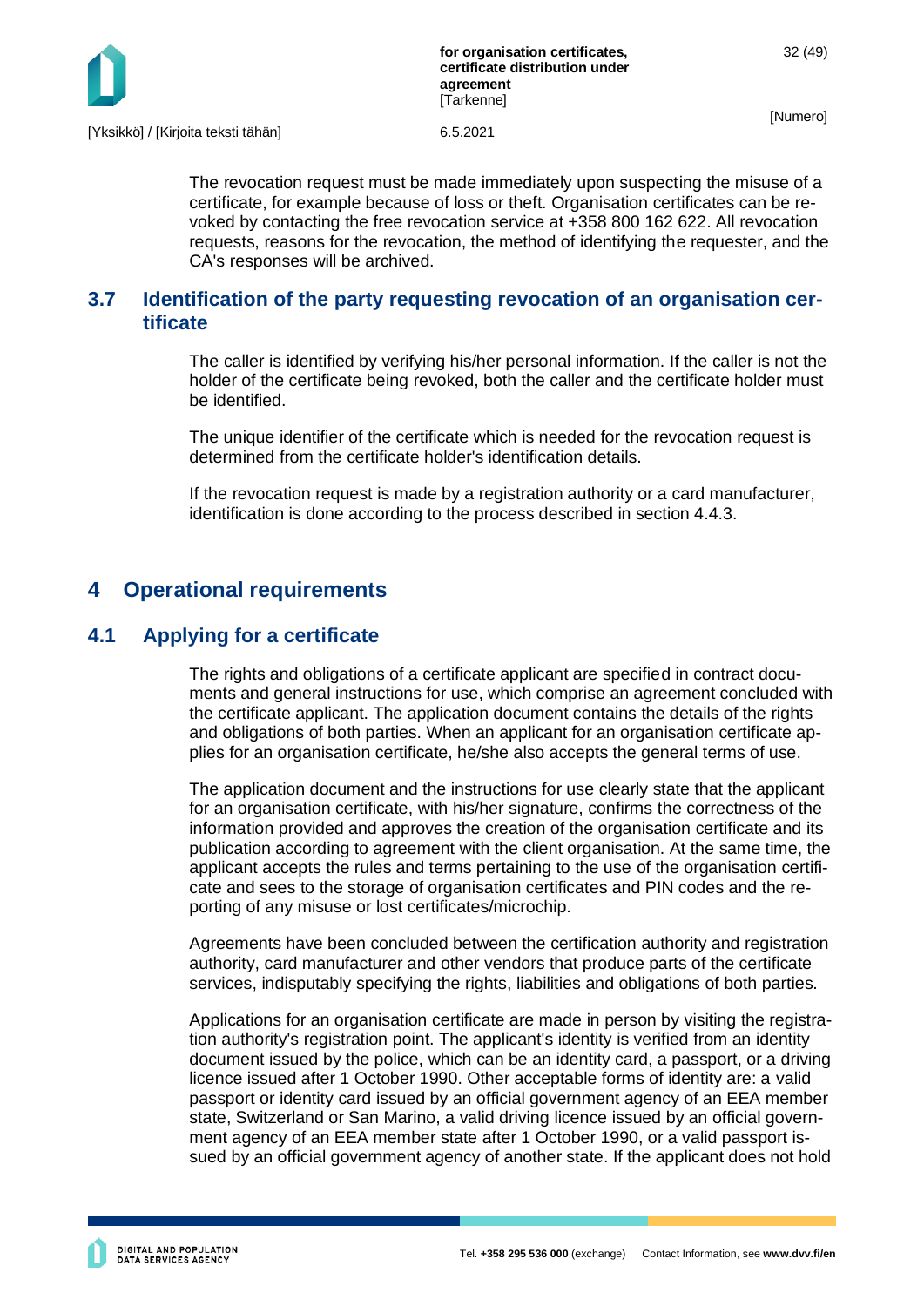

any of these documents, the police will verify his/her identity by other methods. The method of identification is recorded in the application form and confirmed by signature by the registration clerk. In accordance with the agreement made with the client organisation, certificate applications can also be made using a signature certificate issued by DPDSA after 31 March 2003.

# <span id="page-33-0"></span>**4.2 Granting of a certificate**

The certification authority grants an organisation certificate upon accepting the application for certificate.

When granting an organisation certificate, the certification authority is responsible for its data content being correct at the time of delivery of the certificate.

# <span id="page-33-1"></span>**4.3 Receiving a certificate**

The organisation certificate is delivered to the certificate holder according to the certificate service procedure agreed with the organisation in question. The general terms and conditions and instructions for the use of the card are given to the certificate holder.

At the time of handing out the card, it is emphasised to the certificate applicant that there are no copies of the private signature keys created in the technical component of the card and no copies can be made later.

# <span id="page-33-2"></span>**4.4 Termination and interruption of the validity of a certificate**

# <span id="page-33-3"></span>**4.4.1 Prerequisites for revoking a certificate**

An organisation certificate must be included in a revocation list when there is reason to suspect misuse, for example because of loss or theft. Organisation certificates can be revoked by calling the free revocation service. The revocation request must be made immediately upon suspicion of potential misuse.

It is the responsibility of the organisation certificate holder to prevent the use of private keys and the related PIN codes belonging to him/her in a way contradictory to the terms of use by taking care of the card and PIN codes as set forth in the terms of use.

### <span id="page-33-4"></span>**4.4.2 Requester of revocation**

Certificate revocation requests are primarily made by the certificate holder or the organisation's contact person. If the caller is not the holder of the certificate being revoked, both the caller and the certificate holder must be identified.

Revocation requests can also be made by the certification authority, card manufacturer or registration authority. The method of identifying the person requesting the revocation is recorded.

The reasons for revocation, the date and time, and the request handler's details are recorded.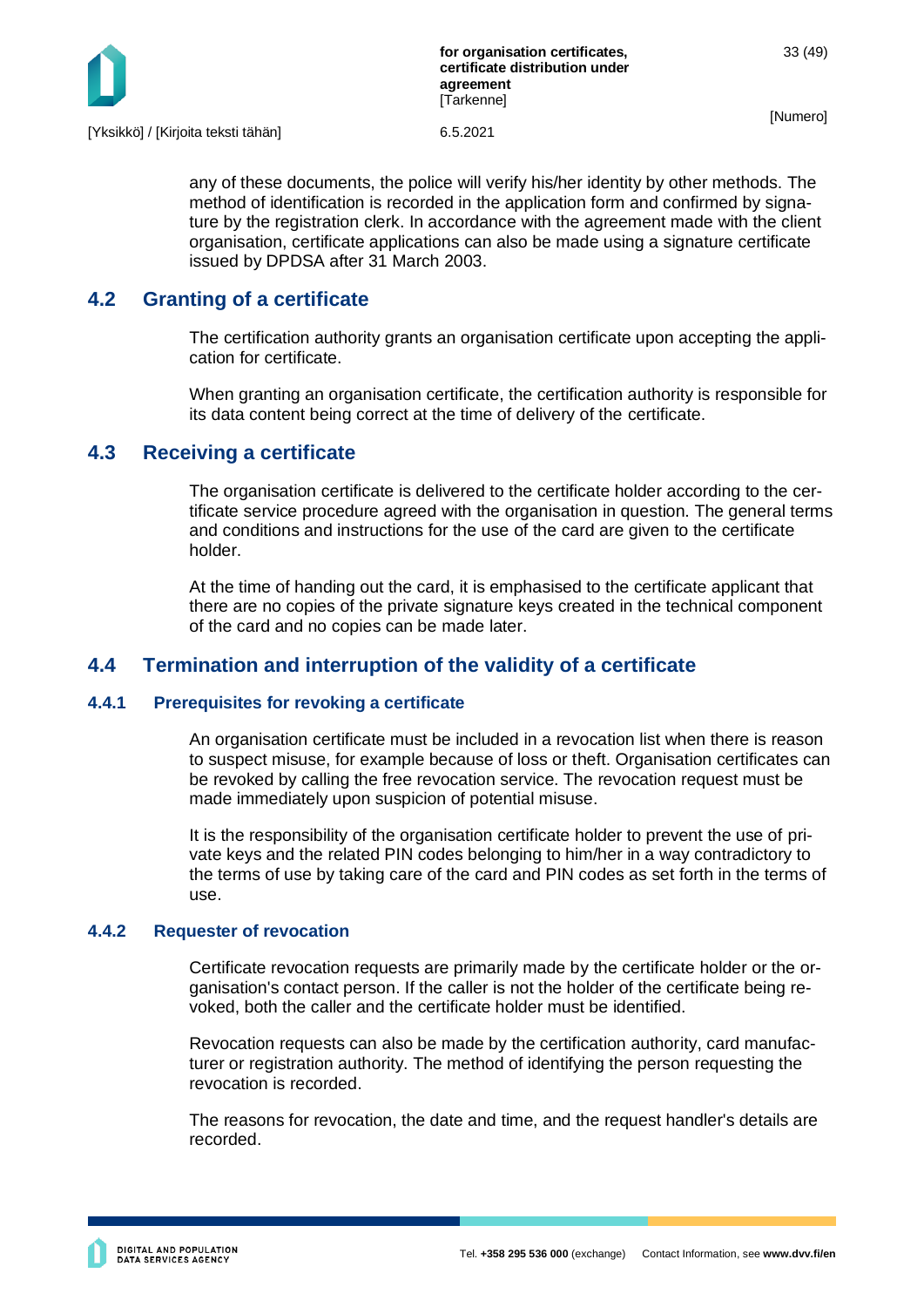

### <span id="page-34-0"></span>**4.4.3 Revocation transaction**

Certificates can be revoked by the following methods:

By calling the revocation service

By visiting the registration authority

Information of the inclusion of a certificate on a revocation list will be publicly available within an hour of the revocation request having been deemed valid and approved. The revocation list is valid for eight hours.

### **Revocation of an organisation certificate**

The certificate holder is responsible for revoking certificates. Upon the certificate holder's notification, the organisation certificate can be placed on the revocation list to prevent its use. However, any other applications stored in the card platform can still be used according to their designated purpose.

Certificates can be revoked by calling the free revocation service on +358 800 162 622 or the textphone service for hard-of-hearing on +358 100 2288. The certificate holder's liability ends upon receipt of an identifiable notification that enables the revocation. The certificate holder's liability for the use of the certificate ceases at the same time. If necessary, the notification can be given by another person, in which case the caller's identity and connection with the ID card holder must be ascertained.

The revocation service confirms to the requester during the call when the revocation has been completed successfully.

If the person requesting the revocation of a certificate is not the certificate holder and the certificate holder has not contacted the certification authority or registration authority in connection with the revocation, the certificate holder will be notified of the revocation by letter.

Revoked certificates cannot be reinstated.

### **Revocation of a certificate by the Digital and Population Data Services Agency**

DPDSA revokes a certificate belonging to a deceased person upon receiving notice of the death.

The Digital and Population Data Services Agency will revoke a certificate issued by it if an error is found in its data content.

Digital and Population Data Services Agency may revoke certificates signed with its private key if there is reason to believe that Digital and Population Data Services Agency's private keys have become disclosed or accessed by unauthorised parties.

All certificates that are valid and have been granted with the exposed key must be closed on one or several revocation lists whose validity period does not expire until the validity of the last revoked certificate has expired.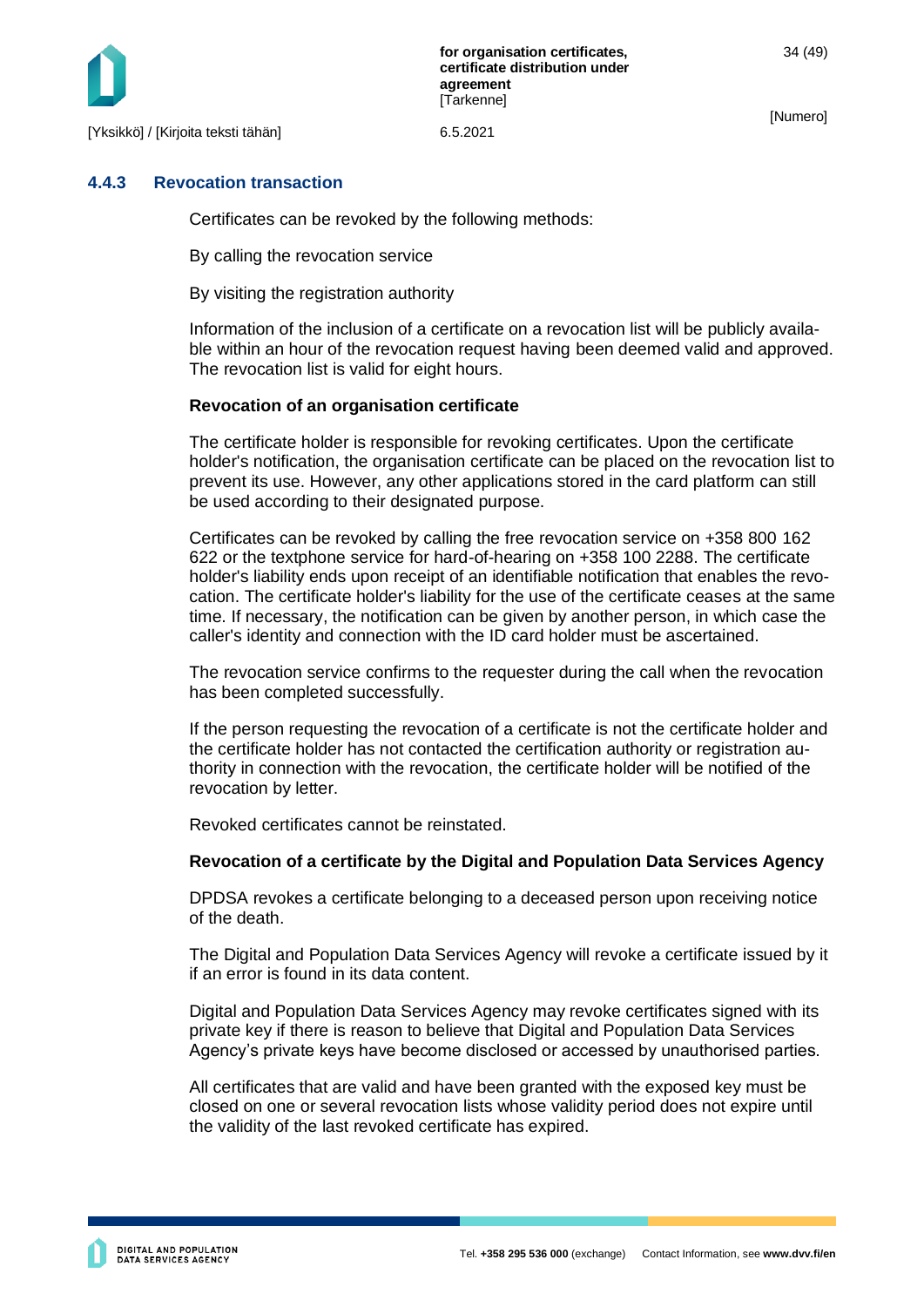

If the private key used by the Digital and Population Data Services Agency in certificate creation or another technical method has become exposed or otherwise unusable, the Digital and Population Data Services Agency must duly notify all cardholders and the Finnish Transport and Communications Agency of the event.

Digital and Population Data Services Agency may also revoke a certificate for other special reasons.

### <span id="page-35-0"></span>**4.4.4 Timing of a revocation event**

Certificates are revoked immediately in connection with a revocation request. Revoked organisation certificates cannot be reinstated.

### <span id="page-35-1"></span>**4.4.5 Requirements for terminating the validity of a certificate**

An organisation certificate cannot be temporarily suspended unless such a procedure has been specifically agreed upon between DPDSA and the client organisation.

### <span id="page-35-2"></span>**4.4.6 Creator of revocation request**

An organisation certificate cannot be temporarily suspended unless such a procedure has been specifically agreed upon between DPDSA and the client organisation.

### <span id="page-35-3"></span>**4.4.7 Making a revocation request**

An organisation certificate cannot be temporarily suspended unless such a procedure has been specifically agreed upon between DPDSA and the client organisation.

### <span id="page-35-4"></span>**4.4.8 Limitations of the revocation period**

An organisation certificate cannot be temporarily suspended unless such a procedure has been specifically agreed upon between DPDSA and the client organisation.

### <span id="page-35-5"></span>**4.4.9 Publishing frequency of the revocation list**

Information of the inclusion of a certificate on a revocation list will be publicly available within an hour of the revocation request having been deemed valid and approved. The revocation list is valid for eight hours.

The revocation list contains the time of publication of the next revocation list.

The new revocation list will be published by the expiration of the validity of the valid revocation list.

### <span id="page-35-6"></span>**4.4.10 Revocation list requirements**

The obligations of a party trusting the certificate are described in section 2.1.4.

### <span id="page-35-7"></span>**4.4.11 Online certificate status check**

Organisation certificates can only be revoked by making a request by telephone or by visiting the registration authority in person. The certification authority provides an online certificate status check service that implements OCSP.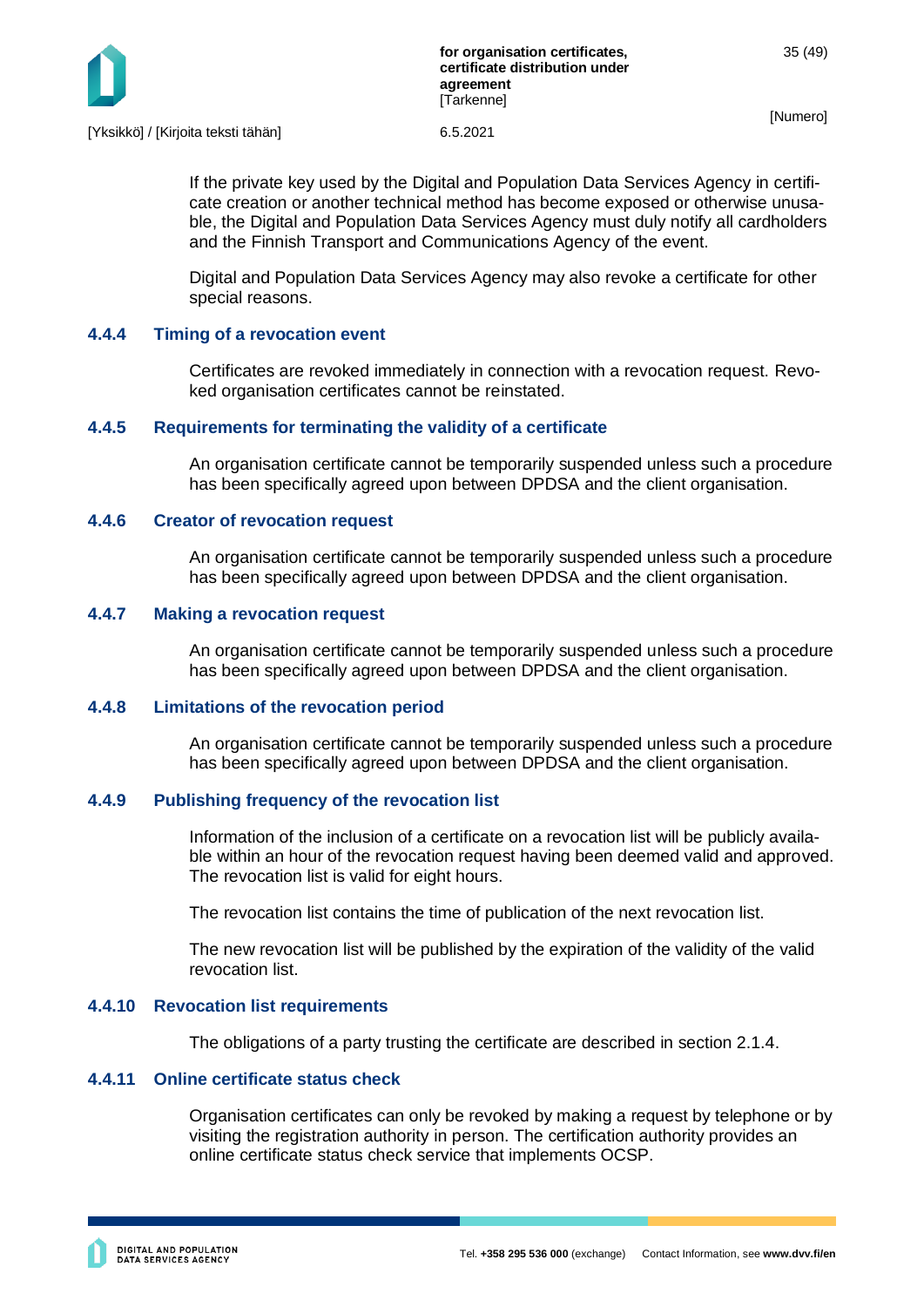

# <span id="page-36-0"></span>**4.4.12 Requirements related to online certificate status check**

The certification authority provides an online certificate status check service.

# <span id="page-36-1"></span>**4.4.13 Special requirements pertaining to the exposure of the certificate holder's private key**

It is the certificate holder's responsibility to protect the use of their private keys by taking care of their microchip or card and PIN codes as described in the instructions for use. The certificate holder must immediately notify the revocation service if he/she suspects that his/her certificate(s) may have been used in breach of the terms and conditions.

# <span id="page-36-2"></span>**4.4.14 System supervision**

For supervision purposes, the certification authority stores log data about certificate production events, the certificate system's access management, hardware configuration, system software and application software, their changes, backups and recoveries. In addition, the CA supervises documents related to the activity. Any non-conformances will be reported as agreed.

# <span id="page-36-3"></span>**4.5 Archiving of data pertaining to signature certificates**

# <span id="page-36-4"></span>**4.5.1 Material stored**

The provisions of the Archive Act (831/1994) are applied as the general law for archiving. The right to obtain information is determined according to the Act on the Openness of Government Activities (621/1999). With respect to the archiving of certificates, the provisions pertaining to archiving in electronic services legislation are also applied. Certificate register data are held for at least 5 years after expiry of the certificate. The certification authority archives the following information:

- a) The application form signed by the applicant, and the acknowledgement of receipt of the ID card and the associated terms and conditions.
- b) Issued certificates, their data contents and additional details related to their life cycle management starting from the time of expiry or revocation of the certificate.
- c) Events related to the creation or renewal of the CA's private key.
- d) Certificate revocation requests.
- e) Revocation lists submitted to the public directory and other information related to certificate revocation.
- f) Current and previous versions of the certificate policy and the corresponding certification practice statements.
- g) User actions by the administrators and users of the certificate system who are registered users of the certificate system are recorded in log files.
- h) Audit reports and records, including data security audits and system audits.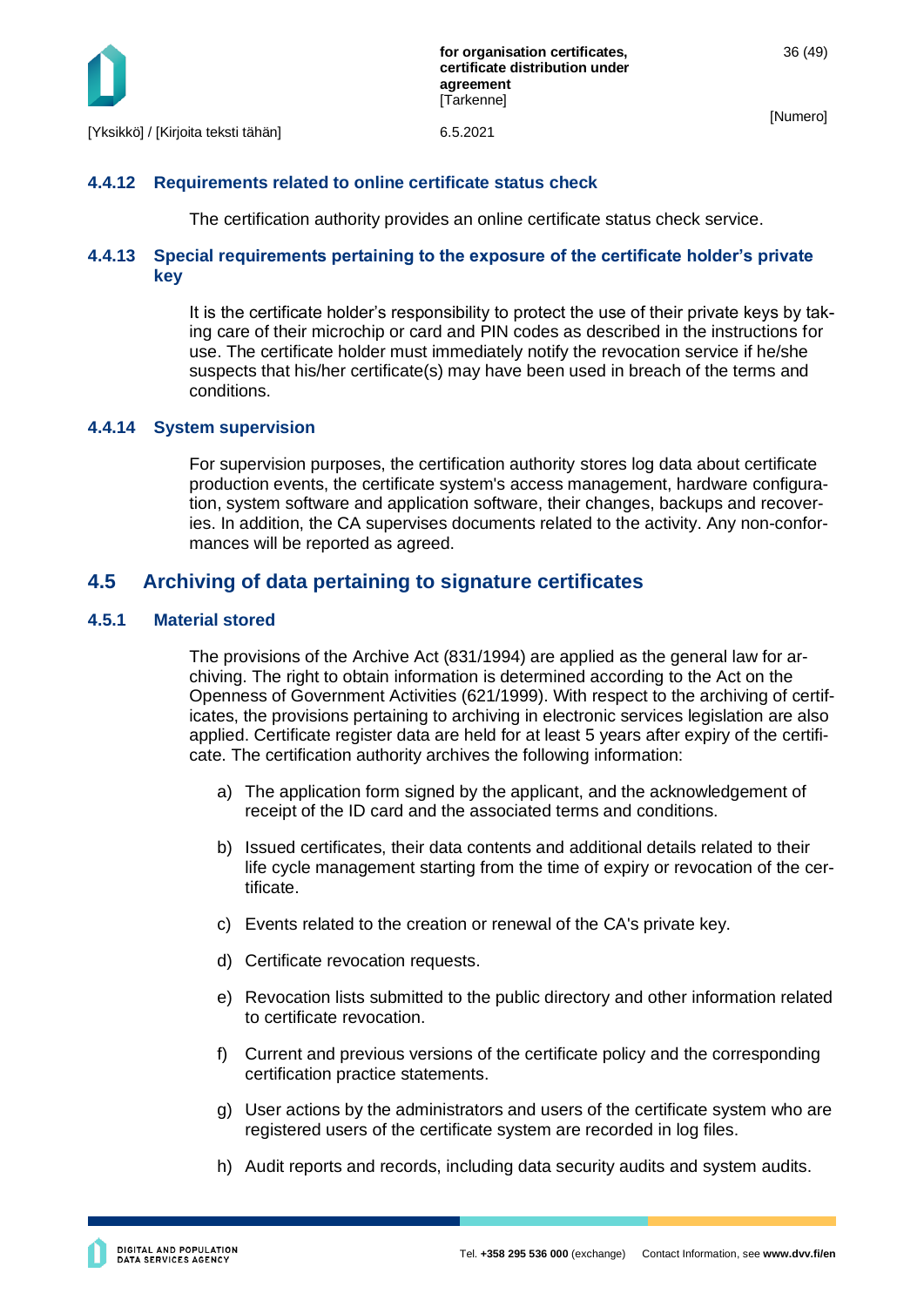

[Yksikkö] / [Kirjoita teksti tähän] 6.5.2021

i) The archive data are stored in accordance with regulations pertaining to the qualified certification authority in question.

### <span id="page-37-0"></span>**4.5.2 Protection of archives**

Archived data are stored on high-security premises with access control.

### <span id="page-37-1"></span>**4.5.3 Backup methods for archived data**

Backups are stored in a place physically separate from the original data.

### <span id="page-37-2"></span>**4.5.4 Acquisition and backup methods for archived data**

If the CA's service is interrupted or terminated, the CA shall notify all of its customers that the archive will continue to be available. All archive queries should be sent to the CA or other party which is designated by the CA before it terminates its service.

The certification authority ensures the availability and readability of the archives even in the event that the certification authority's operations are interrupted or terminated.

Archived data will be made available as deemed appropriate from the point of view of the certificate holder or the trusting party.

### <span id="page-37-3"></span>**4.5.5 Management of the continuity of operations and handling of deviations**

Digital and Population Data Services Agency has a continuity and preparedness plan that enables the continuity of the operations of Digital and Population Data Services Agency.

### <span id="page-37-4"></span>**4.5.6 The certification authority's private key has been compromised or the certification authority's certificate has been revoked**

In each certification practice statement, the certification authority states the measures that the certificate holders, parties trusting the certificate and registration authorities and the certification authority's staff must take if the certification authority's private key has become disclosed or otherwise unusable.

In such cases, the certification authority will either suspend its service as described in section 4.8 or carry out the following measures:

- a) The certification authority notifies all certificate holders, trusting parties, and clients with whom the CA has agreements in place or who are otherwise, on the grounds of a contractual relationship or government activities, in a relationship with the CA that entitles them to be notified by the CA.
- b) The certification authority creates a new key in accordance with Chapter 6.
- c) All certificates that are valid and have been granted with the exposed key are closed on one or several revocation lists whose validity period does not expire until the validity of the last revoked certificate has expired.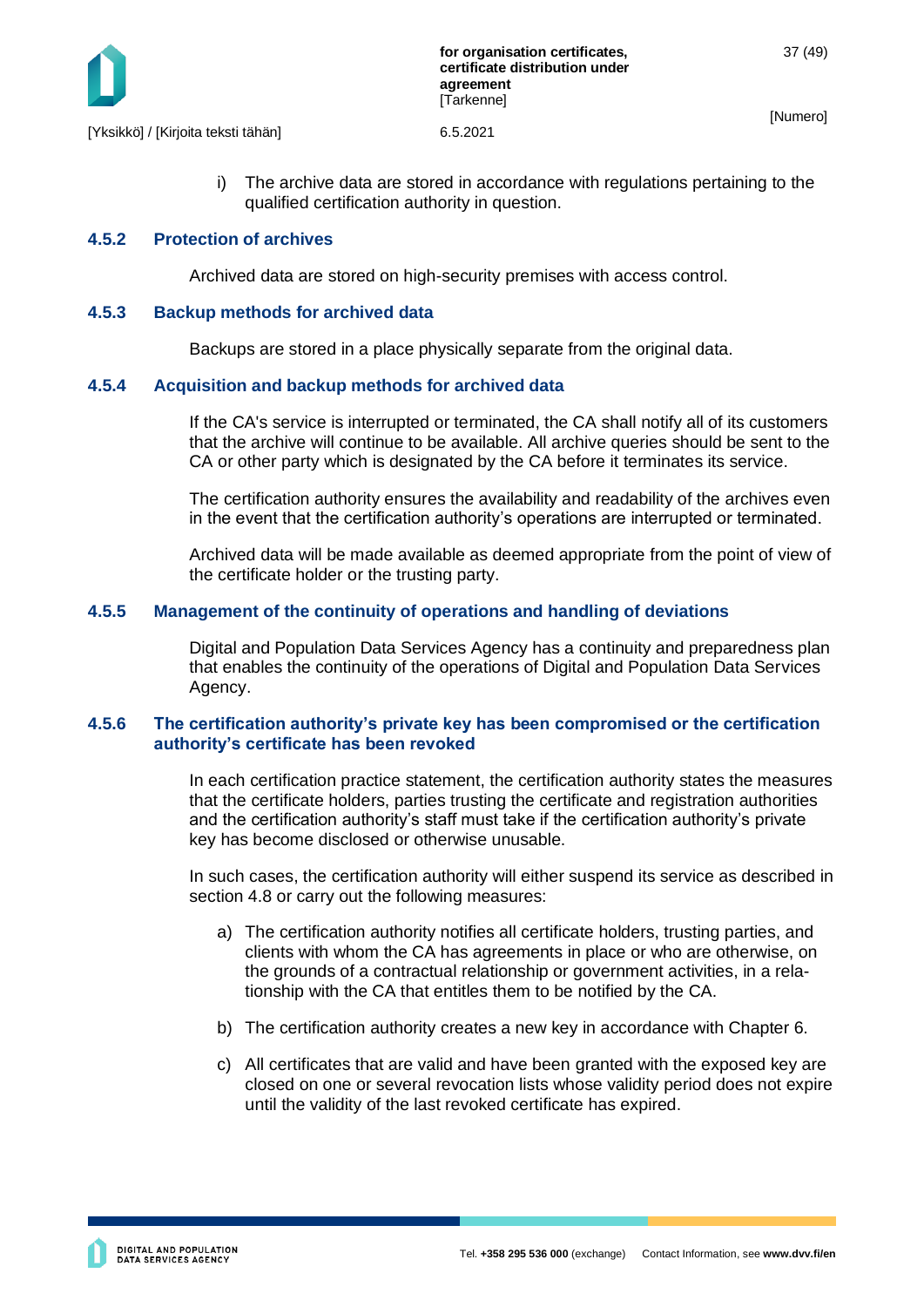

d) The certification authority archives the required data as per section 38 of the Act on Strong Electronic Identification and Trust Services for the statutory period and otherwise complies with the Archives Act.

### <span id="page-38-0"></span>**4.5.7 Compromised security because of a natural disaster or other catastrophe**

Digital and Population Data Services Agency's security policy takes into account the measures necessitated by the compromising of external security. Digital and Population Data Services Agency is ISO/IEC 27001 certified with respect to information security, setting the requirements for Digital and Population Data Services Agency's operations also after the occurrence of a catastrophe. The Digital and Population Data Services Agency will comply with the procedures referred to in section 4.7 as regards the issuance and maintenance of certificates.

### <span id="page-38-1"></span>**4.5.8 End of the ce**r**tification authority's operations**

The termination of the certification authority is considered to be a situation where all services related to the granting of the certification authority's certificates are permanently terminated. The termination of the certification authority does not refer to a situation where the certification service is transferred from one organisation to another.

The certification authority communicates the termination of the certificate services to the parties specified in section 4.7.1 a) as soon as possible, however at least one month before the time of termination.

Before the termination of the certification authority, at least the following measures will be taken:

- a) All certificates that are valid and have been granted are closed on one or several revocation lists whose validity period does not expire until the validity of the last revoked certificate has expired.
- b) The certification authority will revoke all authorisations of its contractual partners to carry out tasks pertaining to the granting process of certificates on behalf of the certification authority.
- c) The certification authority ensures that access to the certification authority's archives as set forth in section 4.6 will be maintained also after the termination of the certification authority.
- d) The certification authority is responsible for the archiving of the required data as per section 38 of the Act on Strong Electronic Identification and Trust Services and otherwise complies with the Archives Act.

# <span id="page-38-2"></span>**5 Physical, operational and staff security requirements**

An information security certificate has been granted to Digital and Population Data Services Agency, affirming that DPDSA's information security meets the requirements of the ISO/IEC 27001 standard.

Digital and Population Data Services Agency uses technical vendors for carrying out the information technology tasks of the certificate service. DPDSA is responsible, as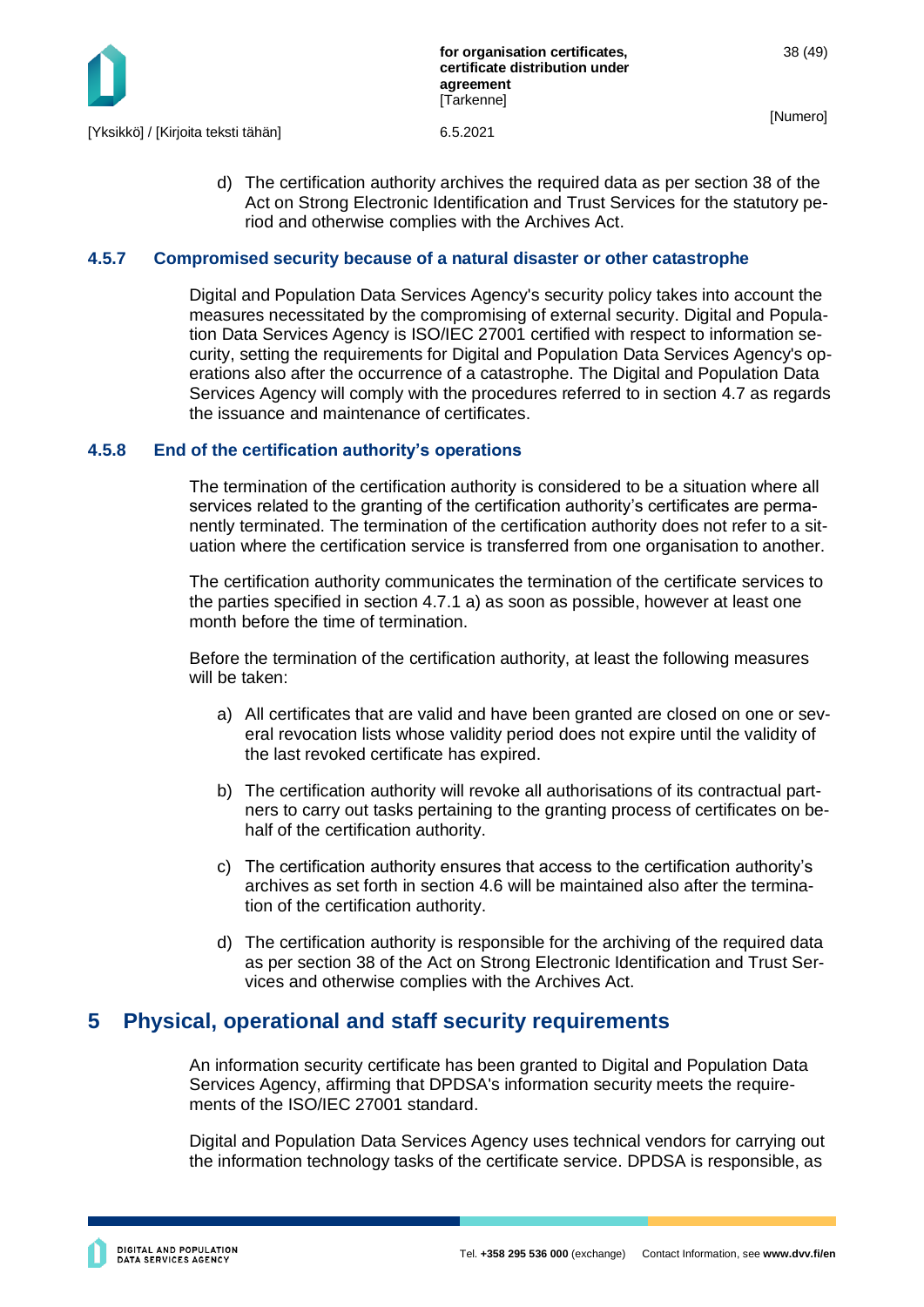

[Yksikkö] / [Kirjoita teksti tähän] 6.5.2021

the certification authority, for the safety and operation of certificate production in an appropriate way in all of its sub-areas.

The Digital and Population Data Services Agency adheres to good information management practices. Services related to certificate provision are organised within the Certificate Services of the DPDSA.

# <span id="page-39-0"></span>**5.1 Arrangements related to physical security**

### <span id="page-39-1"></span>**5.1.1 Location and building properties**

The certification authority's systems are located in high-security data centres and meet the instructions and orders imposed on data centres regarding security.

Facility safety has been implemented in such a way that access to the facilities by unauthorised parties is prevented.

### <span id="page-39-2"></span>**5.1.2 Physical access to facility**

Facilities where production duties for the certificate system are carried out have controlled physical access. The access control system detects authorised and unauthorised entry. Access to data centre facilities requires the identification of the person, whereby the person is identified and the access right is verified and the transactions are registered. Data centre facilities are guarded at all times of the day.

### <span id="page-39-3"></span>**5.1.3 Electricity supply and air conditioning**

The data centre facilities have an appropriate air conditioning system. Built-in backup power solutions are in place to protect against unexpected power cuts.

### <span id="page-39-4"></span>**5.1.4 Fire safety**

The data centre facilities are fitted with the necessary fire alarm mechanisms, first-aid fire-fighting equipment, and automatic fire extinguishers.

### <span id="page-39-5"></span>**5.1.5 Data storage**

Archive data and backup copies are stored separately away from the CA's hardware systems.

Data are protected against loss, modification and unauthorised use.

# <span id="page-39-6"></span>**5.1.6 Handling of redundant data**

Classified data are destroyed using reliable techniques.

# <span id="page-39-7"></span>**5.1.7 Water damage**

The data centre facilities are fitted with appropriate humidity detectors.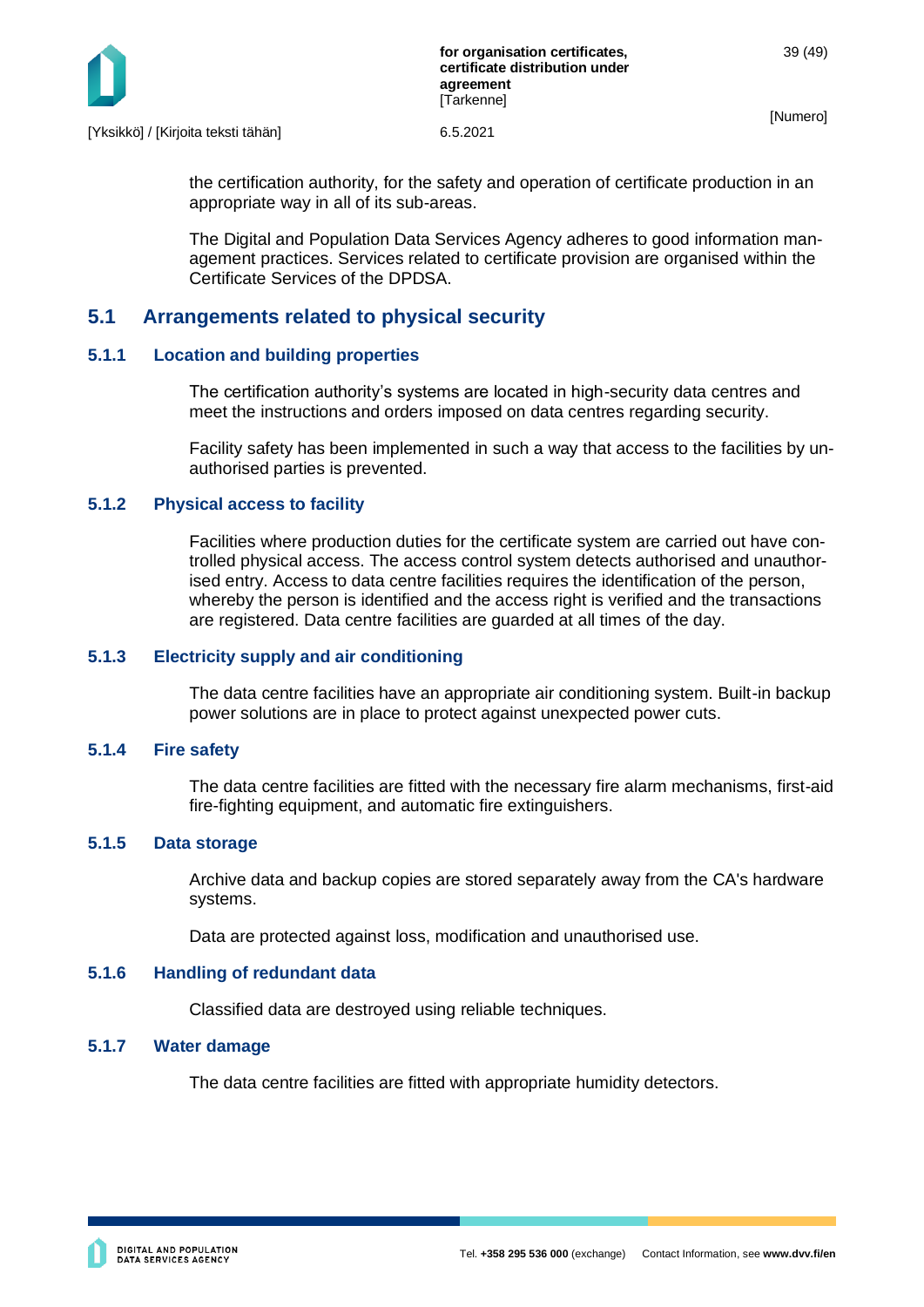

### <span id="page-40-0"></span>**5.1.8 Auxiliary arrangements**

The hardware solutions have been implemented according to good information administration practice in such a way that in the event of system failure, a backup system can be used without compromising the confidentiality, integrity or availability of the data contained in the system.

The supply and maintenance of spare parts for important devices has been ensured.

# <span id="page-40-1"></span>**5.2 Operational requirements**

### <span id="page-40-2"></span>**5.2.1 Division of responsibility**

Digital and Population Data Services Agency uses technical vendors for the registration and information technology duties of certificate production. Digital and Population Data Services Agency serves as the certification authority that is responsible for certificate activities.

The certification authority's tasks are comprised of the following areas of responsibility:

Data security

Registration

System administrator

System user

System supervisor

The certification authority and the technical supplier have concluded a supply agreement which contains detailed descriptions of the supplier's duties, methods and responsibilities and the data security provisions.

### <span id="page-40-3"></span>**5.2.2 Number of staff required for the duties**

The creation, activation, backup and recovery of the certification authority's private key are carried out under supervision when two persons authorised to carry out maintenance on the system are present.

The revocation of the certification authority's private key is possible only under the supervision of two authorised persons.

At least two persons authorised to carry out maintenance on the system are present when the certification authority's private key's hardware security module is initialised.

The use of the system requires the presence of at least one person authorised to do so.

The registration and identification of an organisation certificate requires the presence of one person.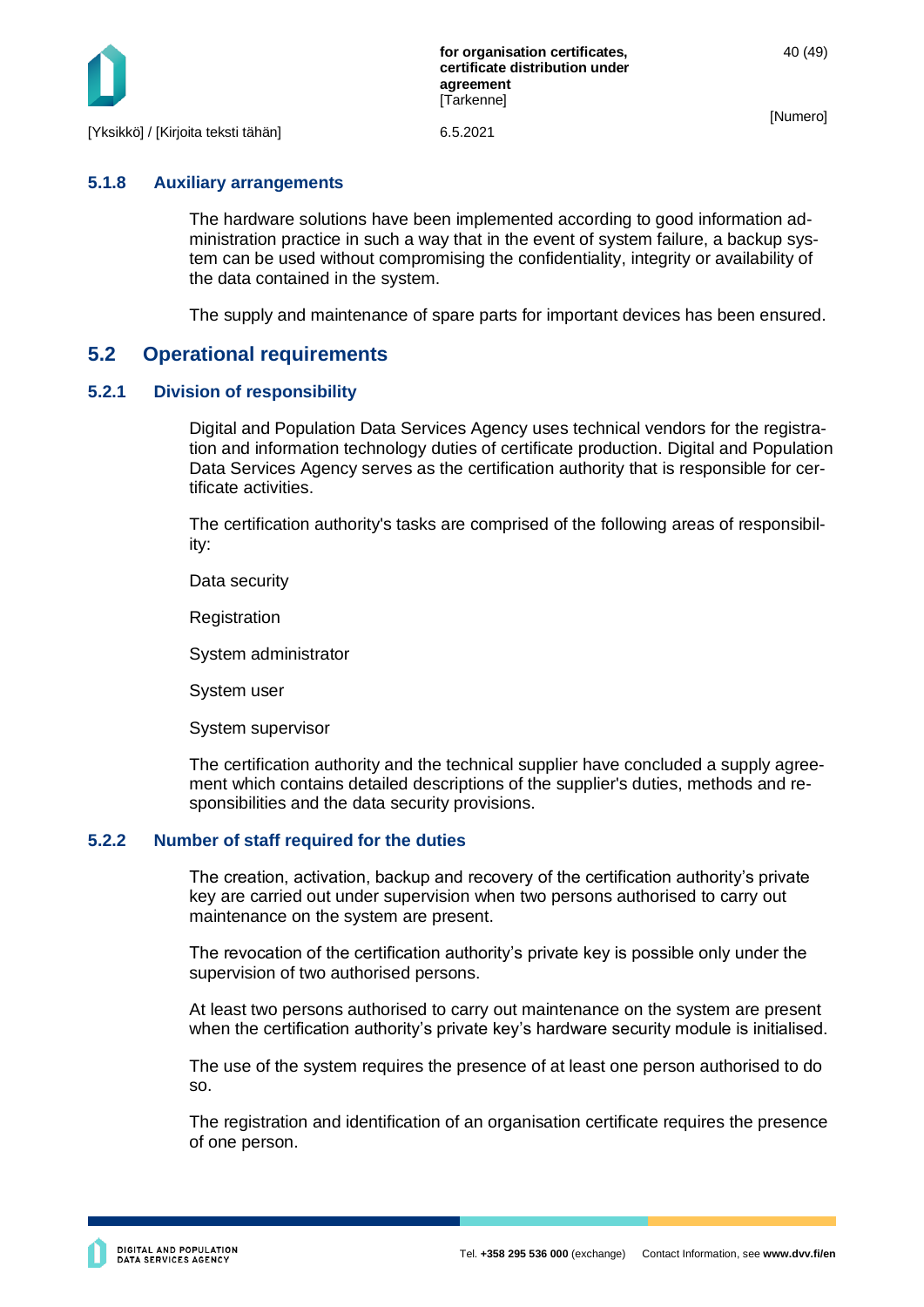

# <span id="page-41-0"></span>**5.2.3 Task-specific identification**

The registration authority of the organisation certificate:

The registration authority is an organisation which has a registration agreement with the Digital and Population Data Services Agency.

The certificate system administrator:

Identified on the basis of a personal system management card. System administrators include the system specialists of the certificate system supplier and authorised personnel of DPDSA.

Certificate system user:

Identified on the basis of a personal system access card. The certificate system's users include data centre operations, technical certificate request initiators, and the revocation service.

### <span id="page-41-1"></span>**5.2.4 Personal security**

Digital and Population Data Services Agency serves as the certification authority that is responsible for certificate activities. The technical vendors have been selected through competition and work at the responsibility and on behalf of Digital and Population Data Services Agency.

Digital and Population Data Services Agency pays particular attention to the reliability of both its own staff and the technical vendors and registration authorities and to their skills needed for the execution of the tasks.

### <span id="page-41-2"></span>**5.2.5 Carrying out a background check on the staff**

Digital and Population Data Services Agency has a basic security clearance done for its staff and technical vendors who work with the certificate environment.

### <span id="page-41-3"></span>**5.2.6 Procedure adhered to in the security clearance**

Employees' work experience is mapped during the recruitment stage, and each applicant completes a form which is submitted to the Finnish Security Intelligence Service for background check purposes.

All relevant personnel of the certification authority, certificate service and directory service providers, revocation service, and the card manufacturer must:

- complete a form which is submitted to the Finnish Security Intelligence Service for background check purposes;
- refrain from duties which are in conflict with their obligations and responsibilities;
- not be persons known to have been released from a previous duty on the grounds of negligence of duty or misconduct;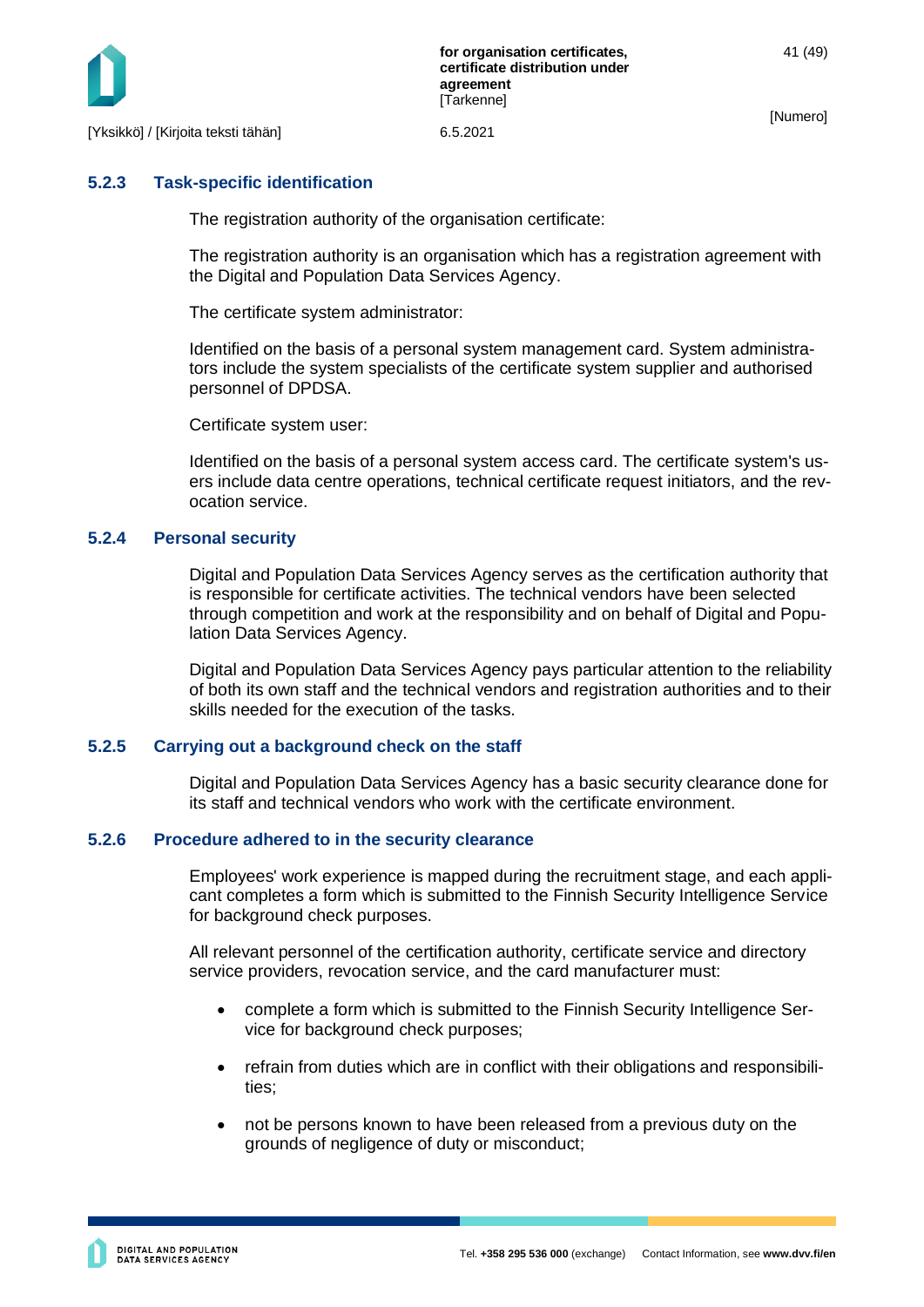

be appropriately qualified for the duties they are taking on.

### <span id="page-42-0"></span>**5.2.7 Requirements on training**

Digital and Population Data Services Agency's staff must be trained so that duties can be carried out in the best possible way. Digital and Population Data Services Agency has a training plan the implementation of which is the responsibility of Digital and Population Data Services Agency's administration unit.

### <span id="page-42-1"></span>**5.2.8 Maintenance of expertise and skills**

Staff training is planned and maintained in such a way that the expertise related to the management of the task is always at the best possible level required by the task.

### <span id="page-42-2"></span>**5.2.9 Requirements for task rotation**

When task rotation is planned for the certification authority's tasks, they must be organised in such a way that the person can see to his/her new duties in the best possible way. The implementation of task rotation must also take into account the retention of good information administration practice and the maintenance of sufficient taskspecific skill levels.

Task rotation also adheres to Digital and Population Data Services Agency's information security policy and information security plan as well as Digital and Population Data Services Agency's other general instructions.

### <span id="page-42-3"></span>**5.2.10 Measures resulting from deviations**

Digital and Population Data Services Agency's staff work subject to official liability and in accordance with the internal instructions of Digital and Population Data Services Agency. The position of a public official is set forth in the State Officials Act (750/1994).

### <span id="page-42-4"></span>**5.2.11 Staff representing the organisation**

When recruiting staff, it must be seen to that the staff's skills correspond to the requirements of the task and that there is nothing detected in the person's background check that would put the person's interests at odds with the production of certificate services.

### <span id="page-42-5"></span>**5.2.12 Documents given to the staff**

The staff always has access to Digital and Population Data Services Agency's quality and security documents.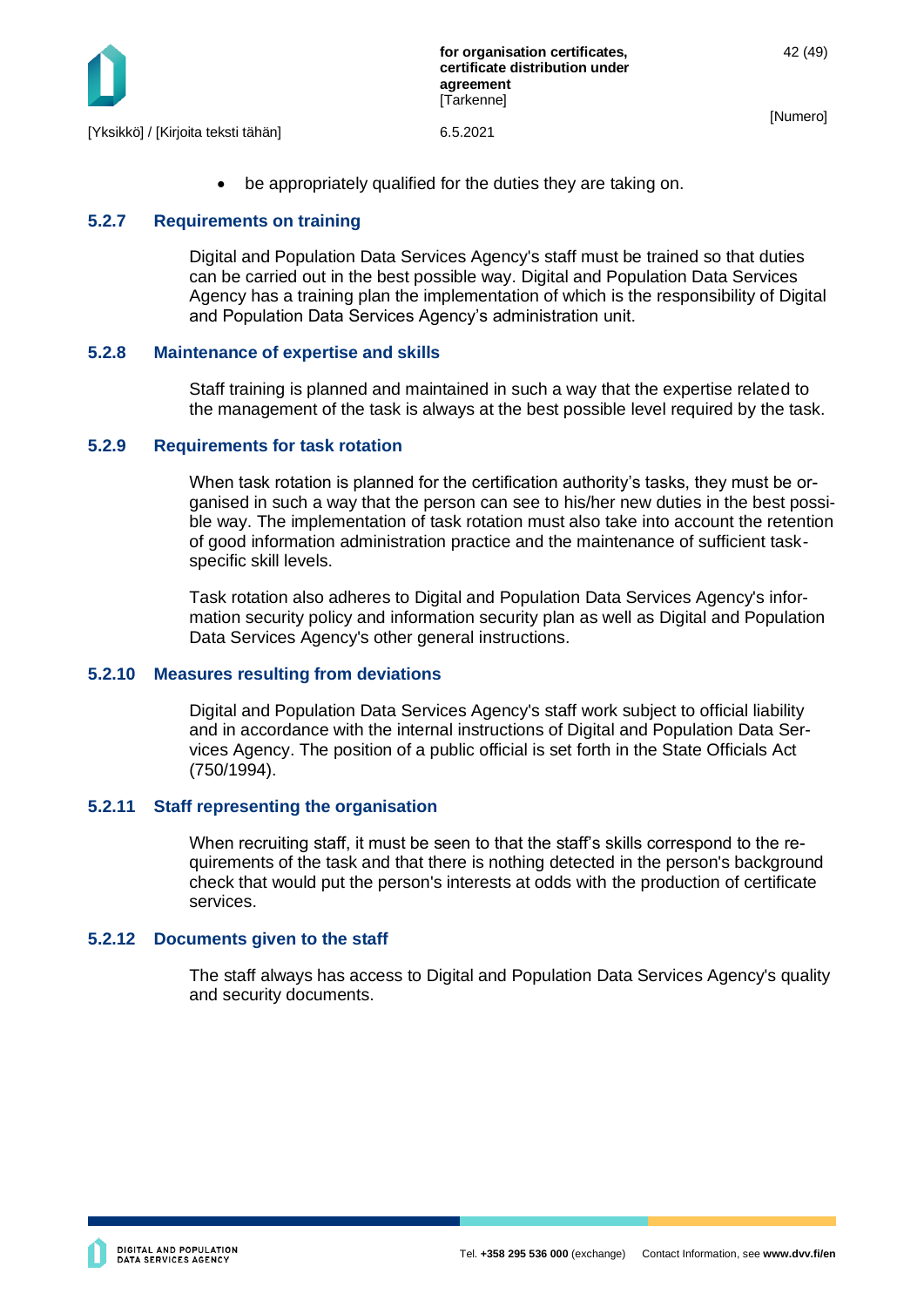

# <span id="page-43-0"></span>**6 Technical security arrangements**

# <span id="page-43-1"></span>**6.1 Generation and storage of key pairs**

### <span id="page-43-2"></span>**6.1.1 Generating key pairs**

Each key is created on the basis of a random number input which is sufficiently long or generated in a way that makes it impossible to trace back computationally even if the time of creation and the device used to create it are known. In addition, the algorithm and method used to generate the random number meet the qualitative requirements, which include e.g. the reliability of the algorithm, the non-repeatability of the generation method, and the genuine randomness of the random number. The certification authority will not publish the probability accuracy or method.

### **Certification authority:**

The certification authority generates its private signature keys and corresponding public keys. The keys are stored in hardware security modules administered by the certification authority. The modules meet the FIPS 140-1 Level 3 requirements.

### **Certificate holder:**

Keys can be created by batch processing before certification or directly in conjunction with it. In both cases, the private key is kept read- and write-protected on the ID card.

The certification authority creates the certificate holder's keys within the ID card. No copy of private signature keys is made.

### <span id="page-43-3"></span>6.1.2 Delivery of a private key to certificate holder

The ID card, which contains the certificate holder's private keys and requires the original PIN codes in order to be activated, is delivered to the client by a method which ensures that the card is not physically in the same place as the PINs before it reaches the client. This is done by using separate routes of transmission and by delivering the card and the PINs at different times.

The card is handed over to the card holder in person at the service point of the registration authority representing the certification authority. The organisation certificate holder must prove his or her identity in accordance with the procedure used in the application stage. The method of identification is recorded in the receipt note, which is signed by the customer and the registration authority's representative who hands over the ID card.

### <span id="page-43-4"></span>6.1.3 Delivery of the certificate holder's public key to the certification authority

The integrity of public keys is protected until certification is performed. Once keys are generated, the card manufacturer submits certificate requests to the certificate system. The certificate request includes the public key and other certificate data. The connection between the certificate request system and the certificate generation system is encrypted, and persons who boot the system are identified with management cards issued by the certification authority.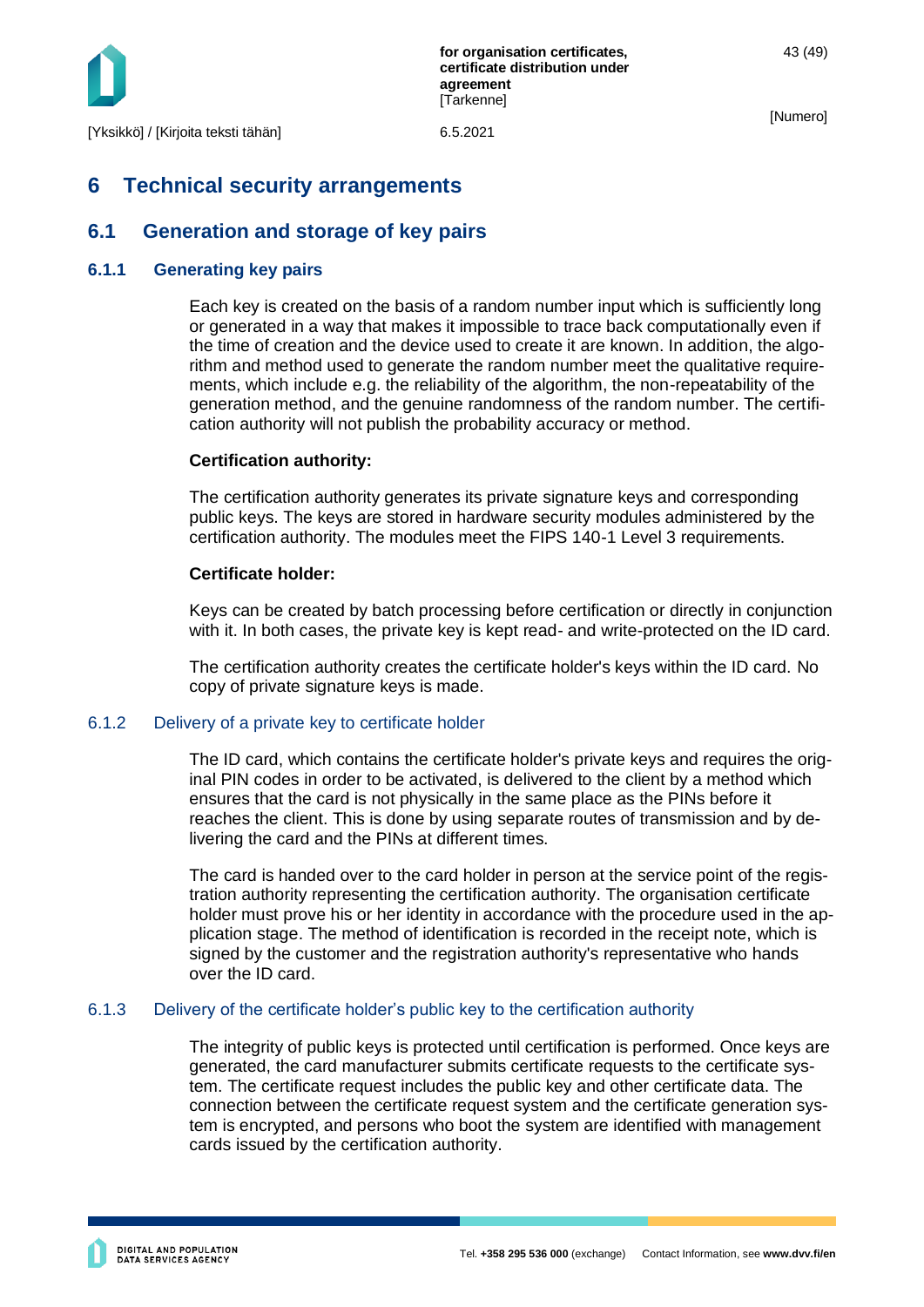

### <span id="page-44-0"></span>6.1.4 Distribution of the certification authority's public key to the certificate holder

The certification authority's certificate contains the certification authority's public key. The certification authority's certificate is stored in a public directory. The certificate holder's certificate is stored in accordance with the agreement concluded with the client organisation. The certification authority's certificate is also available in the public directory and on the certification authority's website.

### <span id="page-44-1"></span>6.1.5 Key lengths

The certification authority's private key, which is used to sign organisation certificates, and the corresponding public key are 4096-bit RSA keys.

The certificate holder's private and public keys are 2048-bit RSA keys at minimum. Depending on the agreement concluded between DPDSA and the organisation subscribing to the certificate service, 4096-bit RSA keys may also be implemented.

### <span id="page-44-2"></span>6.1.6 Intended use of keys

The data content of the certificate has a field that determines the intended use of the related key (e.g., authentication and encryption or digital signing). The use of the key is restricted to its intended use. For example, a key intended for digital signing must be used only for this purpose and not for authentication and encryption.

### **CA certificate:**

Purpose: Signing of certificates and revocation lists. The technical description is in the FINEID S2 specifications.

### **Certificate holder's authentication and encryption certificate:**

Purpose: Electronic identification or data encryption.

### **Certificate holder's signature certificate:**

Purpose: Digital signature.

# <span id="page-44-3"></span>**6.2 Protection of private key**

### <span id="page-44-4"></span>6.2.1 Standards for the hardware security module

The certification authority's private keys are stored in hardware security modules administered by the certification authority, meeting the requirements of the necessary security standard.

The certification authority sees to it that the certification authority's private keys are protected against disclosure and unauthorised use. A backup is made of the certification authority's private keys in a manner conformant with critical information security.

### <span id="page-44-5"></span>6.2.2 Staff participating in the handling of the certification authority's private key

The generation of the private key requires the simultaneous presence of or activation of operation by at least two persons.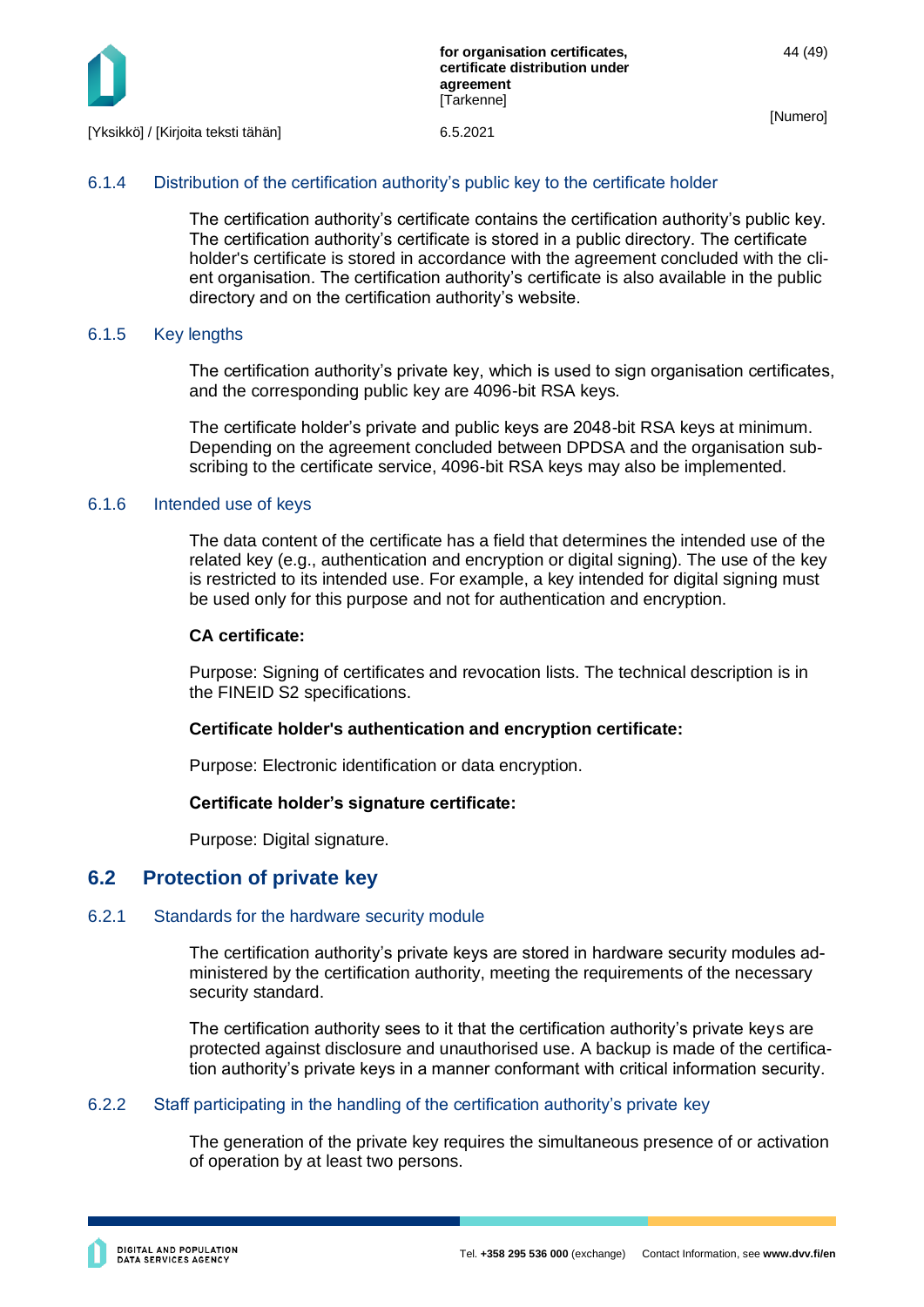

# <span id="page-45-0"></span>6.2.3 Disclosure of private key to a trusted party

Cardholders' private keys are generated in a secure way as required for signature certificates. Key pairs generated by the card holder are not accepted. A private key cannot be transferred or copied from an ID card. The certification authority or the card manufacturer are not able to access the private keys of users. Signature keys stored on ID cards do not have the so-called key escrow function. Key escrow can be performed on the authentication and encryption certificate in accordance with the agreement made between DPDSA and the certificate client organisation. When the keys are generated, they have not been allocated to any person.

### <span id="page-45-1"></span>6.2.4 Backup of a private key

The certification authority's private keys and their backups are stored with strong encryption in devices that meet the requirements of critical information security.

### <span id="page-45-2"></span>6.2.5 Archiving of private keys

The certification authority's private keys are stored in hardware security modules administered by the certification authority.

### <span id="page-45-3"></span>6.2.6 Administration of private keys in hardware security modules

The certification authority's private signature keys are protected with physical and logical security measures of high reliability. They are used only in a system placed in a secure environment. The use of keys is controlled with management cards which are protected against unauthorised use.

The certification authority's employees who work in trusted roles have a PIN-protected management card. The management cards are used to verify the user's access privileges to the certificate system or other related systems.

When a CA key is no longer in use, the key is destroyed in such a way that it cannot be retrieved or regenerated. Backup copies of the key are destroyed at the same time. The disposal of broken devices is organised in such a way as to reliably destroy private keys from both hardware and software (by a sufficient number of overwrites).

### **1.Other key management issues**

### <span id="page-45-4"></span>6.2.7 Public key archiving

The certification authority archives all public keys it has certified.

### <span id="page-45-5"></span>6.2.8 Usage period of public and private keys

The usage period of an organisation certificate is determined by the agreement in question; a typical period is 2–5 years. The certificate can be revoked during its validity. Certified signatures created before the revocation or expiry of the certificate can still be verified after the revocation or expiry from data stored in the certificate.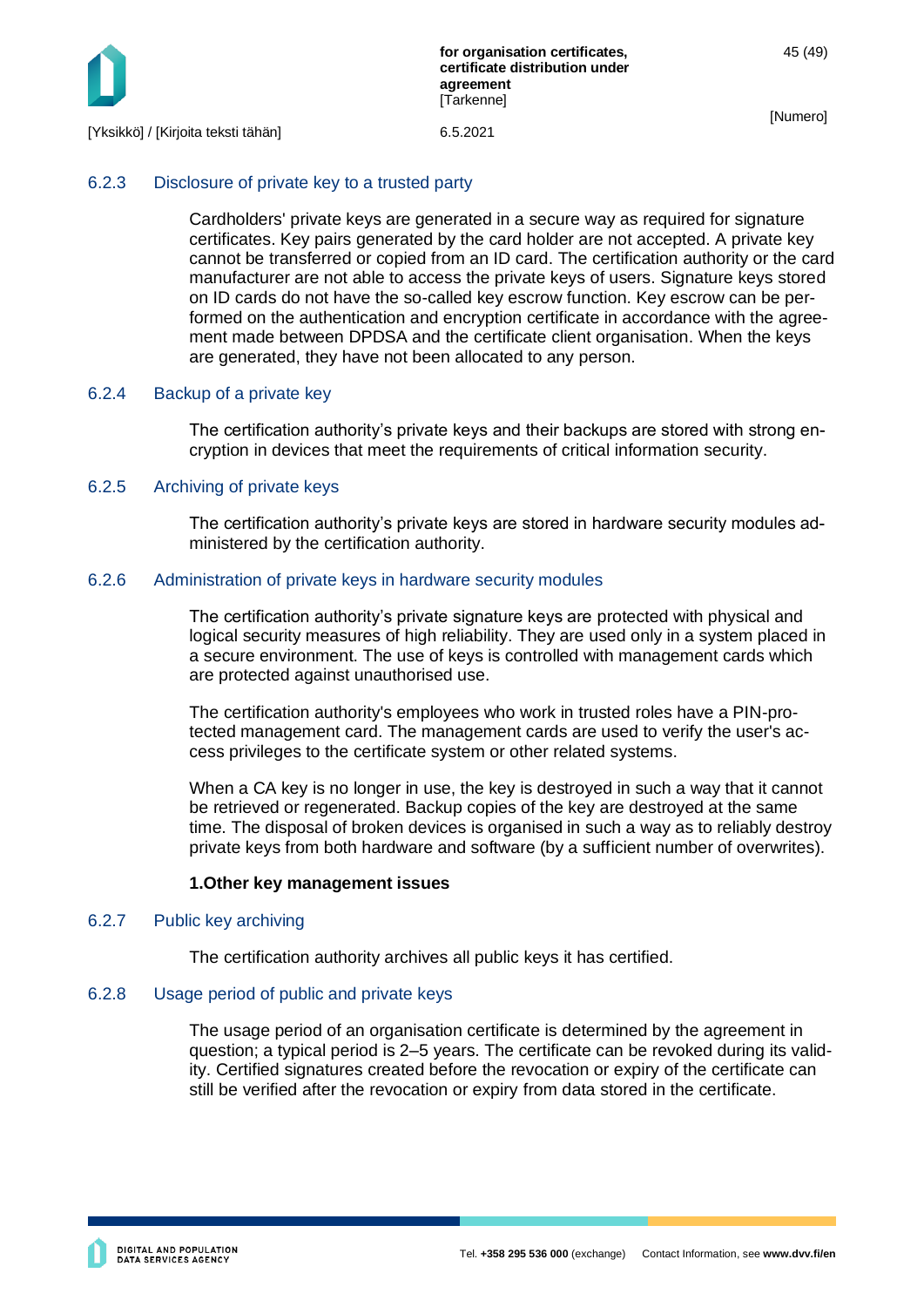

### <span id="page-46-0"></span>6.3 Activation data

### <span id="page-46-1"></span>6.3.1 Creation and commissioning of activation data

The card manufacturer creates activation data, i.e., PIN codes, that enables the use of the keys. Individual PIN codes and PUK codes are computed and transferred on to the card and, in encrypted form, on to a response file for transfer into the card manufacturer's production system. When the cards have been delivered, the corresponding encrypted PIN and PUK codes are transferred to a department that is separate from card manufacturing, where the PIN and PUK letters are then printed. The letters are sent to the address given by the applicant in the card application once the agreed period of time has elapsed since the cards were sent.

### <span id="page-46-2"></span>6.3.2 Protection of activation data

PIN codes are protected so that they cannot be read or copied from the card. It is the certificate holder's responsibility to protect the use of his/her keys by taking care of his/her card and PIN codes as described in the terms and conditions of use.

#### <span id="page-46-3"></span>6.3.3 Other activation data issues

It is explained to the holder of an organisation certificate that he/she has the possibility to change the original PIN codes to new ones. The program for changing the PIN code is available free of charge for the cardholders at [www.fineid.fi.](http://www.fineid.fi/)

An ID card will be locked and blocked after three incorrect PIN entry attempts. A locked PIN code can be released by contacting the registration authority. After unlocking, the unlocking codes are deleted from the memory of the system used to unlock the code.

# <span id="page-46-4"></span>6.4 Security requirements pertaining to the use of and access to computers

### <span id="page-46-5"></span>6.4.1 Hardware security

Only equipment suitable for their intended use is used in the certificate system.

Hardware security been implemented according to good information administration practice in such a way that in the event of system failure, a backup system can be used without compromising the confidentiality of the system. The availability of spare parts for mission-critical components is ensured.

In service and maintenance processes, access by external personnel to the systems and facilities which are the responsibility of the service production is prevented. Maintenance visits can only be done by technical suppliers who have signed a technical supply agreement and a confidentiality agreement. A list of approved technical suppliers is maintained.

Maintenance visits can only be done under the supervision of a system administrator or another person authorised by him/her.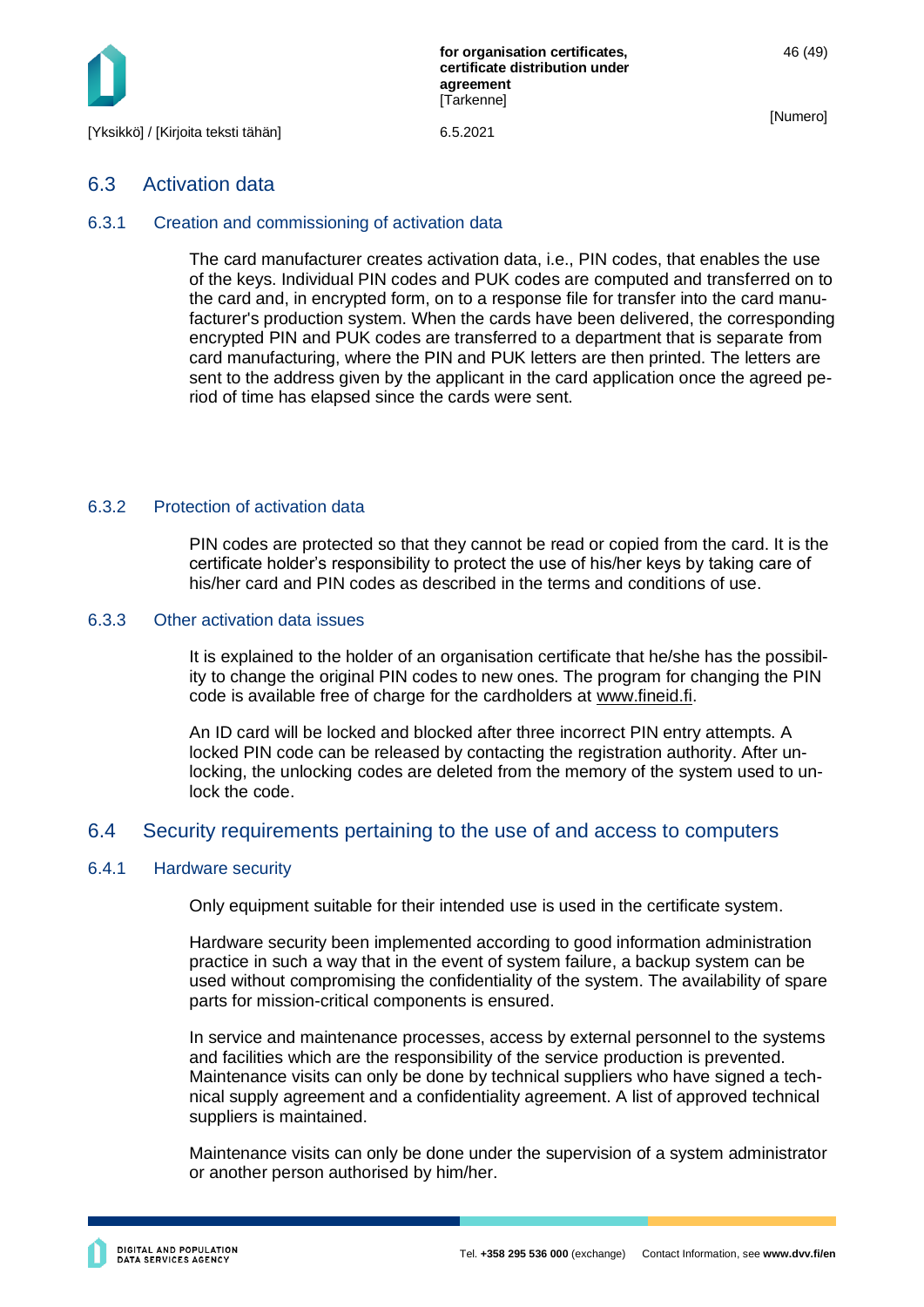

[Yksikkö] / [Kirjoita teksti tähän] 6.5.2021

The certificate system hardware is under 24-hour security monitoring.

# <span id="page-47-0"></span>6.4.2 Certificate system life cycle management

Digital and Population Data Services Agency maintains a classification of importance on certificate service objects and systems, their backups, priorities and minimum maintenance levels.

# <span id="page-47-1"></span>6.4.3 Supervision related to developing the system

The development and testing of the system are done in a separate test environment. Only tested, functional and approved solutions are transferred to the production system.

# <span id="page-47-2"></span>6.4.4 Security management

Digital and Population Data Services Agency's information security is managed according to Digital and Population Data Services Agency's information security policy and the standard ISO/IEC 27001.

# <span id="page-47-3"></span>6.4.5 Telecommunication network security

The security of telecommunication is implemented in such a way that the certificate system's telecommunication network is a consistent whole isolated from other telecommunication networks and has doubled critical components. Transmitted messages, their senders or recipients cannot be viewed by unauthorised parties without special measures. The network is only used for tasks related to the certificate system. Redundant network services have been disabled. The network is divided into logical sub-components with restricted connectivity between components. Sufficient authentication, access control and non-repudiation procedures are in place.

# <span id="page-47-4"></span>6.4.6 Monitoring of the use of the hardware security module

The certification authority sees to it that the certification authority's private keys are protected against disclosure and unauthorised use. A backup is made of the certification authority's private keys in a manner conformant with critical information security.

The hardware security module cannot be accessed without an ID card which is used to identify the person and verify his/her access privileges. The module cannot be activated without a system user's personal management card.

The presence of two administrator-level persons and their personal management cards are required to create a new user-level privilege. The module collects log data on events.

# <span id="page-47-5"></span>**7 Certificate and revocation list profiles**

# <span id="page-47-6"></span>**7.1 Technical certificate data**

The data content of the root certificate, certification authority certificate and certificate holder's certificates is described in the document FINEID S2. The document is available at the certification authority's website at [www.fineid.fi.](http://www.fineid.fi/)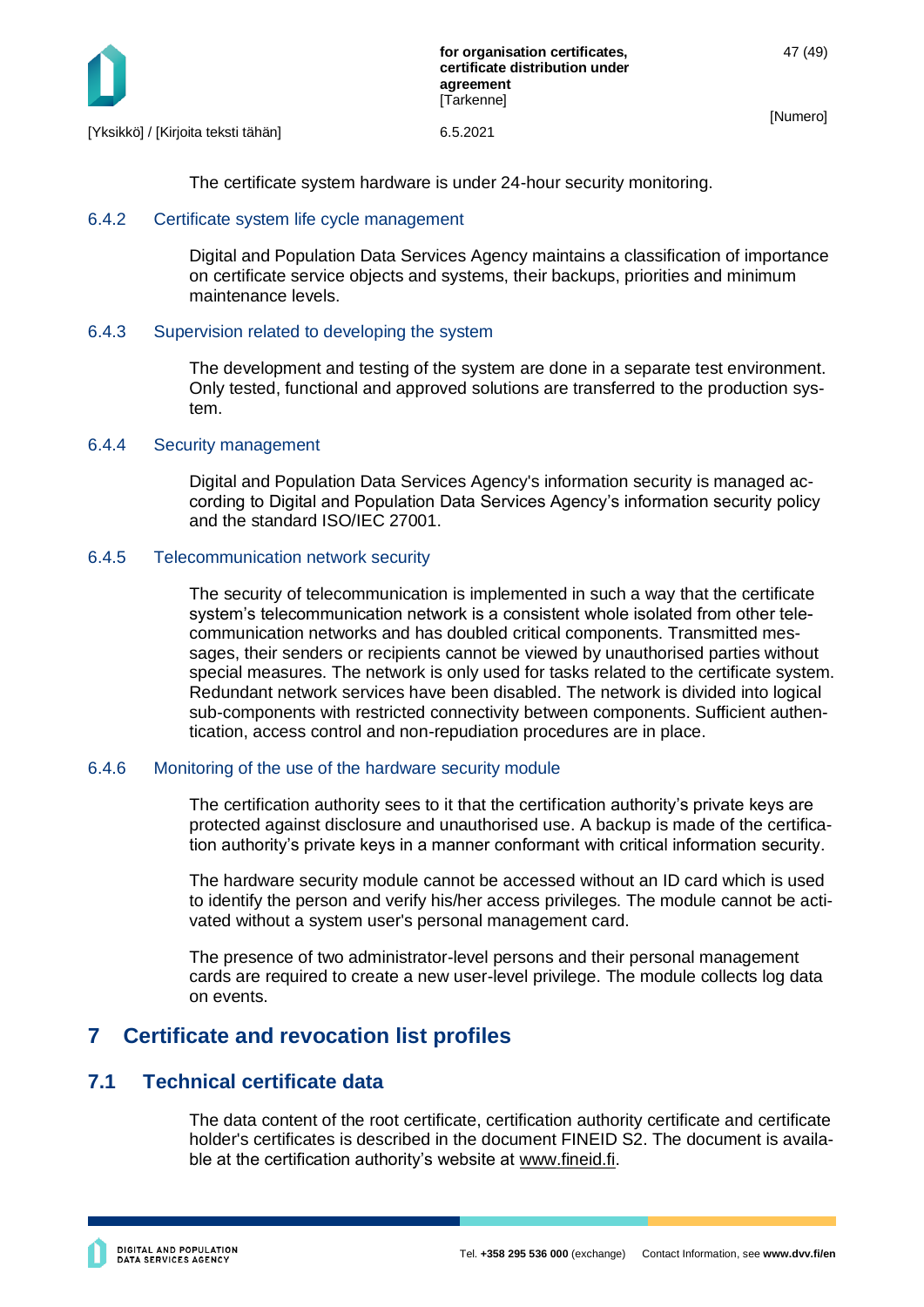

# <span id="page-48-0"></span>**7.2 Revocation list profile**

The data content of the revocation lists published by the certification authority is described in the document FINEID S2. The document is available at the certification authority's website at [www.fineid.fi.](http://www.fineid.fi/)

# <span id="page-48-1"></span>**8 Specification document management**

# <span id="page-48-2"></span>**8.1 Changing of specifications**

The certification authority may change the specifications because of legislation or functional requirements. Changes to the specifications must be recorded in the certificate policy and certification practice statement documents as described below.

# <span id="page-48-3"></span>8.2 Publishing and communication

The certification authority publishes a certificate policy and a certification practice statement, available at the websites [www.vrk.fi](http://www.vrk.fi/) and [www.fineid.fi.](http://www.fineid.fi/)

The certification authority's public specifications pertaining to the production of certificates can be obtained from the same websites.

Agreements concluded with information technology vendors on the delivery of certificates and production system descriptions and product-related specifications are confidential.

# <span id="page-48-4"></span>8.3 Certificate policy change and approval procedure

Digital and Population Data Services Agency approves the certificate policy and certification practice statement pertaining to organisation certificates. The documents may be amended according to Digital and Population Data Services Agency's internal change policy.

Digital and Population Data Services Agency will communicate the changes to Traficom and on its own website well in advance of their entry into force.

Digital and Population Data Services Agency maintains version management of the documents and archives all certificate policy and certification practice statement documents. Typographic corrections and changes of contact details are possible with immediate effect.

- 1. All items of the certificate policy and certification practice statement can be amended by communicating the main upcoming changes 30 days before their entry into force.
- 2. Items that Digital and Population Data Services Agency does not deem to have significant effect on certificate holders and trusting parties may be amended with communication 14 days in advance.